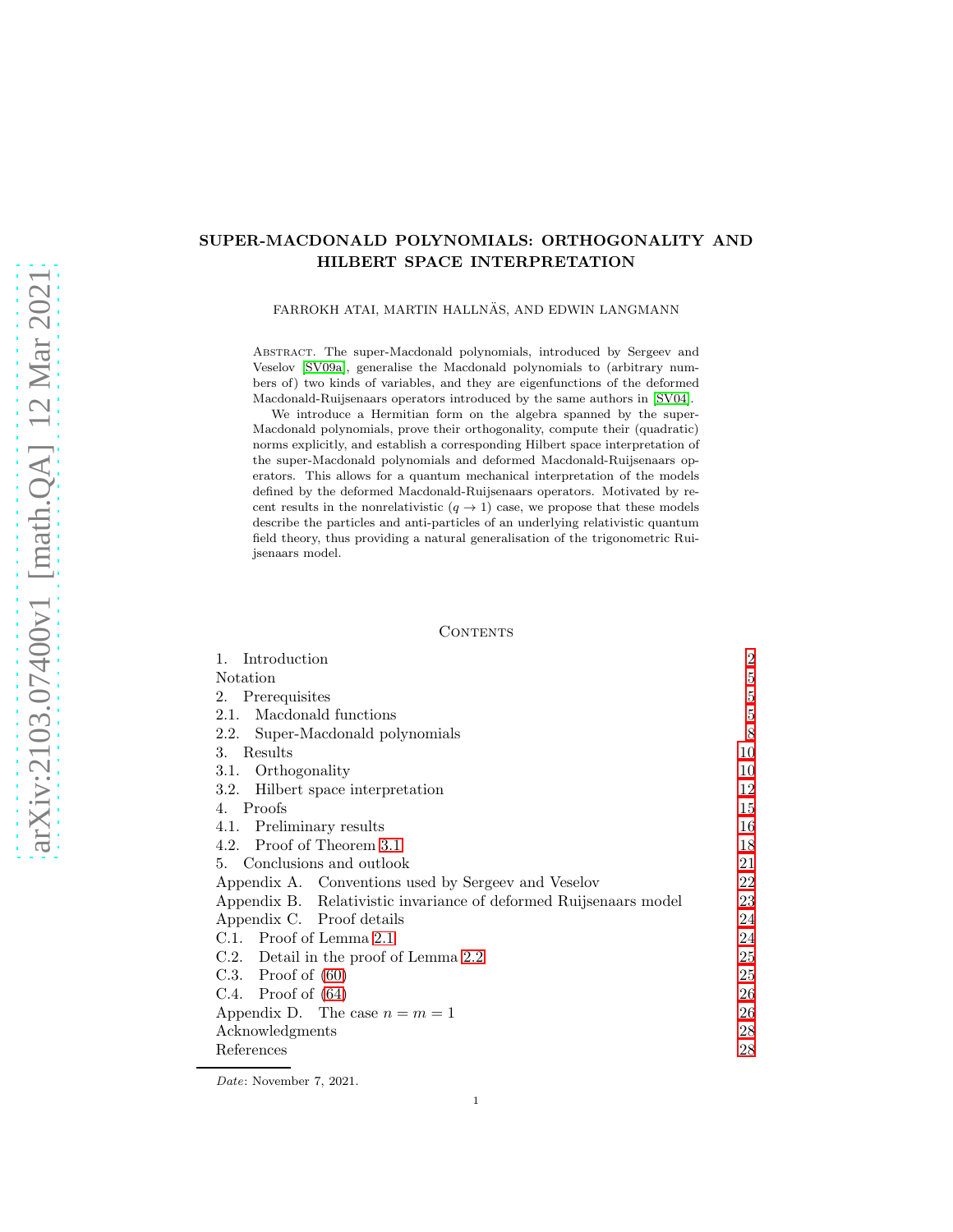#### 1. INTRODUCTION

<span id="page-1-0"></span>As is well-known, the Macdonald polynomials [\[Mac95\]](#page-28-2) can be viewed as eigenfunctions of a commuting family of difference operators associated with a relativistic generalisation of the integrable quantum Calogero-Moser-Sutherland systems of trigonometric A-type [\[Rui87\]](#page-28-3). Such relativistic quantum systems were originally conceived by Ruijsenaars as an integrable quantum mechanical description of a relativistic quantum field theory in  $1+1$  spacetime dimensions known as the quantum sine-Gordon theory, restricted to sectors where the particle number is fixed [\[RS86,](#page-28-4) [Rui01\]](#page-28-5).

While the standard Ruijsenaars systems account for one particle type, a relativistic quantum field theory typically has two kinds of particle: particles and anti-particles. This strongly suggests to us that Ruijsenaars' systems should have generalisations allowing for two particle types, and we propose that, in the trigonometric regime, such a generalisation is given by the so-called deformed Macdonald-Ruijsenaars operators  $\mathcal{M}_{n,m;q,t}$  and  $\mathcal{M}_{n,m;q-1,t-1}$  (specified in [\(1\)](#page-1-1) below), and their joint eigenfunctions, the super-Macdonald polynomials, introduced and studied by Sergeev and Veselov [\[SV04,](#page-28-1) [SV09a\]](#page-28-0). The super-Macdonald polynomials  $SP_{\lambda}((x_1, \ldots, x_n), (y_1, \ldots, y_m); q, t)$  depend on arbitrary numbers, n and m, of two types of variables,  $x_i$  and  $y_j$ , and we expect that these two variable types correspond to particles and anti-particles in an underlying quantum field theory.

In any quantum mechanical model, there is a scalar product providing the space of wave functions with a Hilbert space structure, and this structure is essential for the physical interpretation of the model. For the trigonometric Ruijsenaars systems and the Macdonald polynomials such a Hilbert space structure is provided by the scalar product denoted as  $\langle \cdot, \cdot \rangle_n'$  in Macdonald's book [\[Mac95\]](#page-28-2). In particular, with respect to this scalar product, the commuting family of difference operators alluded to above, which include operators that define the Hamiltonian and momentum operator in the model, are self-adjoint and the Macdonald polynomials form an orthogonal system with explicitly known Hilbert space norms [\[Mac95\]](#page-28-2). By contrast, for the deformed Macdonald-Ruijsenaars operators and the super-Macdonald polynomials, such a Hilbert space structure has been missing. Our main purpose with this paper is to provide this missing Hilbert space structure and thereby substantiate our proposal, as formulated above. Moreover, recent quantum field theory results in the nonrelativistic case [\[AL17,](#page-27-2) [BLL20\]](#page-27-3), discussed in Section [5,](#page-20-0) provide further support in favour of our proposal.

To describe our results in more detail, we recall from [\[SV09a\]](#page-28-0) that the super-Macdonald polynomials are joint eigenfunctions of a large commutative algebra of difference-operators, containing the so-called deformed Macdonald-Ruijsenaars operator introduced in [\[SV04\]](#page-28-1):[1](#page-1-2)

<span id="page-1-1"></span>(1)  

$$
\mathcal{M}_{n,m;q,t} = \frac{t^{1-n}}{1-q} \sum_{i=1}^{n} A_i(x,y;q,t) (T_{q,x_i} - 1)
$$

$$
+ \frac{q^{m-1}}{1-t^{-1}} \sum_{j=1}^{m} B_j(x,y;q,t) (T_{t^{-1},y_j} - 1)
$$

<span id="page-1-2"></span><sup>&</sup>lt;sup>1</sup>Note that we use somewhat different conventions — see [A](#page-21-0)ppendix A for how the conventions are related.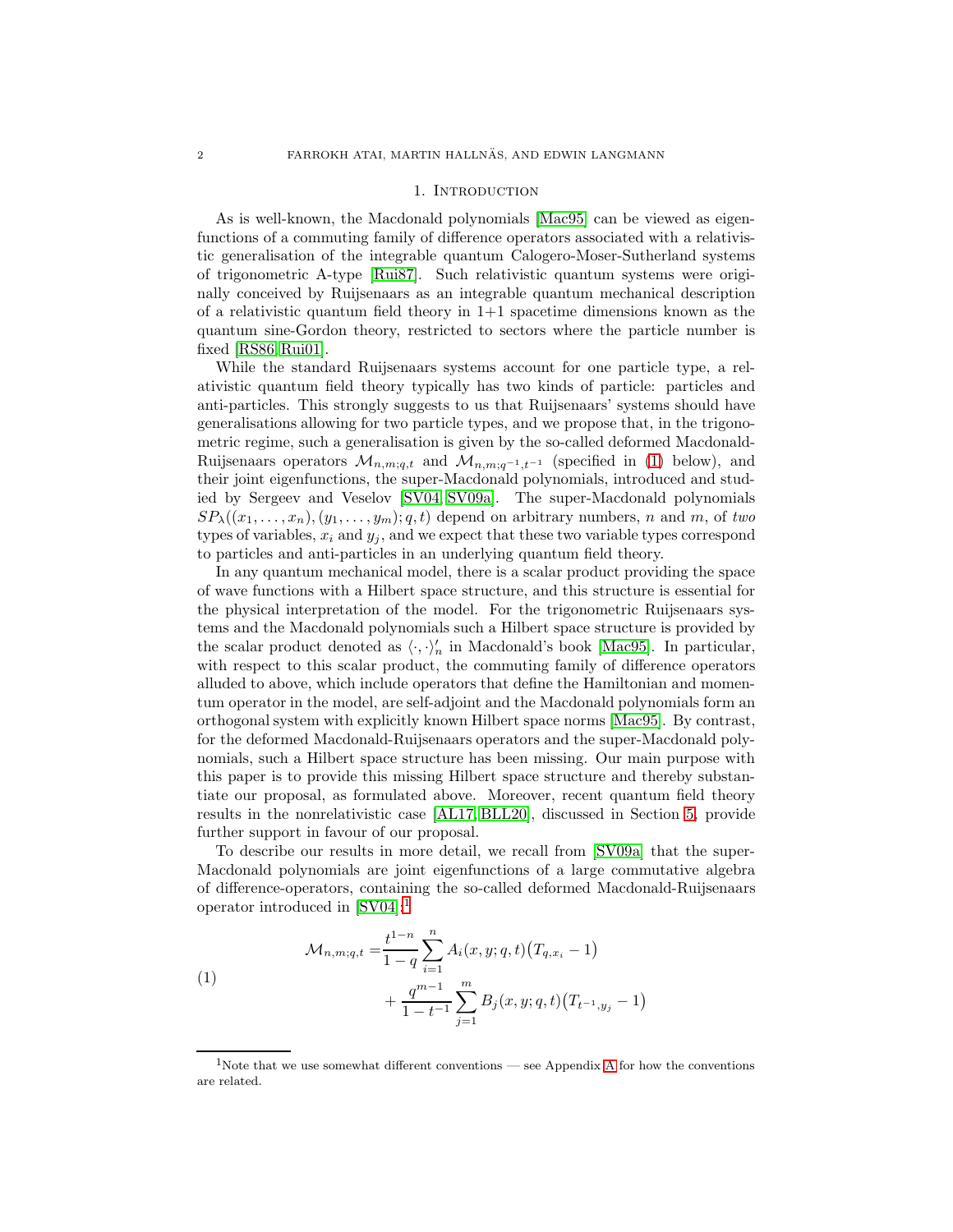<span id="page-2-0"></span>with coefficients

(2)  

$$
A_i(x, y; q, t) = \prod_{i' \neq i}^{n} \frac{tx_i - x_{i'}}{x_i - x_{i'}} \cdot \prod_{j=1}^{m} \frac{t^{1/2}x_i - q^{1/2}y_j}{t^{1/2}x_i - q^{-1/2}y_j},
$$

$$
B_j(x, y; q, t) = \prod_{j' \neq j}^{m} \frac{q^{-1}y_j - y_{j'}}{y_j - y_{j'}} \cdot \prod_{i=1}^{n} \frac{q^{-1/2}y_j - t^{-1/2}x_i}{q^{-1/2}y_j - t^{1/2}x_i},
$$

and where  $T_{q,x_i}$  and  $T_{t^{-1},y_j}$  act on functions  $f(x,y)$  of  $x = (x_1,\ldots,x_n) \in \mathbb{C}^n$  and  $y = (y_1, \ldots, y_m) \in \mathbb{C}^m$  by shifting  $x_i \to qx_i$  and  $y_j \to t^{-1}y_j$ , respectively, while leaving the remaining variables unaffected.

For our Hilbert space results, it will be important to restrict attention to parameter values

<span id="page-2-1"></span>
$$
0 < q < 1, \quad 0 < t < 1.
$$

However, as discussed briefly in the final paragraph of Section [5,](#page-20-0) some of our results extend analytically to complex q and t (with modulus in  $(0, 1)$ ).

Deformed Macdonald-Ruijsenaars operators first appeared in the  $m = 1$  case in work by Chalykh [\[Cha97,](#page-27-4) [Cha00\]](#page-27-5). Further examples, including deformed Koornwinder operators, were later obtained and studied by Feigin [\[Fei05\]](#page-28-6), Sergeev and Veselov [\[SV09b\]](#page-28-7) and Feigin and Silantyev [\[FS14\]](#page-28-8).

Taking  $m = 0$ , the operator given by  $(1)$ – $(2)$  reduces to

(3) 
$$
\mathcal{M}_{n;q,t} = \frac{t}{1-q} \cdot t^{-n} \sum_{i=1}^n \prod_{i' \neq i}^n \frac{tx_i - x_{i'}}{x_i - x_{i'}} (T_{q,x_i} - 1),
$$

and the super-Macdonald polynomials reduce to the ordinary (monic symmetric) Macdonald polynomials  $P_{\lambda}((x_1, \ldots, x_n); q, t)$ . Note that, up to the overall factor  $t/(1-q)$ ,  $\mathcal{M}_{n;q,t}$  [\(3\)](#page-2-1) coincides with the operator  $E_n$  in Madonald's book [\[Mac95,](#page-28-2) Section VI.4]. Moreover,  $\mathcal{M}_{n;q,t}$  is closely related to the trigonometric limit of the elliptic operator  $\widehat{S}_1$  introduced by Ruijsenaars in [\[Rui87\]](#page-28-3). The precise relationship, which was first observed by Koornwinder (in unpublished notes), is, e.g., detailed in [\[vDie95,](#page-28-9) Section 5.2] and [\[Has97,](#page-28-10) Section 5.1]. We recall that  $\hat{S}_1 \pm \hat{S}_{-1}$ , where  $\hat{S}_{-1}$  is similarly related to  $\mathcal{M}_{n;q^{-1},t^{-1}}$ , essentially amount to the Hamiltonian and momentum operator, respectively, in Ruijsenaars' model. This state of affairs suggests to us that the super-Macdonald operators define a quantum mechanical model generalising the trigonometric Ruijsenaars model by allowing two kinds of particles; see Appendix [B](#page-22-0) for a proof of the relativistic invariance of this generalized model. However, such an interpretation requires a compatible Hilbert space structure.

<span id="page-2-2"></span>As is well known, the Macdonald polynomials form an orthogonal system on the *n*-dimensional torus  $\mathbb{T}^n \equiv \mathbb{T}_1^n$ , where

(4)  $\mathbb{T}_{\xi}^{n} = \{x = (x_1, ..., x_n) \in \mathbb{C}^n \mid |x_i| = \xi \ (i = 1, ..., n)\} \ ( \xi > 0),$ 

<span id="page-2-3"></span>with respect to the weight function

(5) 
$$
\Delta_n(x;q,t) = \prod_{1 \leq i \neq j \leq n} \frac{(x_i/x_j;q)_\infty}{(tx_i/x_j;q)_\infty},
$$

where  $(a;q)_{\infty} = \prod_{k=0}^{\infty} (1 - aq^k)$  is the usual q-Pochhammer symbol. Moreover, the corresponding (quadratic) norms are given by remarkably simple and explicit formulas [\[Mac95,](#page-28-2) Section VI.9]; see  $(25)-(27)$  $(25)-(27)$ .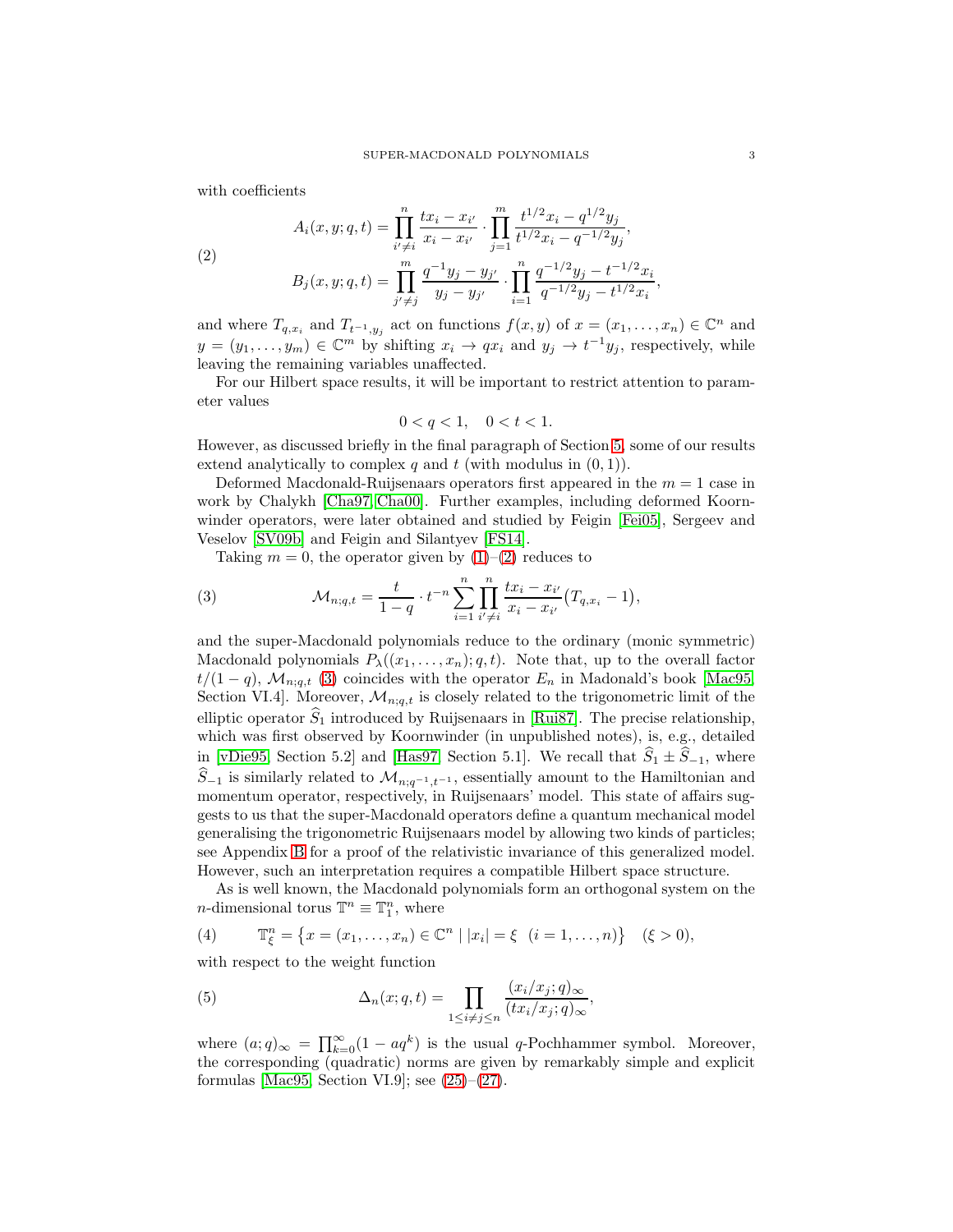These orthogonality results, together with the corresponding Hilbert space structure, entail a natural quantum mechanical interpretation of the Macdonald polynomials  $P_{\lambda}((x_1,\ldots,x_n); q, t)$  and the commuting Macdonald-Ruijsenaars operators  $\mathcal{M}_{n;q,t}$  and  $\mathcal{M}_{n;q^{-1},t^{-1}}$ ; this is the trigonometric Ruijsenaars model.

In this paper, we obtain analogous results for the the super-Macdonald polynomials  $SP_{\lambda}(x, y; q, t)$ . More specifically, we establish orthogonality relations with respect to a sesquilinear form given by

<span id="page-3-0"></span>(6) 
$$
\langle P, Q \rangle'_{n,m;q,t} = \frac{1}{n!m!} \int_{\mathbb{T}_{\xi}^{n}} \frac{dx_1}{2\pi i x_1} \cdots \frac{dx_n}{2\pi i x_n} \int_{\mathbb{T}_{\xi'}^{m}} \frac{dy_1}{2\pi i y_1} \cdots \frac{dy_m}{2\pi i y_m}
$$

$$
\times \Delta_{n,m}(x,y;q,t) P(x,y) \overline{Q(\bar{x}^{-1},\bar{y}^{-1})},
$$

<span id="page-3-1"></span>with weight function

(7) 
$$
\Delta_{n,m}(x,y;q,t) = \frac{\Delta_n(x;q,t)\Delta_m(y;t,q)}{\prod_{i=1}^n \prod_{j=1}^m (1-q^{-1/2}t^{1/2}x_i/y_j)(1-q^{-1/2}t^{1/2}y_j/x_i)},
$$

and where  $P, Q$  are polynomials in the space spanned by the super-Macdonald polynomials, the bar denotes complex conjugation and

(8) 
$$
\bar{x}^{-1} := (1/\bar{x}_1, \ldots, 1/\bar{x}_n), \quad \bar{y}^{-1} := (1/\bar{y}_1, \ldots, 1/\bar{y}_m).
$$

Furthermore, in order to ensure that we avoid the poles of the weight function, we integrate x and y over tori  $\mathbb{T}^n_{\xi}$  and  $\mathbb{T}^m_{\xi'}$  with radii  $\xi, \xi' > 0$  that are sufficiently separated. Our main results are:

- <span id="page-3-2"></span>(I) The expression [\(6\)](#page-3-0) defines a Hermitian product that is independent of  $\xi, \xi' > 0$  provided  $|\log(\xi/\xi')| > \frac{1}{2} |\log(q/t)|$ ,
- (II) the orthogonality relations  $\langle SP_{\lambda}, SP_{\mu} \rangle'_{n,m;q,t} = 0$  hold true for all  $\lambda \neq \mu$ ,
- (III) the (squared) norms  $\langle SP_\lambda, SP_\lambda \rangle'_{n,m;q,t}$  are given by the simple and explicit formulas  $(47)–(48)$  $(47)–(48)$ .

<span id="page-3-3"></span>Remark 1.1. The attentive reader might wonder why we do not simply integrate over  $\mathbb{T}^n \times \mathbb{T}^m$  in [\(6\)](#page-3-0) since, clearly, poles in the denominator of [\(7\)](#page-3-1) would also be avoided by choosing  $\xi = \xi' = 1$ . This can be readily understood in the simplest non-trivial case  $n = m = 1$  since, in this case, the integral in [\(6\)](#page-3-0) can be easily computed; see Appendix [D](#page-25-1) for details. One finds that the integral is the same for  $\xi \gg \xi'$  and  $\xi' \gg \xi$ , but the integral for  $\xi = \xi'$  differs by a non-trivial residue term which spoils our orthogonality results, as described above.

Remarkably, even though we are working with a complex-valued weight function (since the denominator in [\(7\)](#page-3-1) is only real if  $\xi = \xi'$ ), we find that all norms are given by non-negative real numbers. In addition, the super-Macdonald polynomials with non-zero norms are characterised by the simple condition  $\lambda_n \geq m \geq \lambda_{n+1}$ . As discussed in Section [3.2,](#page-11-0) the product  $\langle \cdot, \cdot \rangle'_{n,m;q,t}$  therefore provides the space spanned by the super-Macdonald polynomials with non-zero norm with a Hilbert space structure allowing for a quantum mechanical interpretation of the model defined by the commuting deformed Macdonald-Ruijsenaars operators  $\mathcal{M}_{n,m,q,t}$ and  $\mathcal{M}_{n,m,q^{-1},t^{-1}}$ .

The results in this paper can be considered as natural  $q$ -deformations of the orthogonality relations and norm formula we obtained in [\[AHL19\]](#page-27-6) for the super-Jack polynomials. As compared to loc. cit., significant simplifications occur: Since the eigenvalues of  $\mathcal{M}_{n,m;q,t}$  separate the super-Macdonald polynomials  $SP_{\lambda}$ , there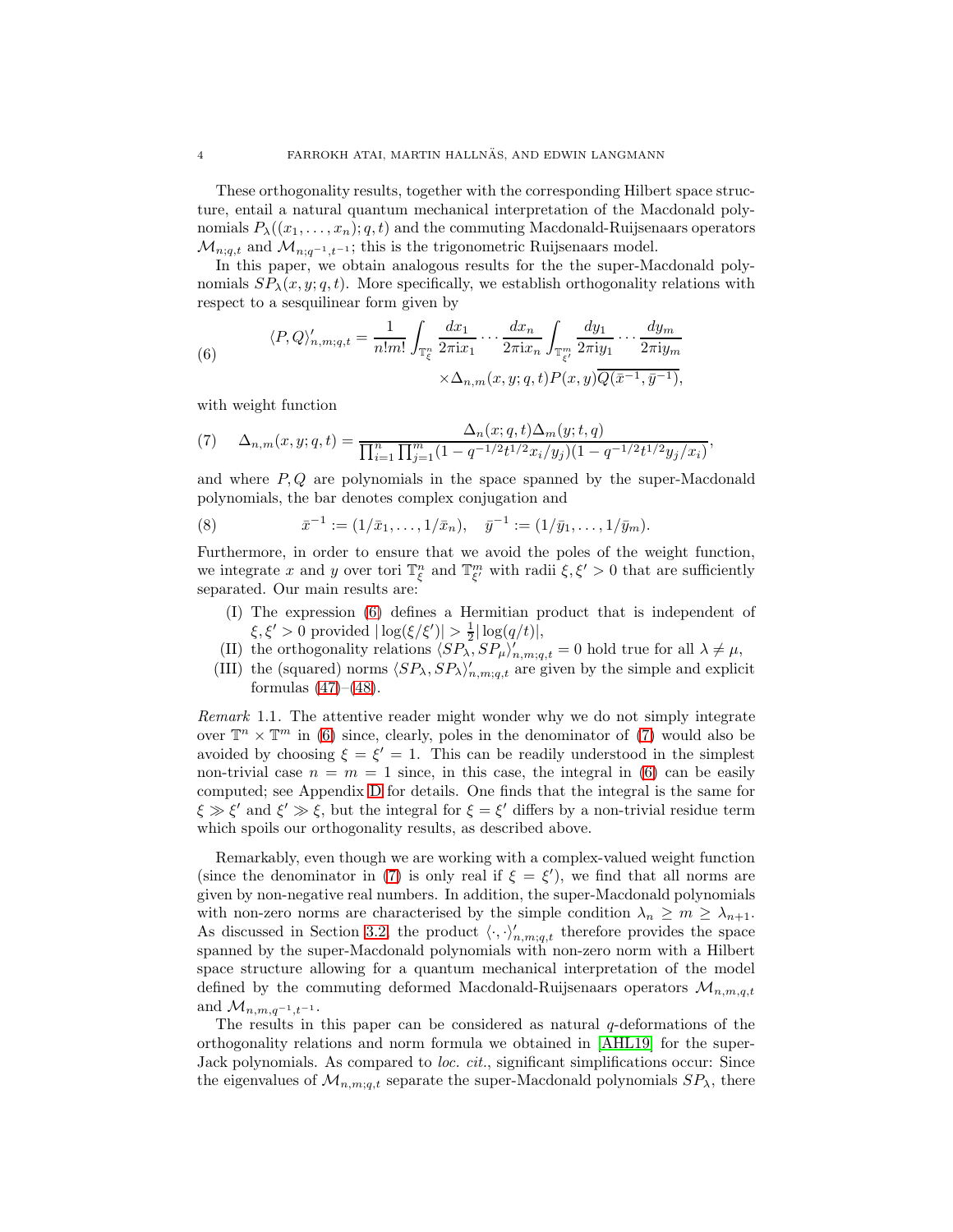is no need to involve higher order eigenoperators; and the fact that  $\Delta_{n,m}$  is a meromorphic function simplifies arguments involving contour deformations.

Our plan is as follows. In Section [2,](#page-4-1) we briefly review known facts about the Macdonald functions (Section [2.1\)](#page-4-2) and super-Macdonald polynomials (Section [2.2\)](#page-7-0) that we need. Our results can be found in Section [3:](#page-9-0) a precise formulation of our orthogonality result is given in Theorem [3.1](#page-10-0) (Section [3.1\)](#page-9-1), followed by a discussion of the Hilbert space interpretation of the super-Macdonald polynomials suggested by this (Section [3.2\)](#page-11-0). The proof of Theorem [3.1](#page-10-0) is given in Section [4.](#page-14-0) We conclude with a short discussion of research questions motivated by our results in Section [5.](#page-20-0) Three appendices explain how the conventions on super-Macdonald polynomials we use are related to the ones of Sergeev and Veselov [\[SV09a\]](#page-28-0) (Appendix [A\)](#page-21-0), prove the relativistic invariance of the generalized Ruijsenaars model (Appendix [B\)](#page-22-0), give proof details to make this paper self-contained (Appendix [C\)](#page-23-0), and shortly discuss the special case  $n = m = 1$  (Appendix [D\)](#page-25-1).

<span id="page-4-0"></span>**Notation.** We denote as  $P$  the space of all partitions, i.e.,  $\lambda \in P$  means that  $\lambda = (\lambda_1, \lambda_2, \ldots)$  with integers  $\lambda_i \geq 0$  satisfying  $\lambda_i \geq \lambda_{i+1}$ ,  $i = 1, 2, \ldots$ , and only finitely many  $\lambda_i$ 's non-zero; the non-zero  $\lambda_i$ 's are called parts of  $\lambda$ , and partitions differing only by a string of zeros at the end are not distinguished. For any partition  $\lambda$ ,  $\ell(\lambda)$  is the number of parts of  $\lambda$ , and  $|\lambda|$  is the sum of its parts;  $\ell(\lambda)$  and  $|\lambda|$ are called *length* and *weight* of  $\lambda$ , respectively. Moreover, for  $\lambda \in \mathcal{P}$ ,  $\lambda'$  denotes the conjugate of  $\lambda$  (so that the Young diagrams of  $\lambda$  and  $\lambda'$  are transformed into each other by reflection in the main diagonal). We also recall the definition of the dominance partial ordering on the set of partitions of a fixed weight: for  $\lambda, \mu \in \mathcal{P}$ such that  $|\lambda| = |\mu|$ ,

$$
\lambda \leq \mu \Leftrightarrow \sum_{i=1}^{j} \lambda_i \leq \sum_{i=1}^{j} \mu_i \quad (j = 1, 2, \ldots).
$$

In addition, for  $\lambda, \mu \in \mathcal{P}, \mu \subseteq \lambda$  is short for  $\mu_i \leq \lambda_i$  for all i, and  $\lambda \cup \mu$  denotes the partition obtained by merging and re-ordering the parts of  $\lambda$  and  $\mu$ .

For  $N \in \mathbb{Z}_{\geq 2}$ ,  $1 \leq i \neq j \leq N$  means  $i, j = 1, \ldots, N$ ,  $i \neq j$ , and we write

$$
\prod_{i \neq j}^{N} \quad \text{short for} \quad \prod_{\substack{1 \leq i \leq N \\ i \neq j}} \quad
$$

.

For  $z \in \mathbb{C}$ ,  $\overline{z}$  is the complex conjugate of z. For  $z = (z_1, \ldots, z_N) \in \mathbb{C}^N$ with  $N \in \mathbb{Z}_{\geq 2}$ ,  $z^{-1}$ ,  $\bar{z}$  and  $\bar{z}^{-1}$  are short for  $(1/z_1, \ldots, 1/z_N)$ ,  $(\bar{z}_1, \ldots, \bar{z}_N)$  and  $(1/\bar{z}_1, \ldots, 1/\bar{z}_N)$ , respectively. We write  $i := \sqrt{-1}$  and  $\mathbb{C}^* := \mathbb{C} \setminus \{0\}.$ 

### 2. Prerequisites

<span id="page-4-1"></span>We collect definitions and results we need, following Macdonald [\[Mac95\]](#page-28-2) in Section [2.1](#page-4-2) and Sergeev and Veselov [\[SV09a\]](#page-28-0) in Section [2.2.](#page-7-0)

<span id="page-4-2"></span>2.1. **Macdonald functions.** Unless mentioned otherwise,  $\lambda, \mu$  are arbitrary partitions.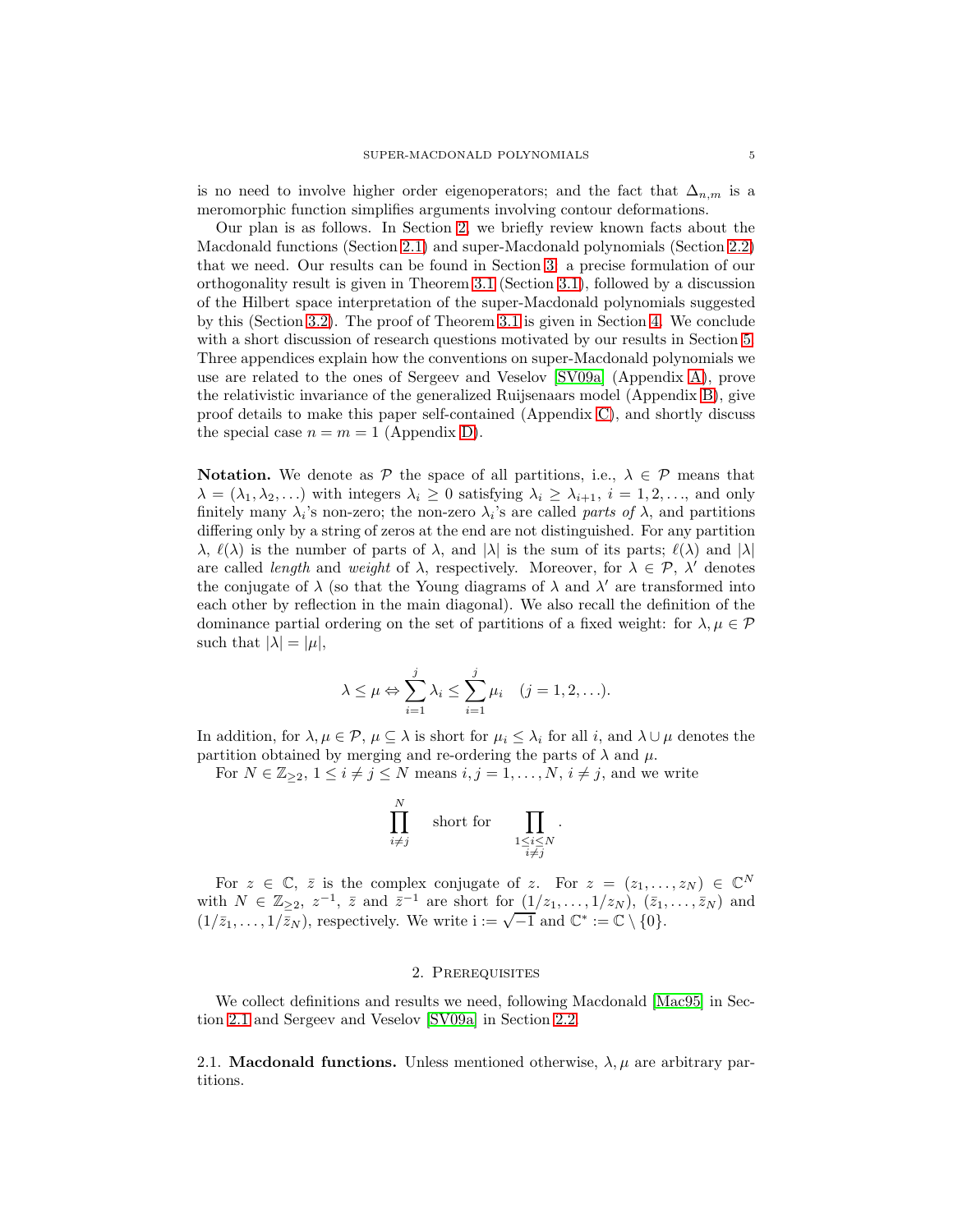2.1.1. Ring of symmetric functions. We consider the complex vector space  $\Lambda = \Lambda_{\mathbb{C}}$ of symmetric functions in infinitely many variables  $x = (x_1, x_2, \ldots)$  (we work over  $\mathbb C$  since we are motivated by quantum mechanics). It can be defined as the space of all finite linear combinations, with complex coefficients, of the symmetric monomial functions  $m_{\lambda}$ , labeled by partitions  $\lambda$ , and defined as follows:

<span id="page-5-3"></span>(9) 
$$
m_{\lambda}(x) := \sum_{a} x_1^{a_1} x_2^{a_2} \cdots,
$$

where the sum is over all distinct permutations  $a = (a_1, a_2, \ldots)$  of  $\lambda = (\lambda_1, \lambda_2, \ldots)$ . Thus, the symmetric monomial functions constitute a (vector space) basis in  $\Lambda$ labeled by partitions. Another such basis is given by the products

(10) 
$$
p_{\lambda} := \prod_{i=1}^{\ell(\lambda)} p_{\lambda_i} \quad (\lambda \in \mathcal{P})
$$

of the Newton sums

(11) 
$$
p_r(x) := \sum_{i \ge 1} x_i^r \quad (r \in \mathbb{Z}_{\ge 1}).
$$

The space  $\Lambda$  has a natural ring structure and, as such, is freely generated by the Newton sums  $p_r$ ,  $r \in \mathbb{Z}_{\geq 1}$ .

2.1.2. Macdonald functions. The space  $\Lambda$  becomes a (pre-)Hilbert space when equipped with the scalar product  $\langle \cdot, \cdot \rangle_{q,t}$  characterised by linearity in its first (and antilinearity in its second) argument and  $2^2$  $2^2$ 

(12) 
$$
\langle p_{\lambda}, p_{\mu} \rangle_{q,t} = \delta_{\lambda \mu} z_{\lambda} \prod_{i=1}^{\ell(\lambda)} \frac{1 - q^{\lambda_i}}{1 - t^{\lambda_i}},
$$

where  $z_{\lambda} := \prod_{i=1}^{\lambda_1} i^{m_i} m_i!$  with  $m_i = m_i(\lambda)$  the number of parts of  $\lambda$  equal to i (setting  $i^{0}0! = 1$ ), and  $\delta_{\lambda\mu}$  the Kronecker delta.

As proved in [\[Mac95\]](#page-28-2), the Macdonald functions  $P_{\lambda} = P_{\lambda}(x; q, t) \in \Lambda, \lambda \in \mathcal{P}$ , can be defined by the following two conditions: triangular structure,

$$
P_\lambda = m_\lambda + \sum_{\mu < \lambda} u_{\lambda \mu} m_\mu
$$

for certain coefficients  $u_{\lambda\mu} = u_{\lambda\mu}(q, t)$ , and orthogonality,

<span id="page-5-2"></span><span id="page-5-1"></span>
$$
\langle P_{\lambda}, P_{\mu} \rangle_{q,t} = 0 \quad (\lambda \neq \nu).
$$

It is known that the Macdonald functions  $P_{\lambda}$  are eigenfunctions of the inverse limit  $\mathcal{M}_{q,t}$  of the operators  $\mathcal{M}_{n;q,t}$  [\(3\)](#page-2-1):

(14) 
$$
\mathcal{M}_{q,t} P_{\lambda}(x;q,t) = d_{\lambda}(q,t) P_{\lambda}(x;q,t),
$$

and the corresponding eigenvalues are given by

(15) 
$$
d_{\lambda}(q,t) = \sum_{i \geq 1} t^{1-i} \frac{q^{\lambda_i} - 1}{1 - q}.
$$

<span id="page-5-0"></span><sup>&</sup>lt;sup>2</sup>To avoid possible confusion, we stress that this product is different from the one allowing for a quantum mechanical interpretation of the Macdonald polynomials.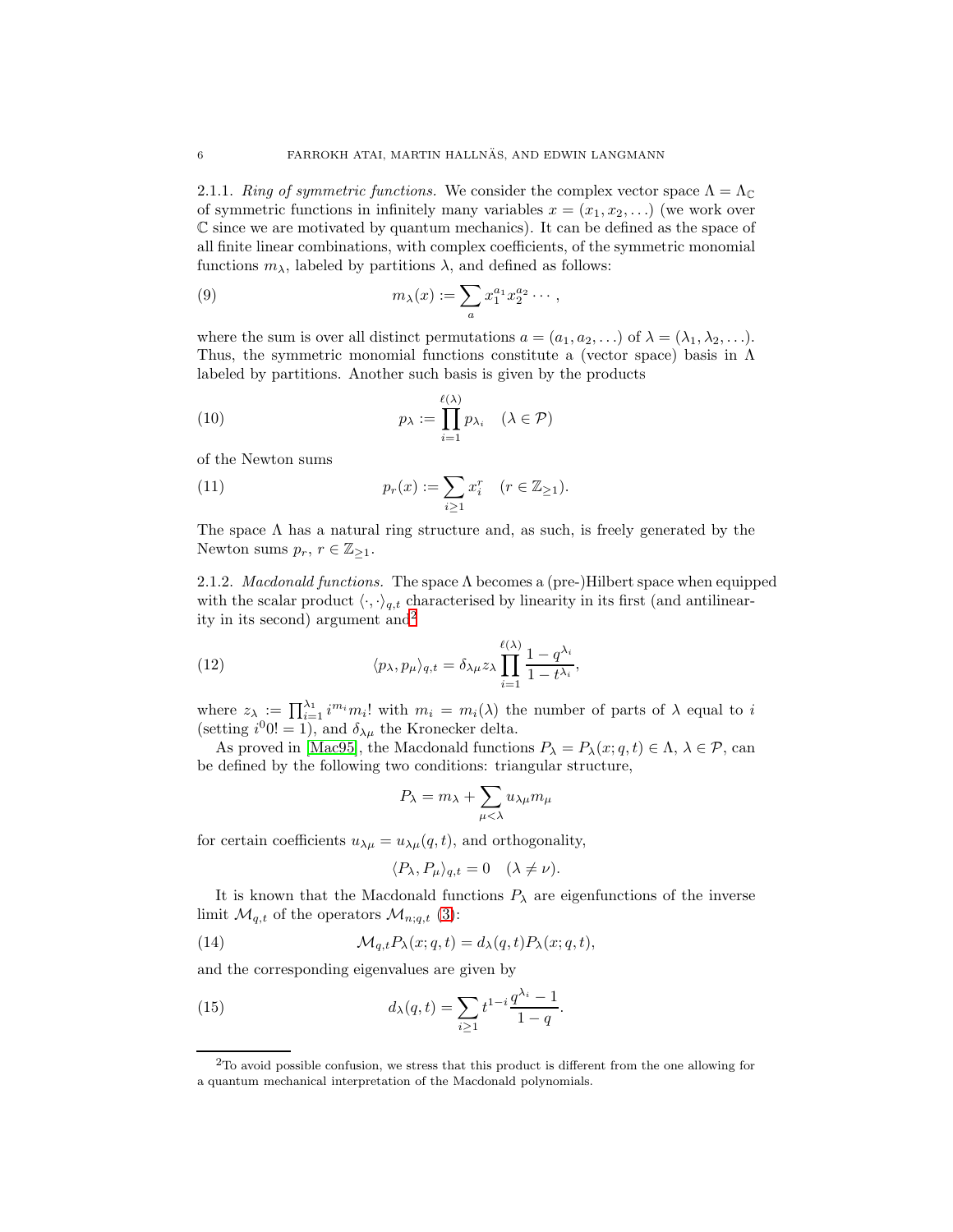<span id="page-6-2"></span>Moreover, the Macdonald functions are known to be invariant under  $(q, t) \rightarrow$  $(q^{-1}, t^{-1})$ , i.e.,

(16) 
$$
P_{\lambda}(x;q^{-1},t^{-1}) = P_{\lambda}(x;q,t).
$$

<span id="page-6-8"></span><span id="page-6-6"></span>We recall the definition of the dual Macdonald functions  $Q_{\lambda} = Q_{\lambda}(x; q, t)$ :

$$
(17) \t\t Q_{\lambda} = b_{\lambda} P_{\lambda}
$$

with  $b_{\lambda} = b_{\lambda}(q, t) := \langle P_{\lambda}, P_{\lambda} \rangle^{-1}$  given by

(18) 
$$
b_{\lambda}(q,t) = \prod_{(j,k)\in\lambda} \frac{1-q^{\lambda_j - k}t^{\lambda'_k - j + 1}}{1 - q^{\lambda_j - k + 1}t^{\lambda'_k - j}} = \frac{1}{b_{\lambda'}(t,q)},
$$

where the product is over all  $(j, k)$  such that  $j = 1, \ldots, \ell(\lambda)$  and  $k = 1, \ldots, \lambda_j$ . The two kinds of Macdonald functions obey  $\langle P_\lambda, Q_\lambda \rangle = \delta_{\lambda \mu}$ , and they are related by the Macdonald involution

<span id="page-6-9"></span>(19) 
$$
\omega_{q,t} : \Lambda \to \Lambda, \ p_r \mapsto (-1)^{r-1} \frac{1-q^r}{1-t^r} p_r \quad (r \in \mathbb{Z}_{\geq 1})
$$

<span id="page-6-4"></span>as follows,

(20) 
$$
\omega_{q,t}(P_{\lambda}(x;q,t)) = Q_{\lambda'}(x;t,q).
$$

We also make use of the fact that the dual Macdonald functions  $Q_{\lambda}$ , like the Macdonald functions  $P_{\lambda}$ , are homogenous of degree  $|\lambda|$ :

<span id="page-6-5"></span>(21) 
$$
Q_{\lambda}(sx;q,t) = s^{|\lambda|} Q_{\lambda}(x;q,t) \quad (s \in \mathbb{C}^*).
$$

<span id="page-6-1"></span>2.1.3. Skew functions. Let  $f_{\mu\nu}^{\lambda} = f_{\mu\nu}^{\lambda}(q,t) := \langle Q_{\lambda}, P_{\mu}P_{\nu} \rangle_{q,t}$ . Then the skew functions  $P_{\lambda/\mu} \in \Lambda$  can be defined by

(22) 
$$
P_{\lambda/\mu}(x;q,t) := \sum_{\nu} f^{\lambda'}_{\mu'\nu'}(t,q) P_{\nu}(x;q,t)
$$

with  $P_{\nu}(x; q, t)$  the Macdonald functions. It is well-known that  $f^{\lambda'}_{\mu'\nu'}$  is non-zero only if  $\mu \subseteq \lambda$ ,  $\nu \subseteq \lambda$ , and  $|\mu| + |\nu| = |\lambda|$ .

These skew functions are homogenous of degree  $|\lambda| - |\mu|$ :

(23) 
$$
P_{\lambda/\mu}(sx;q,t) = s^{|\lambda|-|\mu|} P_{\lambda/\mu}(x;q,t) \quad (s \in \mathbb{C}^*),
$$

and they appear in the following expansion of Macdonald functions  $P_\lambda(z; q, t)$ for variables  $z = (x, y)$  obtained by merging two infinite sets of variables  $x =$  $(x_1, x_2, \ldots)$  and  $y = (y_1, y_2, \ldots)$ :

(24) 
$$
P_{\lambda}(x, y; q, t) = \sum_{\mu \subseteq \lambda} P_{\lambda/\mu}(x; q, t) Q_{\mu}(y; q, t).
$$

In the following Lemma, we state a well-known technical result that we need.

<span id="page-6-0"></span>**Lemma 2.1.** The coefficients  $f^{\lambda'}_{\mu'\nu'}(t,q)$  in [\(22\)](#page-6-1) are non-zero only if

<span id="page-6-7"></span><span id="page-6-3"></span>
$$
\mu \cup \nu \leq \lambda \leq \mu + \nu,
$$

and in the extremal cases they are given by

$$
f_{\mu'\nu'}^{(\mu\cup\nu)'}(t,q) = 1, \quad f_{\mu'\nu'}^{(\mu+\nu)'}(t,q) = \frac{b_{\mu}(q,t)b_{\nu}(q,t)}{b_{\mu+\nu}(q,t)}.
$$

(For the convenience of the reader, we give a proof in Appendix [C.1.](#page-23-1))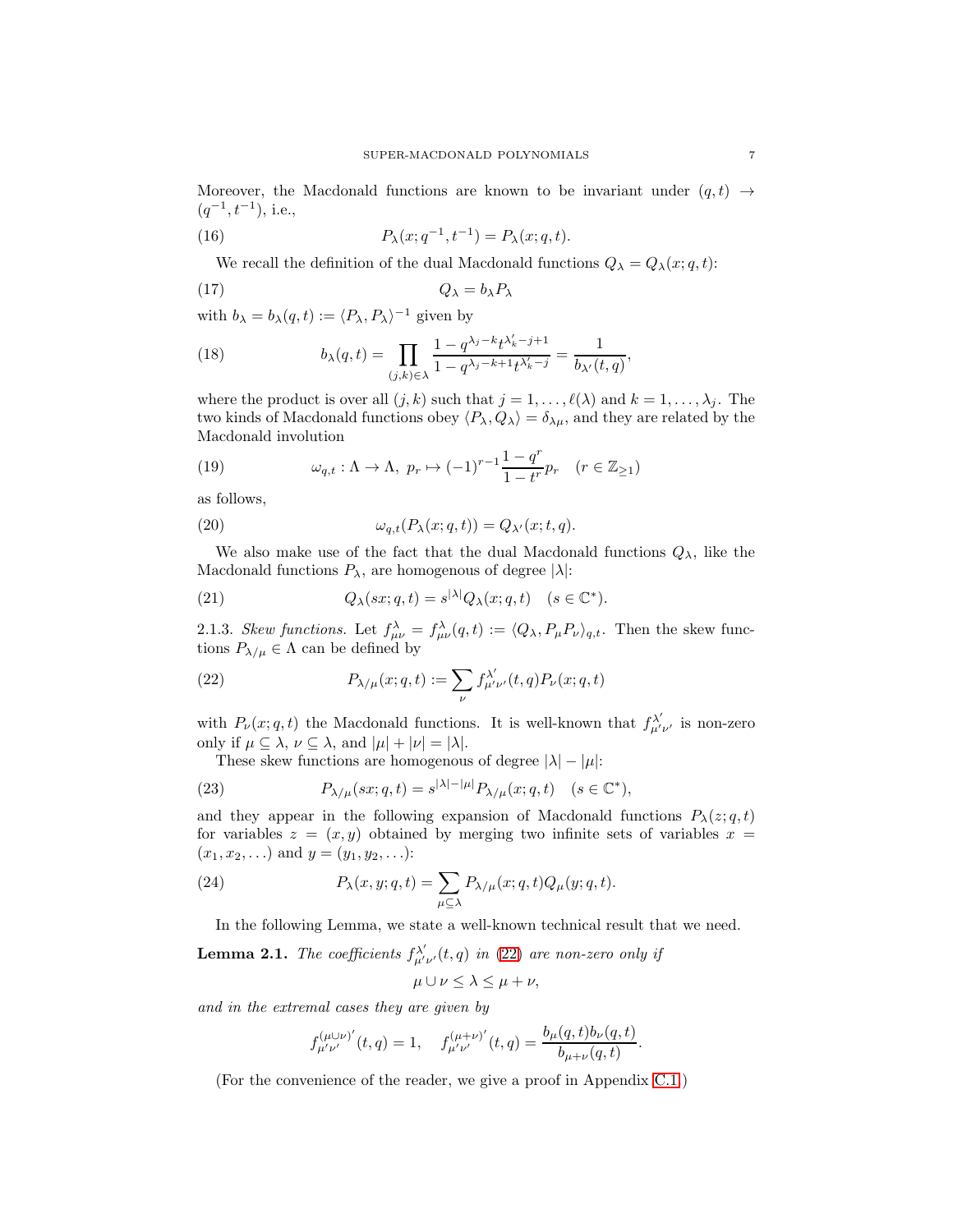2.1.4. *Macdonald polynomials*. The Macdonald polynomials  $P_{\lambda}((x_1, \ldots, x_n); q, t)$ are obtained from the Macdonald functions  $P_{\lambda}((x_1, x_2, \ldots); q, t)$  by setting  $x_i = 0$ for all  $i > n$ , and similarly for  $Q_{\lambda}$  and  $P_{\lambda/\mu}$ .

It is know that  $P_{\lambda}((x_1,\ldots,x_n); q, t)$  is non-zero only for partitions  $\lambda = (\lambda_1, \ldots, \lambda_n)$ of length less or equal to n. Moreover, as already discussed in the introduction, the Macdonald polynomials are orthogonal with respect to the following scalar product,

<span id="page-7-1"></span>(25) 
$$
\langle P, Q \rangle'_{n;q,t} := \int_{\mathbb{T}^n} \frac{dx_1}{2\pi i x_1} \cdots \frac{dx_n}{2\pi i x_n} \Delta_n(x;q,t) P(x) \overline{Q(x)}
$$

for P, Q symmetric polynomials in the variables  $x = (x_1, \ldots, x_n) \in \mathbb{C}^n$ ,  $\mathbb{T}^n = \mathbb{T}^n_1$ as in [\(4\)](#page-2-2), and  $\Delta_n(x; q, t)$  in [\(5\)](#page-2-3): for all  $P_\lambda = P_\lambda(x; q, t)$  with  $x = (x_1, \ldots, x_n) \in \mathbb{C}^n$ and  $\lambda = (\lambda_1, \ldots, \lambda_n),$ 

<span id="page-7-8"></span>(26) 
$$
\langle P_{\lambda}, P_{\mu} \rangle'_{n;q,t} = \delta_{\lambda \mu} N_n(\lambda;q,t),
$$

<span id="page-7-2"></span>where

(27) 
$$
N_n(\lambda;q,t) = \prod_{1 \leq i < j \leq n} \frac{(q^{\lambda_i - \lambda_j} t^{j-i}; q) \infty (q^{\lambda_i - \lambda_j + 1} t^{j-i}; q) \infty}{(q^{\lambda_i - \lambda_j} t^{j-i+1}; q) \infty (q^{\lambda_i - \lambda_j + 1} t^{j-i+1}; q) \infty}.
$$

<span id="page-7-9"></span>We also need

(28) 
$$
(x_1 \dots x_n)^k P_\lambda((x_1, \dots, x_n); q, t) = P_{\lambda + (k^n)}((x_1, \dots, x_n); q, t)
$$
  $(k \in \mathbb{Z}_{\ge 0})$   
where  $\lambda + (k^n) = (\lambda_1 + k, \dots, \lambda_n + k)$ .

<span id="page-7-0"></span>2.2. Super-Macdonald polynomials. Following Sergeev and Veselov [\[SV09a\]](#page-28-0), we define  $\Lambda_{n,m;q,t}$  as the algebra of complex polynomials  $P(x, y)$  in  $n + m$  variables  $(x, y) = (x_1, \ldots, x_n, y_1, \ldots, y_m) \in \mathbb{C}^n \times \mathbb{C}^m$  that are symmetric in each set of variables separately, i.e.,

<span id="page-7-6"></span>(29) 
$$
P(\sigma x; \tau y) = P(x, y) \quad ((\sigma, \tau) \in S_n \times S_m)
$$

<span id="page-7-7"></span>where  $S_n$  is the group of permutations of n objects, and, furthermore, that satisfy the symmetry conditions<sup>[3](#page-7-3)</sup>

(30) 
$$
(T_{q,x_i} - T_{t^{-1},y_j})P(x,y) = 0 \text{ at } q^{1/2}x_i = t^{-1/2}y_j \quad (\forall i,j).
$$

This algebra,  $\Lambda_{n,m;q,t}$ , is generated by the following *deformed Newton sums*,

<span id="page-7-5"></span>(31) 
$$
p_r(x, y; q, t) = \sum_{i=1}^n x_i^r - \frac{q^{r/2} - q^{-r/2}}{t^{r/2} - t^{-r/2}} \sum_{k=1}^m y_j^r \quad (r \in \mathbb{Z}_{\ge 1})
$$

for  $(x, y) \in \mathbb{C}^n \times \mathbb{C}^m$  [\[SV09a,](#page-28-0) Theorem 5.8].

Remark 2.1. Many results in [\[SV09a\]](#page-28-0) require a restriction to so-called non-special parameters q, t, i.e.,  $q^i t^j \neq 1$  for all  $i, j \in \mathbb{Z}_{\geq 0}$  such that  $i + j \geq 1$ ; see e.g. [\[SV09a,](#page-28-0) Theorem 5.8].<sup>[4](#page-7-4)</sup> However, since we assume  $0 < q, t < 1$ , we can ignore this restriction.

The super-Macdonald polynomials were defined in [\[SV09a\]](#page-28-0) as the image of the Macdonald functions  $P_{\lambda}$  under the homomorphism

(32) 
$$
\varphi_{n,m;q,t} : \Lambda \to \Lambda_{n,m;q,t}, p_r((x_1,x_2,\ldots)) \mapsto p_r((x_1,\ldots,x_n),(y_1,\ldots,y_m);q,t).
$$

<span id="page-7-10"></span><span id="page-7-4"></span><span id="page-7-3"></span><sup>3</sup>See Appendix [A](#page-21-0) for details on how our conventions are related to the ones in [\[SV09a\]](#page-28-0). <sup>4</sup>Note that our t is  $t^{-1}$  in [\[SV09a\]](#page-28-0).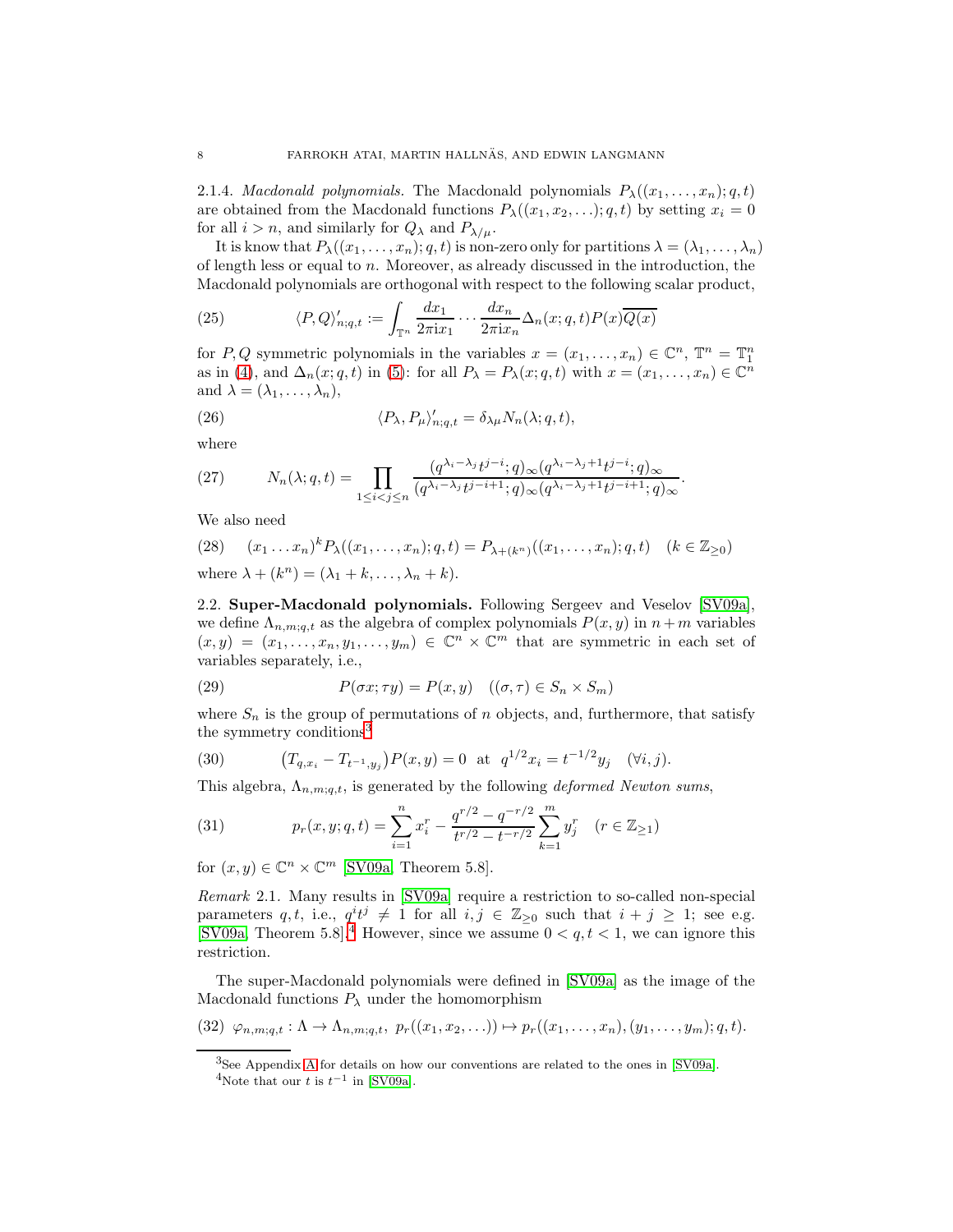<span id="page-8-2"></span>Thus, if  $c_{\lambda\mu}(q,t)$  are the coefficients of the Macdonald polynomials defined by the expansion

(33) 
$$
P_{\lambda}(x;q,t) = \sum_{\mu} c_{\lambda\mu}(q,t) p_{\mu}(x) \quad (x = (x_1, x_2,...)),
$$

<span id="page-8-3"></span>then

(34) 
$$
SP_{\lambda}(x, y; q, t) = \sum_{\mu} c_{\lambda \mu}(q, t) p_{\mu}(x, y; q, t) \quad ((x, y) \in \mathbb{C}^n \times \mathbb{C}^m)
$$

where  $p_{\mu}(x, y; q, t) = \prod_{i=1}^{\ell(\mu)} p_{\mu_i}(x, y; q, t)$ .

From [\[SV09a,](#page-28-0) Theorem 5.4], we recall that  $\varphi_{n,m;q,t}$  intertwines the operator  $\mathcal{M}_{q,t}$ and the deformed Macdonald-Ruijsenaars operator  $\mathcal{M}_{n,m;q,t}$  defined by [\(1\)](#page-1-1)–[\(2\)](#page-2-0):

<span id="page-8-1"></span>(35) 
$$
\varphi_{n,m;q,t} \circ \mathcal{M}_{q,t} = \mathcal{M}_{n,m;q,t} \circ \varphi_{n,m;q,t}.
$$

<span id="page-8-5"></span>Combining [\(14\)](#page-5-1) with [\(35\)](#page-8-1), we immediately see that

(36) 
$$
\mathcal{M}_{n,m;q,t}SP_{\lambda}(x,y;q,t) = d_{\lambda}(q,t)SP_{\lambda}(x,y;q,t);
$$

cf. [\[SV09a,](#page-28-0) Corollary 5.7]. We note that [\(16\)](#page-6-2) implies that the coefficients  $c_{\mu\nu}(q,t)$ in [\(33\)](#page-8-2) are invariant under the transformation  $(q,t) \rightarrow (q^{-1}, t^{-1})$ , and since the deformed Newton sums in [\(31\)](#page-7-5) also have this invariance, [\(34\)](#page-8-3) implies

<span id="page-8-6"></span>(37) 
$$
SP_{\lambda}(x, y; q^{-1}, t^{-1}) = SP_{\lambda}(x, y; q, t).
$$

Thus, the super-Macdonald polynomials  $SP_{\lambda}((x_1, \ldots, x_n), (y_1, \ldots, y_m); q, t)$  are also eigenfunctions of the deformed Macdonald-Ruijsenaars operator  $\mathcal{M}_{n,m;q^{-1},t^{-1}}$  with eigenvalue  $d_{\lambda}(q^{-1}, t^{-1})$ .

We also recall that  $SP_{\lambda}(x, y; q, t)$  for  $(x, y) \in \mathbb{C}^{n} \times \mathbb{C}^{m}$  is non-zero if and only if  $\lambda$  belongs to the following set of partitions,

(38) 
$$
H_{n,m} := \{ \lambda = (\lambda_1, \lambda_2, \ldots) \in \mathcal{P} \mid \lambda_{n+1} \leq m \};
$$

cf. [\[SV09a,](#page-28-0) Theorem 5.6].

Below we give an explicit representation of the super-Macdonald polynomials needed in the proof of our main result (this is a slight refinement of a result in  $[SV09a]$ ).

<span id="page-8-0"></span>**Lemma 2.2.** For  $(x, y) \in \mathbb{C}^n \times \mathbb{C}^m$  and  $\lambda \in H_{n,m}$ , we have

(39) 
$$
SP_{\lambda}(x, y; q, t) = \sum_{\mu} (-q^{-1/2}t^{1/2})^{|\mu|} P_{\lambda/\mu'}(x; q, t) Q_{\mu}(y; t, q)
$$

where the sum runs over all partitions  $\mu$  such that

(40) 
$$
(\langle \lambda'_1 - n \rangle, \ldots, \langle \lambda'_m - n \rangle) \subseteq \mu \subseteq (\lambda'_1, \ldots, \lambda'_m)
$$

where  $\langle k \rangle := \max(k, 0)$ .

*Proof.* Working with infinite sets of variables  $x = (x_1, x_2, \ldots)$  and  $y = (y_1, y_2, \ldots)$ , we infer from [\(24\)](#page-6-3) that

<span id="page-8-7"></span><span id="page-8-4"></span>
$$
P_\lambda(x,y;q,t)=\sum_{\mu\subseteq\lambda'}P_{\lambda/\mu'}(x;q,t)P_{\mu'}(y;q,t)
$$

(where we have taken  $\mu \to \mu'$  and used that  $\mu' \subseteq \lambda$  if and only if  $\mu \subseteq \lambda'$ ). Applying, with respect to y, the automorphism  $\sigma_{q,t} : \Lambda \to \Lambda$  characterised by

$$
(\sigma_{q,t}(p_r))(y) = (\omega_{q,t}(p_r))(-q^{-1/2}t^{1/2}y) = -\frac{q^{r/2} - q^{-r/2}}{t^{r/2} - t^{-r/2}}p_r(y) \quad (r \ge 1),
$$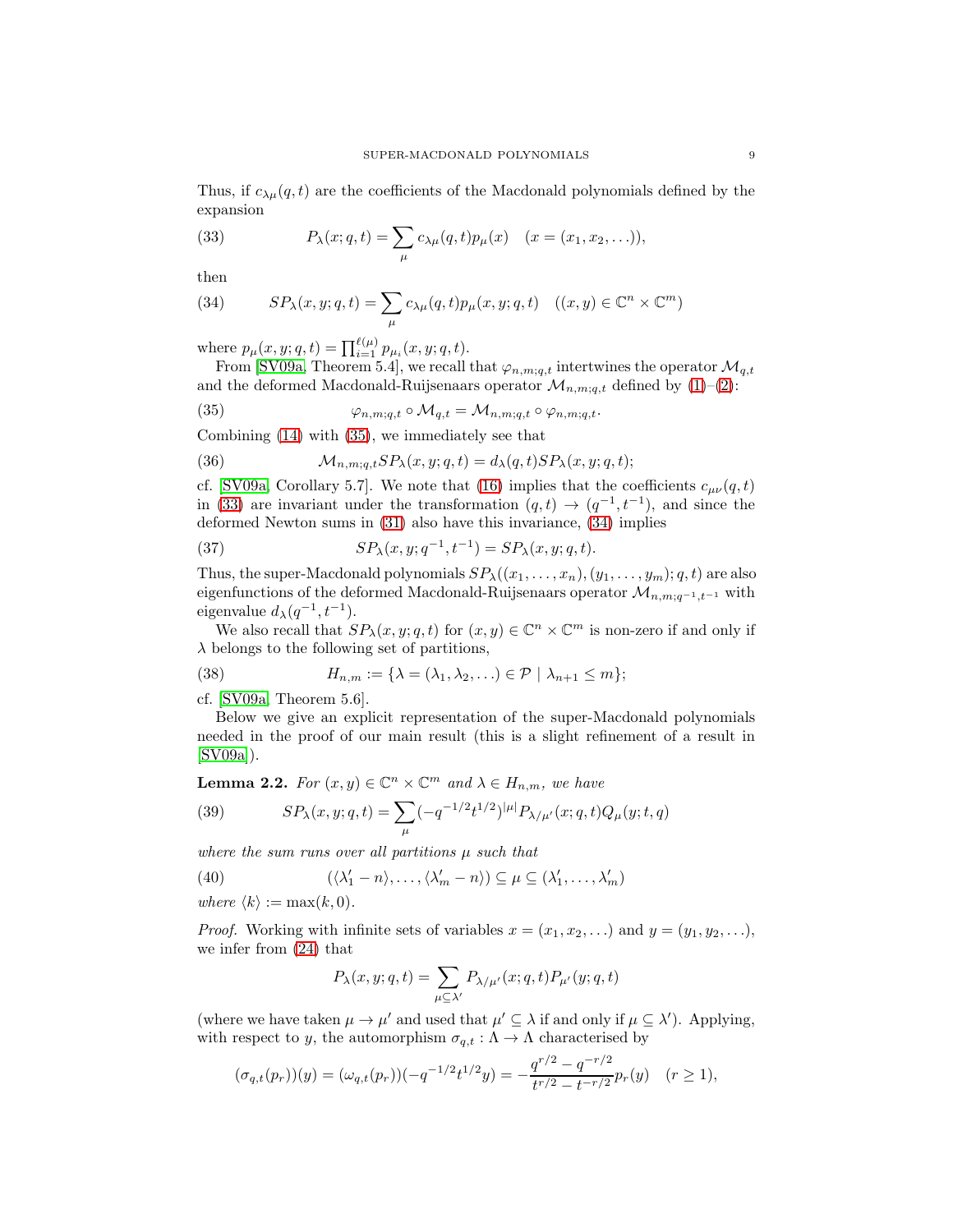and setting  $x_i = 0$  for  $i > n$  and  $y_j = 0$  for  $j > m$ , it is clear from [\(31\)](#page-7-5)–[\(34\)](#page-8-3) that  $P_{\lambda}(x, y; q, t)$  is mapped to  $SP_{\lambda}((x_1, \ldots, x_n), (y_1, \ldots, y_m); q, t)$ , so that [\(20\)](#page-6-4) and [\(21\)](#page-6-5) imply

$$
SP_{\lambda}((x_1,\ldots,x_n),(y_1,\ldots,y_m);q,t)
$$
  
= 
$$
\sum_{\mu\subseteq \lambda'}(-q^{-1/2}t^{1/2})^{|\mu|}P_{\lambda/\mu'}((x_1,\ldots,x_n);q,t)Q_{\mu}((y_1,\ldots,y_m);t,q).
$$

To justify the conditions in [\(40\)](#page-8-4): (i) Note that  $\mu \not\subseteq (\lambda'_1, \ldots, \lambda'_m)$  and  $\mu \subseteq \lambda'$  can be simultaneously satisfied only if  $\mu_{m+1} \neq 0$ , in which case  $Q_{\mu}(y_1, \ldots, y_m; t, q) \equiv 0$ , (ii)  $(\lambda'_1 - n), \ldots, (\lambda'_m - n) \nsubseteq \mu$  is only possible if there exists  $j = 1, \ldots, m$  such that  $\lambda'_j - \mu_j > n$ , but then  $P_{\lambda/\mu'}((x_1, \ldots, x_n); q, t) \equiv 0$  by Lemma [2.1](#page-6-0) (a detailed justification of the latter can be found in Appendix [C.2\)](#page-24-0).  $\Box$ 

### 3. Results

<span id="page-9-0"></span>We now turn to our results. In Subsection [3.1,](#page-9-1) we introduce the relevant scalar product on the space  $\Lambda_{n,m;a,t}$ , spanned by the super-Macdonald polynomials, and state our main results in Theorem [3.1.](#page-10-0) The proof of this theorem is deferred to Section [4.](#page-14-0) The Hilbert space interpretation of deformed Macdonald-Ruijsenaars operators and super-Macdonald polynomials, as provided by this scalar product, is discussed in Section [3.2.](#page-11-0)

In what follows, we use the short-hand notation

<span id="page-9-4"></span>
$$
d\omega_n(x) := \frac{1}{(2\pi i)^n} \frac{dx_1}{x_1} \cdots \frac{dx_n}{x_n}
$$

for variables  $x = (x_1, \ldots, x_n) \in \mathbb{C}^n$  and  $n \in \mathbb{Z}_{\geq 1}$ ; we also recall the definition of the *n*-torus  $\mathbb{T}_{\xi}^{n}$  of radius  $\xi > 0$  in [\(4\)](#page-2-2).

<span id="page-9-1"></span>3.1. **Orthogonality.** We let  $L_{n,m} = \mathbb{C}[x_1^{\pm 1}, \dots, x_n^{\pm 1}, y_1^{\pm 1}, \dots, y_m^{\pm 1}]$  be the algebra of complex Laurent polynomials in the variables  $x_1, \ldots, x_n$  and  $y_1, \ldots, y_m$ . For  $f \in L_{n,m}$ , we define its conjugate  $f^*$  by

(41) 
$$
f^*(x,y) = \overline{f(\bar{x}^{-1}, \bar{y}^{-1})},
$$

where  $\bar{x}^{-1}$  and  $\bar{y}^{-1}$  are as in [\(8\)](#page-3-2). We recall that  $\Lambda_{n,m;q,t}$  is the space of polynomials  $P(x, y)$  in the variables  $(x, y) = ((x_1, \ldots, x_n), (y_1, \ldots, y_m)) \in \mathbb{C}^n \times \mathbb{C}^m$  with complex coefficients satisfying the conditions in [\(29\)](#page-7-6)–[\(30\)](#page-7-7).

As already described in the introduction, the Hermitian product of  $P, Q \in$  $\Lambda_{n,m;q,t}$  is obtained by integrating the product of  $P(x,y)Q^*(x,y)$  with the weight function  $\Delta_{n,m}(x,y;q,t)$  in [\(5\)](#page-2-3)–[\(7\)](#page-3-1) over the  $n+m$ -dimensional torus  $\mathbb{T}^n_{\xi} \times \mathbb{T}^m_{\xi'}$  with suitable radii  $\xi, \xi' > 0$ ; see [\(6\)](#page-3-0). To see that we need to restrict the radii, we note that, while  $P(x, y)Q^*(x, y) \in L_{n,m}$ , and thus is holomorphic for  $(x, y) \in L_{n,m}$  $(\mathbb{C}^*)^n \times (\mathbb{C}^*)^m$ , the weight function  $\Delta_{n,m}(x,y;q,t)$  is meromorphic with simple poles located along the hyperplanes

<span id="page-9-2"></span>(42a) 
$$
x_i = q^{\frac{\delta}{2}} t^{-\frac{\delta}{2}} y_j \quad (i = 1, ..., n, j = 1, ..., m, \delta = \pm 1),
$$

(42b) 
$$
tq^k x_i = x_{i'} \quad (1 \leq i \neq i' \leq n, \quad k \in \mathbb{Z}_{\geq 0}),
$$

<span id="page-9-3"></span>(42c) 
$$
qt^k y_j = y_{j'} \quad (1 \le j \ne j' \le m, \ k \in \mathbb{Z}_{\ge 0}).
$$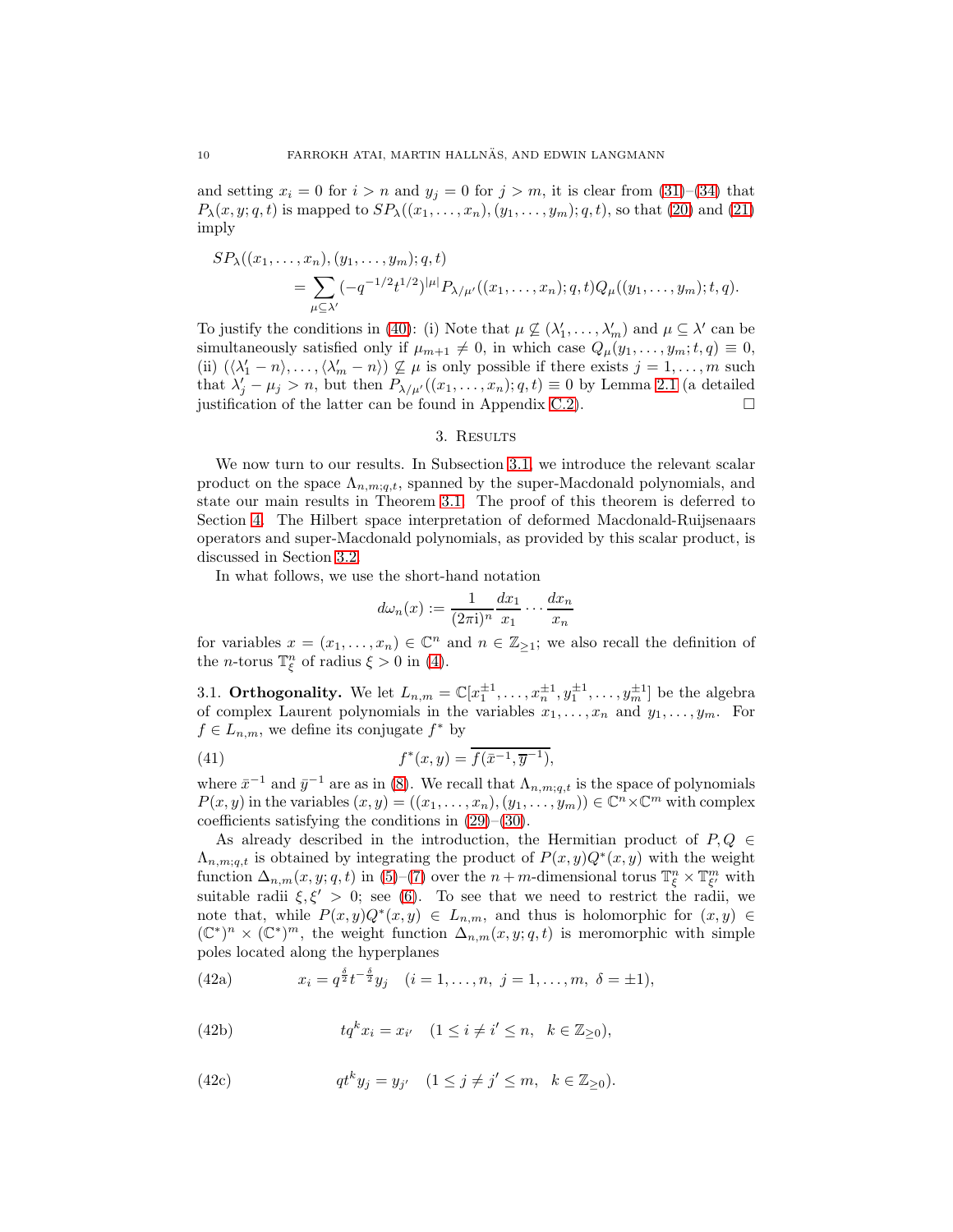Clearly,  $\mathbb{T}^n_\xi \times \mathbb{T}^m_{\xi'}$  is contained in the complement of these hyperplanes provided the radii  $\xi, \xi' > 0$  are constrained as follows:

<span id="page-10-1"></span>(43) 
$$
\xi/\xi' < \min_{\delta=\pm 1} \left( q^{\frac{\delta}{2}} t^{-\frac{\delta}{2}} \right) \text{ or } \xi/\xi' > \max_{\delta=\pm 1} \left( q^{\frac{\delta}{2}} t^{-\frac{\delta}{2}} \right);
$$

if we restrict ourselves to such radii, we avoid all singularities of the integrand and thus obtain well-defined integrals; see Remark [1.1.](#page-3-3) Note that the condition in [\(43\)](#page-10-1) can be written in a more compact way as follows,  $|\log(\xi/\xi')| > \frac{1}{2} |\log(q/t)|$ .

<span id="page-10-3"></span>Definition 3.1. For  $\xi, \xi' > 0$  satisfying either of the two conditions in [\(43\)](#page-10-1), we define a sesquilinear form  $\langle \cdot, \cdot \rangle'_{n,m;q,t}$  on  $\Lambda_{n,m;q,t}$  by

<span id="page-10-2"></span>(44) 
$$
\langle P, Q \rangle'_{n,m;q,t} = \frac{1}{n!m!} \int_{\mathbb{T}^n_{\xi}} d\omega_n(x) \int_{\mathbb{T}^m_{\xi'}} d\omega_m(y) \Delta_{n,m}(x,y;q,t) P(x,y) Q^*(x,y)
$$

for arbitrary  $P, Q \in \Lambda_{n,m;a,t}$ .

Using that the integrand in [\(44\)](#page-10-2) is analytic everywhere except along the hyperplanes [\(42\)](#page-9-2), it is not difficult to prove that this sequilinar form does not depend on  $\xi, \xi'$  as long as they vary over only one of the two regions in [\(43\)](#page-10-1); see Lemma [4.2.](#page-15-1) This argument applies to any Laurent polynomials  $P, Q \in L_{n,m}$ , but it does not rule out the possibility that the value of  $\langle P, Q \rangle'_{n,m;q,t}$  in the former region  $\xi/\xi'$  < min<sub> $\delta=\pm 1$ </sub>  $(q^{\frac{\delta}{2}}t^{-\frac{\delta}{2}})$  is different from that in the latter region  $\xi/\xi' > \max_{\delta=\pm 1} \left( q^{\frac{\delta}{2}} t^{-\frac{\delta}{2}} \right)$ . However, as we will show, if P and Q belong to  $\Lambda_{n,m;q,t}$ , then the value of  $\langle P, Q \rangle'_{n,m;q,t}$  is the same in both regions.

In order to appreciate the significance of the conditions  $(29)$ – $(30)$ , it is instructive to consider the simplest non-trivial case  $n = m = 1$ , in which the above claim can be verified by direct computations; the interested reader can find the details in Appendix [D.](#page-25-1)

To state our main result in Theorem [3.1](#page-10-0) below, we need two mappings  $e$  and  $s$ on partitions. For that, we observe that a partition  $\lambda \in H_{n,m}$  such that  $(m^n) \subseteq \lambda$ satisfies the conditions

<span id="page-10-4"></span>
$$
\lambda_n \geq m \geq \lambda_{n+1}
$$

and, for this reason, it can be written as

$$
\lambda = (e(n, m; \lambda) + (m^n), s(n, m; \lambda)')
$$

with two partitions  $e(n, m; \lambda)$  and  $s(n, m; \lambda)$  of lengths less or equal to n and m, respectively, and determined by  $\lambda = (\lambda_1, \lambda_2, \ldots)$  as follows,

(45) 
$$
e(n, m; \lambda) := (\lambda_1 - m, \lambda_2 - m, \dots, \lambda_n - m) = (\lambda'_{m+1}, \lambda'_{m+2}, \dots)'
$$

$$
s(n, m; \lambda) := (\lambda_{n+1}, \lambda_{n+2}, \dots)' = (\lambda'_1 - n, \dots, \lambda'_m - n);
$$

see [\[AHL19,](#page-27-6) Section 2.2] for more details on these mappings  $e$  (short for east) and s (short for south), including the motivation for these names. To simplify notation, we write  $e(\lambda)$  short for  $e(n, m; \lambda)$  and  $s(\lambda)$  short for  $s(n, m; \lambda)$  if no confusion can arise.

<span id="page-10-0"></span>**Theorem [3.1](#page-10-3).** (a) The sesquilinear form  $\langle \cdot, \cdot \rangle'_{n,m;q,t}$  from Definition 3.1 is Hermitian, i.e.

$$
\langle P, Q \rangle'_{n,m;q,t} = \overline{\langle Q, P \rangle'_{n,m;q,t}}, \quad (P, Q \in \Lambda_{n,m;q,t}),
$$

and independent of the integration radii  $\xi, \xi' > 0$  provided [\(43\)](#page-10-1) holds true.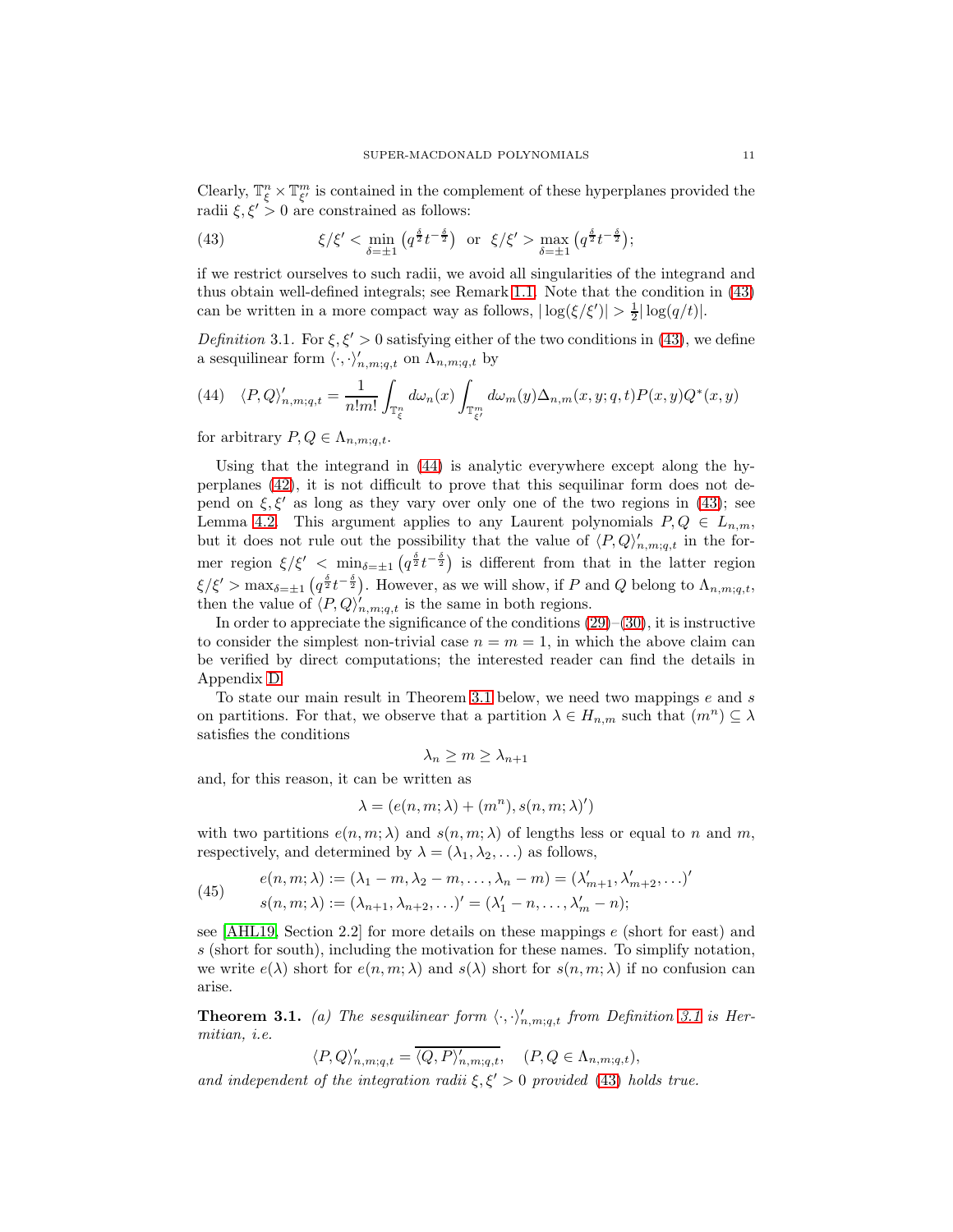(b) The super-Macdonald polynomials  $SP_{\lambda} = SP_{\lambda}((x_1, \ldots, x_n), (y_1, \ldots, y_m); q, t),$  $\lambda \in H_{n,m}$ , satisfy the orthogonality relations

<span id="page-11-3"></span><span id="page-11-1"></span>(46) 
$$
\langle SP_{\lambda}, SP_{\mu} \rangle'_{n,m;q,t} = \delta_{\lambda\mu} N_{n,m}(\lambda;q,t),
$$

with (quadratic) norms

(47) 
$$
N_{n,m}(\lambda;q,t) = 0 \quad \text{if} \quad (m^n) \not\subseteq \lambda
$$

<span id="page-11-2"></span>and

(48) 
$$
N_{n,m}(\lambda;q,t) = (t/q)^{|s(\lambda)|} \frac{b_{e(\lambda)}(q,t)b_{s(\lambda)}(t,q)}{b_{\lambda}(q,t)} \cdot N_n(e(\lambda);q,t)N_m(s(\lambda);t,q) \text{ if } (m^n) \subseteq \lambda,
$$

<span id="page-11-0"></span>cf.  $(18)$ ,  $(27)$  and  $(45)$ .

3.2. Hilbert space interpretation. From Theorem [3.1,](#page-10-0) we see that the kernel of the Hermitian product [\(44\)](#page-10-2) is spanned by the super-Macdonald polynomials with zero norm:

$$
K_{n,m;q,t} := \ker \langle \cdot, \cdot \rangle'_{n,m;q,t}
$$
  
= span  $\{ SP_\lambda((x_1, \ldots, x_n), (y_1, \ldots, y_m); q, t) \mid (m^n) \nsubseteq \lambda \in H_{n,m} \}.$ 

Since the remaining norms  $N_{n,m}(\lambda;q,t)$ , where  $(m^n) \subseteq \lambda$ , are positive, we have the following result.

**Proposition 3.1.** The Hermitian form  $\langle \cdot, \cdot \rangle'_{n,m;q,t}$  descends to a (positive definite) scalar product on the factor space

$$
V_{n,m;q,t} := \Lambda_{n,m;q,t}/K_{n,m;q,t},
$$

and the renormalised super-Macdonald polynomials

$$
\widetilde{SP}_{\lambda}(x, y; q, t) := N_{n,m}(\lambda; q, t)^{-1/2} SP_{\lambda}(x, y; q, t), \quad (m^n) \subseteq \lambda,
$$

with  $N_{n,m}(\lambda;q,t)$  given by [\(48\)](#page-11-2), yield an orthonormal basis in the resulting (pre-)Hilbert space.

Moreover, since the deformed Macdonald-Ruijsenaars operators  $\mathcal{M}_{n,m;q,t}$  and  $\mathcal{M}_{n,m;q^{-1},t^{-1}}$  leave  $K_{n,m;q,t}$  invariant and their eigenvalues are all real (cf. [\(36\)](#page-8-5)– [\(37\)](#page-8-6)), they define (essentially) self-adjoint operators in  $V_{n,m;q,t}$ . Hence, we have assembled everything needed for a quantum mechanical interpretation of the model defined by  $\mathcal{M}_{n,m;q,t}$  and  $\mathcal{M}_{n,m;q^{-1},t^{-1}}$ .

It is interesting to note that the subset  $\{\lambda \in H_{n,m} \mid (m^n) \subset \lambda\} \subset H_{n,m}$ , which labels super-Macdonald polynomials with nonzero norm, is in a simple one-to-one correspondence with the subset  $\{(\mu, \nu) \in \mathcal{P} \times \mathcal{P} \mid \ell(\mu) \leq n, \ell(\nu) \leq m\} \subset \mathcal{P} \times \mathcal{P}$ , given explicitly by

$$
\lambda = ((m^n) + \mu, \nu'), \quad \mu = e(n, m; \lambda), \quad \nu = s(n, m; \lambda),
$$

cf. [\(45\)](#page-10-4). Moreover, while the physical interpretation of a partition  $\lambda$  of arbitrary length is not clear, the partitions  $\mu = (\mu_1, \ldots, \mu_n)$  and  $\nu = (\nu_1, \ldots, \nu_m)$  have a natural physical interpretation as momentum quantum numbers: The corresponding super-Macdonald polynomials

$$
SP_{(\mu+(m^n),\nu')}(x,y;q,t) \quad ((x,y) \in \mathbb{C}^n \times \mathbb{C}^m)
$$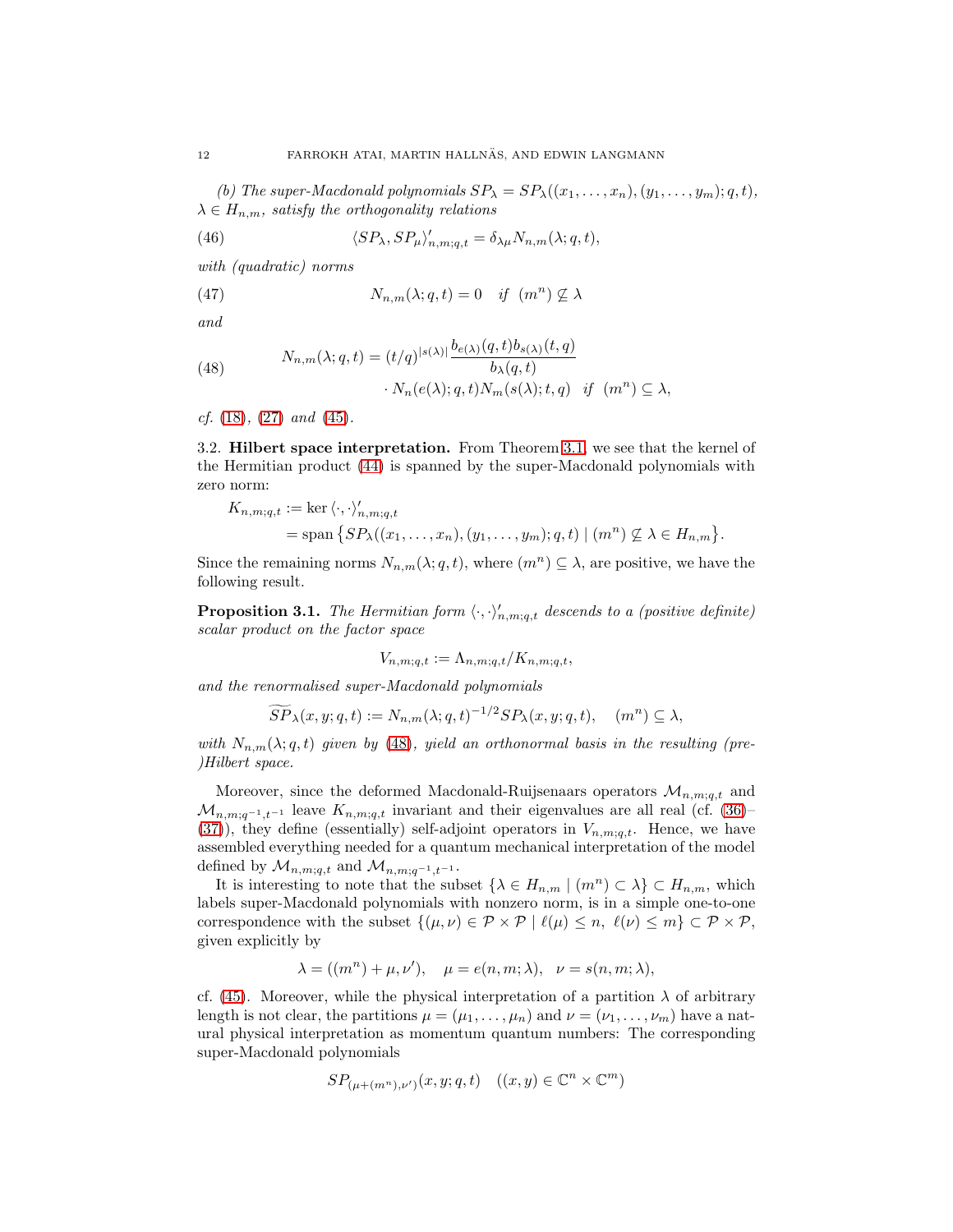yield an orthogonal basis in  $V_{n,m;q,t}$ , and it is natural to interpret them as wave functions describing n and m particles of two different kinds labeled by a pair  $(\mu, \nu)$ of momentum quantum numbers.

From a physics point of view, it would be natural to express wave functions and operators in terms of the "additive" variables  $(u, v) = (u_1, \ldots, u_n, v_1, \ldots, v_m)$ defined as follows,

<span id="page-12-4"></span>(49) 
$$
x_i = e^{2\pi i u_i/L}, \quad y_j = e^{2\pi i v_j/L} \quad (L > 0)
$$

<span id="page-12-0"></span>and parameters

(50) 
$$
q = e^{-2\pi\beta/L}, \quad t = e^{-2\pi\gamma/L} \quad (\beta, \gamma > 0),
$$

cf. [\[RS86,](#page-28-4) [Rui87\]](#page-28-3). Here  $u_i \in [-L/2, L/2]$  and  $v_i \in [-L/2, L/2]$  have the physical interpretation of position coordinates of particles. Indeed, in the original quantum field theoretic context of the Ruijsenaars model one is, eventually, interested in the limit  $L \to \infty$ , where space is the real line, but, to have a well-defined model, it is convenient to work with a circle of finite circumference L.

Taking, for simplicity, parameters  $r, a, b > 0$ , we recall from [\[Rui97,](#page-28-11) Section III.C & Section V.C] the trigonometric Gamma function

<span id="page-12-1"></span>
$$
G(r, a; z) = \prod_{k=0}^{\infty} (1 - \exp(2ir(z + iak + ia/2)))^{-1}
$$

and weight function

(51) 
$$
w(r, a, b; z) = \frac{G(r, a; z + ib - ia/2)G(r, a; -z + ib - ia/2)}{G(r, a; z - ia/2)G(r, a; -z - ia/2)}.
$$

We note that  $w(z) = w(r, a, b; z)$  is a (globally) meromorphic function with simple poles located at

$$
z=j\pi/r-{\rm i} b-{\rm i} a(2k-1)\quad(j\in\mathbb{Z},\ k\in\mathbb{Z}_{\geq1}),
$$

and zeros at

$$
z = j\pi/r - \mathrm{i}a(2k - 1) \quad (j \in \mathbb{Z}, \ k \in \mathbb{Z}_{\geq 1}).
$$

Due to the manifest complex conjugation property

$$
\overline{G(r,a;z)} = G(r,a;-\bar{z}),
$$

it follows, in particular, that  $w(z)$  is a regular and (strictly) positive function in R. Assuming that  $u \in (\mathbb{R} + i\epsilon)^n$  and  $v \in (\mathbb{R} + i\epsilon)^m$  for some  $\epsilon, \epsilon' \in \mathbb{R}$ , we can thus introduce the (formal) groundstate wave function

<span id="page-12-2"></span>(52) 
$$
\Psi_0(u, v; \beta, \gamma) = \frac{\left(\prod_{1 \leq i < j \leq n} w(\pi/L, \beta, \gamma; u_i - u_j)\right)^{1/2} \left(\prod_{1 \leq i < j \leq m} w(\pi/L, \gamma, \beta; v_i - v_j)\right)^{1/2}}{\prod_{i=1}^n \prod_{j=1}^m 2 \sin(\pi(u_i - v_j + i\gamma/2 - i\beta/2)/L)},
$$

(where we take the positive square roots), and obtain a natural factorisation of the weight function  $\Delta_{n,m}$  [\(7\)](#page-3-1), as detailed in the following Lemma.

<span id="page-12-3"></span>**Lemma 3.1.** For  $(x, y) \in \mathbb{T}_{\xi}^{n} \times \mathbb{T}_{\xi'}^{m}$ , we have

$$
\Delta_{n,m}(x,y;q,t) = \exp(nm\pi(\gamma-\beta)/L)\Psi_0(u,v;\beta,\gamma)\overline{\Psi_0}(u,v;\beta,\gamma),
$$
  
where  $\overline{\Psi_0}(u,v;\beta,\gamma) := \overline{\Psi_0(\bar{u},\bar{v};\beta,\gamma)}$ .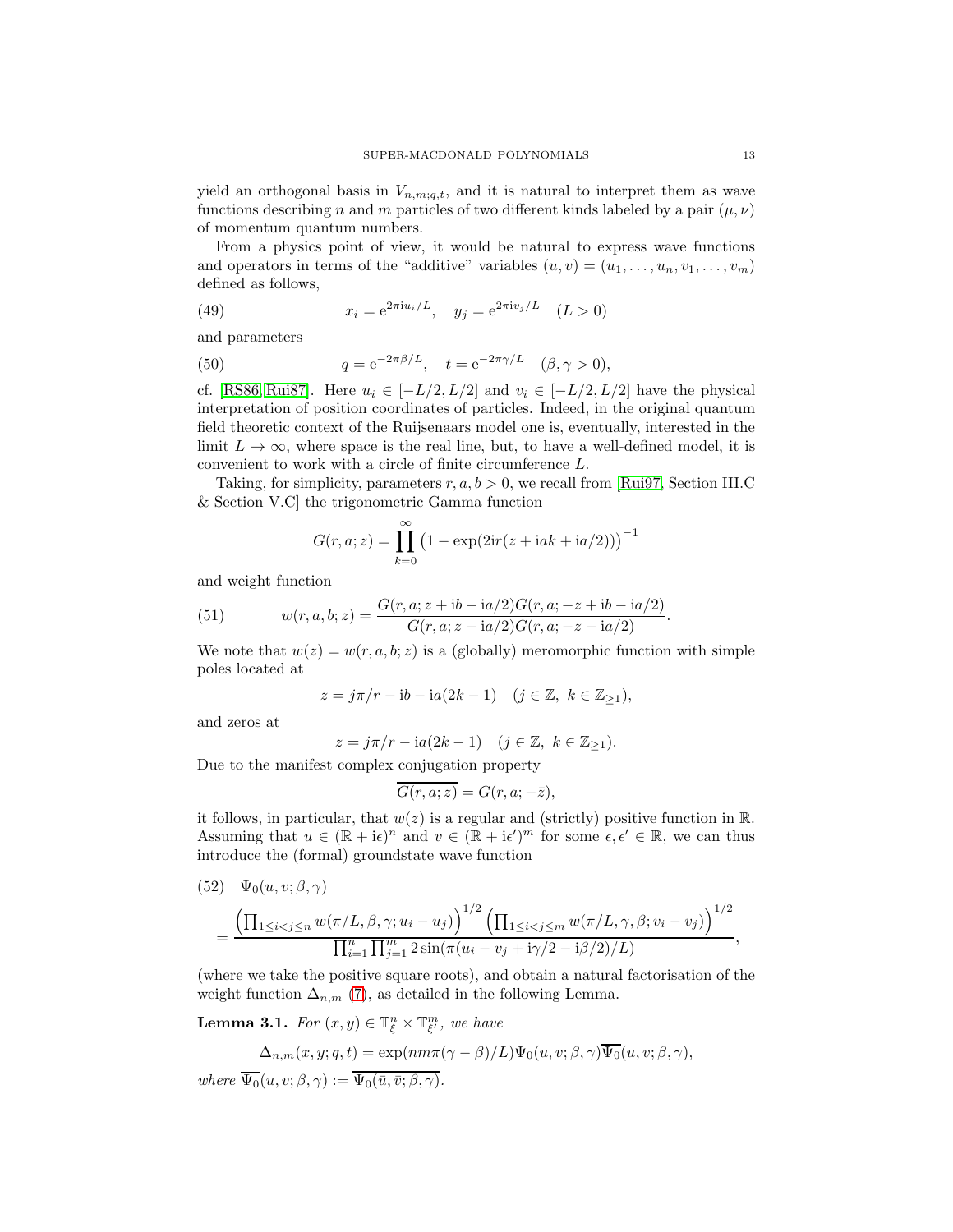Proof. For x and z complex variables related as

$$
x = e^{2\pi i z/L},
$$

we use [\(50\)](#page-12-0) to deduce

$$
\frac{(x;q)_{\infty}}{(tx;q)_{\infty}} = \prod_{k=0}^{\infty} \frac{1 - \exp\left(\frac{2\pi i}{L}(z+i\beta k)\right)}{1 - \exp\left(\frac{2\pi i}{L}(z+i\gamma+i\beta k)\right)}
$$

$$
= \frac{G(\pi/L, \beta; z+i\gamma - i\beta/2)}{G(\pi/L, \beta; z-i\beta/2)}
$$

and

$$
(1 - q^{-1/2}t^{1/2}x)(1 - q^{-1/2}t^{1/2}x^{-1})
$$
  
=  $4e^{\pi(\beta - \gamma)/L} \sin(\pi(z + i\gamma/2 - i\beta/2)/L) \sin(\pi(z - i\gamma/2 + i\beta/2)/L).$ 

From  $(7)$  and  $(51)$ – $(52)$ , the statement can now be inferred by a straightforward computation.

If we consider wave functions of the form

$$
\Psi^{(P)}(u,v;\beta,\gamma) := P(x,y)\Psi_0(u,v;\beta,\gamma) \quad (u=(u_1,\ldots,u_n),\,v=(v_1,\ldots,v_m))
$$

with  $P \in \Lambda_{n,m;q,t}$ , then we can use Lemma [3.1](#page-12-3) to rewrite our Hermitian form as a suitably regularised version of a conventional Hilbert space product for a quantum mechanical model describing particles moving on the circle  $[-L/2, L/2]$ .

**Proposition 3.2.** Let  $\epsilon, \epsilon' \in \mathbb{R}$  be such that  $|\epsilon - \epsilon'| > |\gamma - \beta|/2$ . Then we have

<span id="page-13-0"></span>(53) 
$$
\int_{([-L/2,L/2]+i\epsilon)^n} du \int_{([-L/2,L/2]+i\epsilon')^m} dv \Psi^{(P)}(u,v;\beta,\gamma) \overline{\Psi^{(Q)}}(u,v;\beta,\gamma)
$$

$$
= n!m!L^{n+m} \exp(nm\pi(\beta-\gamma)/L)\langle P,Q\rangle'_{n,m;q,t}
$$

for all  $P, Q \in \Lambda_{n,m;q,t}$ , where  $\overline{\Psi^{(Q)}}(u, v; \beta, \gamma) = \overline{\Psi^{(Q)}(\bar{u}, \bar{v}; \beta, \gamma)}$ .

Proof. Taking

<span id="page-13-1"></span>
$$
\xi = e^{-2\pi\epsilon/L}, \quad \xi' = e^{-2\pi\epsilon'/L},
$$

it is readily seen that the constraint [\(43\)](#page-10-1) is equivalent to  $|\epsilon - \epsilon'| > |\gamma - \beta|/2$ . Changing variables according to  $(49)$ – $(50)$  in  $(44)$  and invoking Lemma [3.1,](#page-12-3) the equality [\(53\)](#page-13-0) results.

*Remark* 3.1. Note that, from a physics point of view, the positions  $u_i$  and  $v_j$  are real, but one has to continue the arguments of the super-Macdonald polynomials to the complex plane in order to compute their scalar product. This bears some resemblance to the fact that an eigenfunction of Ruijsenaars' (analytic) difference operators needs to have sufficient analyticity in order for the corresponding eigenvalue equations to make sense, see e.g. [\[Rui01\]](#page-28-5).

As we demonstrate in Appendix [C.3,](#page-24-1) the terms in the deformed Macdonald– Ruijsenaars operator  $\mathcal{M}_{n,m;q,t}$  in [\(1\)](#page-1-1)–[\(2\)](#page-2-0) not involving a shift operator add upp to a constant. Dropping this overall constant, we get the operator

(54) 
$$
M_{n,m;q,t} := \frac{t^{1-n}}{1-q} \sum_{i=1}^{n} A_i(x,y;q,t) T_{q,x_i} + \frac{q^{m-1}}{1-t^{-1}} \sum_{j=1}^{m} B_j(x,y;q,t) T_{t^{-1},y_j}.
$$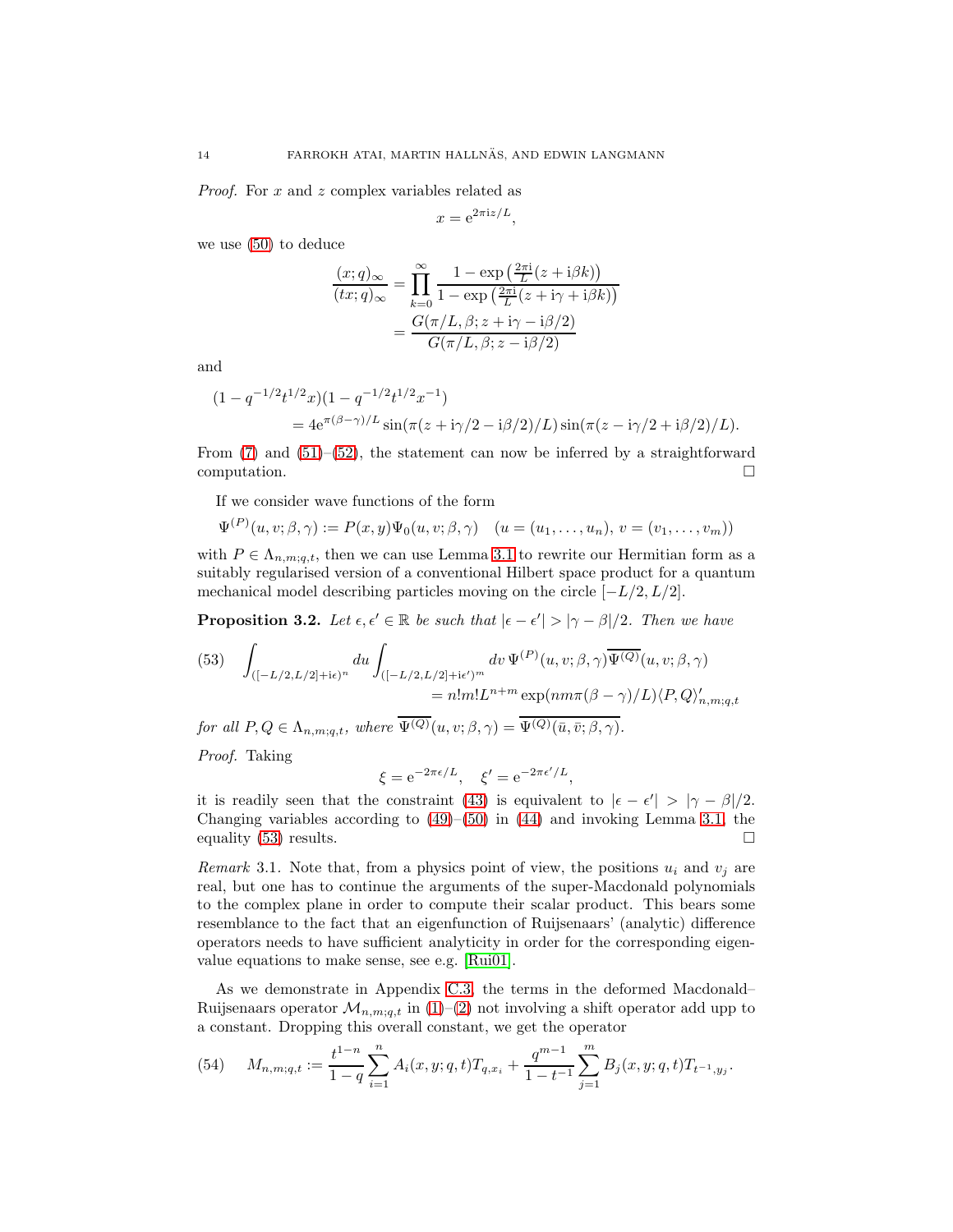Changing variables and parameters according to [\(49\)](#page-12-4) and performing a similarity transformation with  $\Psi_0$ , a direct computation, using the difference equation

$$
\frac{G(z + i a/2)}{G(z - i a/2)} = 1 - e^{2i r z},
$$

satisfied by the trigonometric Gamma function (cf. [\[Rui97,](#page-28-11) Section III.C]), yields

$$
R_{n,m;\beta,\gamma}^{-} := e^{(m-1)\pi\beta/L} e^{(1-n)\pi\gamma/L} \Psi_0 M_{n,m;q,t} \Psi_0^{-1}
$$
  
\n
$$
= \frac{1}{2 \sinh(\pi\beta/L)} \sum_{i=1}^n \prod_{i'\neq i}^n f_+(u_i - u_{i'};\gamma) \cdot e^{i\beta \partial_{u_i}} \cdot \prod_{i'\neq i}^n f_-(u_i - u_{i'};\gamma)
$$
  
\n
$$
- \frac{1}{2 \sinh(\pi\gamma/L)} \sum_{j=1}^m \prod_{i=1}^n \frac{\sin(\pi(u_i - v_j - i\gamma/2 + i\beta/2)/L)}{\sin(\pi(u_i - v_j + i\gamma/2 + i\beta/2)/L)}
$$
  
\n
$$
\cdot \prod_{j'\neq j}^m f_-(v_j - v_{j'};\beta) \cdot e^{-i\gamma \partial_{v_j}} \cdot \prod_{j'\neq j}^m f_+(v_j - v_{j'};\beta)
$$
  
\n
$$
\cdot \prod_{i=1}^n \frac{\sin(\pi(u_i - v_j + i\gamma/2 - i\beta/2)/L)}{\sin(\pi(u_i - v_j - i\gamma/2 - i\beta/2)/L)}
$$

with

$$
f_{\pm}(z;\gamma) = \left(\frac{\sin(\pi(z \pm i\gamma)/L)}{\sin(\pi z/L)}\right)^{1/2},\,
$$

and where  $\partial_{u_i} = \partial/\partial u_i$  and  $\partial_{v_j} = \partial/\partial v_j$ .

The structure of these operators occupies a sort of middle-ground between the trigonometric degeneration of Ruijsenaars' original (undeformed elliptic) operator  $\hat{S}_{-1}$  and a similarity transform  $\mathcal{A}_{-1} = U^{-1/2} \hat{S}_{-1} U^{1/2}$  with a trigonometric 'scattering function' U. (Explicit expressions for the latter operator and the pertinent scattering function (in the hyperbolic case) can, e.g., be found in [\[HR14\]](#page-28-12).) In particular, when  $m = 0$  we recover the trigonometric instance of  $\hat{S}_{-1}$ .

Moreover, as shown in Appendix [B,](#page-22-0) the operators  $M_{n,m;q,t}$  and  $M_{n,m;q-1,t-1}$ , or equivalently  $R_{n,m;\beta,\gamma}^-$  and  $R_{n,m;\beta,\gamma}^+ := e^{(1-m)\pi\beta/L} e^{(n-1)\pi\gamma/L} \Psi_0 M_{n,m;q^{-1},t^{-1}} \Psi_0^{-1},$ define a model that is relativistically invariant, for arbitrary particle numbers  $n$ and m.

### 4. Proofs

<span id="page-14-0"></span>This section is devoted to the proof of Theorem [3.1.](#page-10-0) In place of [\(44\)](#page-10-2), we write

<span id="page-14-1"></span>(55) 
$$
\langle P, Q \rangle'_{n,m;q,t}(\xi, \xi') = \frac{1}{n!m!} \int_{\mathbb{T}^n_{\xi}} d\omega_n(x) \int_{\mathbb{T}^m_{\xi'}} d\omega_m(y) \Delta_{n,m}(x, y; q, t) P(x, y) Q^*(x, y)
$$

for  $P, Q \in \Lambda_{n,m;q,t}$ , so that we easily can keep track of the choice of integration radii  $\xi, \xi' > 0$ . Introducing the maximum function

<span id="page-14-2"></span>
$$
M(q,t) := \max_{\delta=\pm 1} \left( q^{\frac{\delta}{2}} t^{-\frac{\delta}{2}} \right),
$$

we note that the conditions [\(43\)](#page-10-1) can be expressed as

(56) 
$$
\xi/\xi' > M(q,t) \text{ or } \xi/\xi' < 1/M(q,t).
$$

,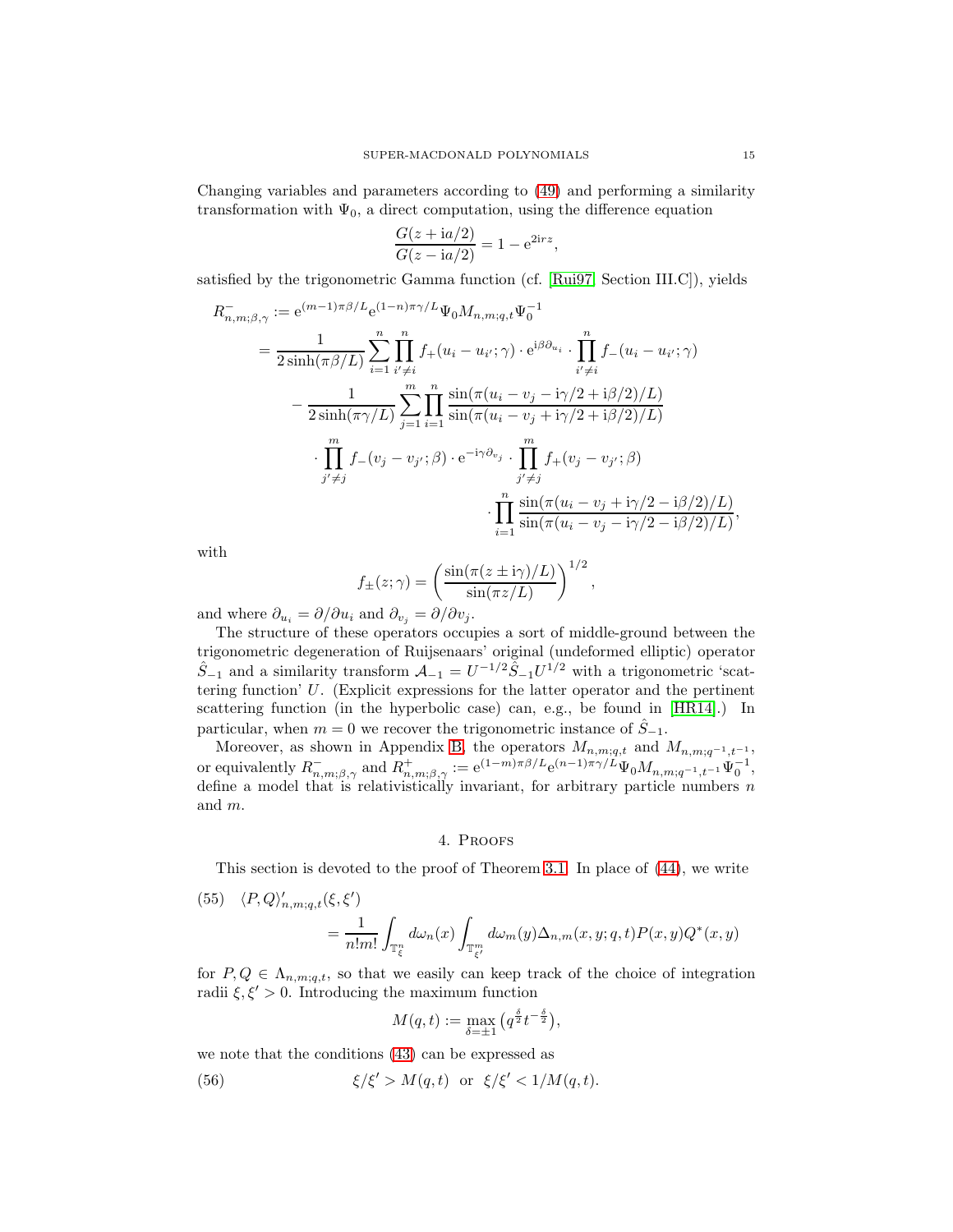In Section [4.1,](#page-15-0) we prove preliminary results on the sesquilinear form given by [\(55\)](#page-14-1). Based on this, we prove Theorem [3.1](#page-10-0) in Section [4.2.](#page-17-0)

<span id="page-15-0"></span>4.1. Preliminary results. First, we establish a simple transformation property of the form [\(55\)](#page-14-1) under the inversion  $(\xi, \xi') \rightarrow (1/\xi, 1/\xi')$  of integration radii.

<span id="page-15-3"></span>**Lemma 4.1.** For all  $P, Q \in \Lambda_{n,m;q,t}$ , we have

(57) 
$$
\langle P, Q \rangle'_{n,m;q,t}(\xi, \xi') = \overline{\langle Q, P \rangle'_{n,m;q,t}(1/\xi, 1/\xi')}.
$$

Proof. We find it convenient to work with the "additive" variables given by [\(49\)](#page-12-4) with  $L = 2\pi$ . In order to avoid cumbersome and lengthy formulas, we suppress the parameters  $q, t$  and use the short-hand notation

$$
\exp(iu) := (e^{iu_1}, \dots, e^{iu_n}), \quad \exp(iv) := (e^{iv_1}, \dots, e^{iv_m}).
$$

Observing that

<span id="page-15-2"></span>
$$
\Delta_{n,m}(x,y) = \Delta_{n,m}(x^{-1},y^{-1}),
$$

we thus rewrite the left-hand side of [\(57\)](#page-15-2) as

$$
\frac{1}{(2\pi)^{n+m}} \int_{[-\pi,\pi]^n} du \int_{[-\pi,\pi]^m} dv \, \overline{\Delta_{n,m}(\xi^{-1}\exp(iu),(\xi')^{-1}\exp(iv))} \cdot P(\xi \exp(iu),\xi' \exp(iv)) \overline{Q(\xi^{-1}\exp(iu),(\xi')^{-1}\exp(iv))}.
$$

Finally, using the observation

$$
P(\xi \exp(iu), \xi' \exp(iv)) = \overline{P^*(\xi^{-1} \exp(iu), (\xi')^{-1} \exp(iv))},
$$

we see that this integral is equal to the right-hand side of  $(57)$ .

We proceed to show that [\(55\)](#page-14-1) is invariant under continuous deformations of the integration radii as long as they satisfy [\(56\)](#page-14-2).

<span id="page-15-1"></span>**Lemma 4.2.** For any  $P, Q \in \Lambda_{n,m;q,t}$ , the value of  $\langle P, Q \rangle'_{n,m;q,t}(\xi, \xi')$  does not change as  $\xi, \xi' > 0$  vary within one of the two regions  $\xi/\xi' > M(q, t)$  and  $\xi/\xi' <$  $1/M(q,t)$ .

*Proof.* We note that  $\xi/\xi' < 1/M(q,t)$  if and only if  $(1/\xi)/(1/\xi') > M(q,t)$ . Hence, thanks to Lemma [4.1,](#page-15-3) we may and shall restrict attention to the region  $\xi/\xi'$  $M(q,t)$ .

By Cauchy's theorem, we can deform the integration contours in [\(55\)](#page-14-1) one at a time, without changing the value of the integral, as long as we do not encounter any of the poles  $(42a)$ – $(42c)$ . In particular, taking

<span id="page-15-4"></span>
$$
\xi = (\xi_1, ..., \xi_n) \in (0, \infty)^n, \quad \xi' = (\xi'_1, ..., \xi'_m) \in (0, \infty)^m,
$$

such that

(58a) 
$$
t^{1/2} < \xi_i/\xi_{i'} < t^{-1/2} \quad (1 \leq i \neq i' \leq n),
$$

(58b) 
$$
q^{1/2} < \xi'_j / \xi'_{j'} < q^{-1/2} \quad (1 \le j \ne j' \le n),
$$

<span id="page-15-5"></span>(58c) 
$$
\xi_i/\xi'_j > M(q,t)
$$
  $(i = 1,..., n, j = 1,..., m),$ 

we can replace  $\mathbb{T}^n_{\xi}$  and  $\mathbb{T}^m_{\xi'}$  by

$$
\mathbb{T}^n_{\pmb{\xi}}:=\mathbb{T}_{\xi_1}\times\cdots\times\mathbb{T}_{\xi_n},\quad \mathbb{T}^m_{\pmb{\xi}'}:=\mathbb{T}_{\xi'_1}\times\cdots\times\mathbb{T}_{\xi'_m},
$$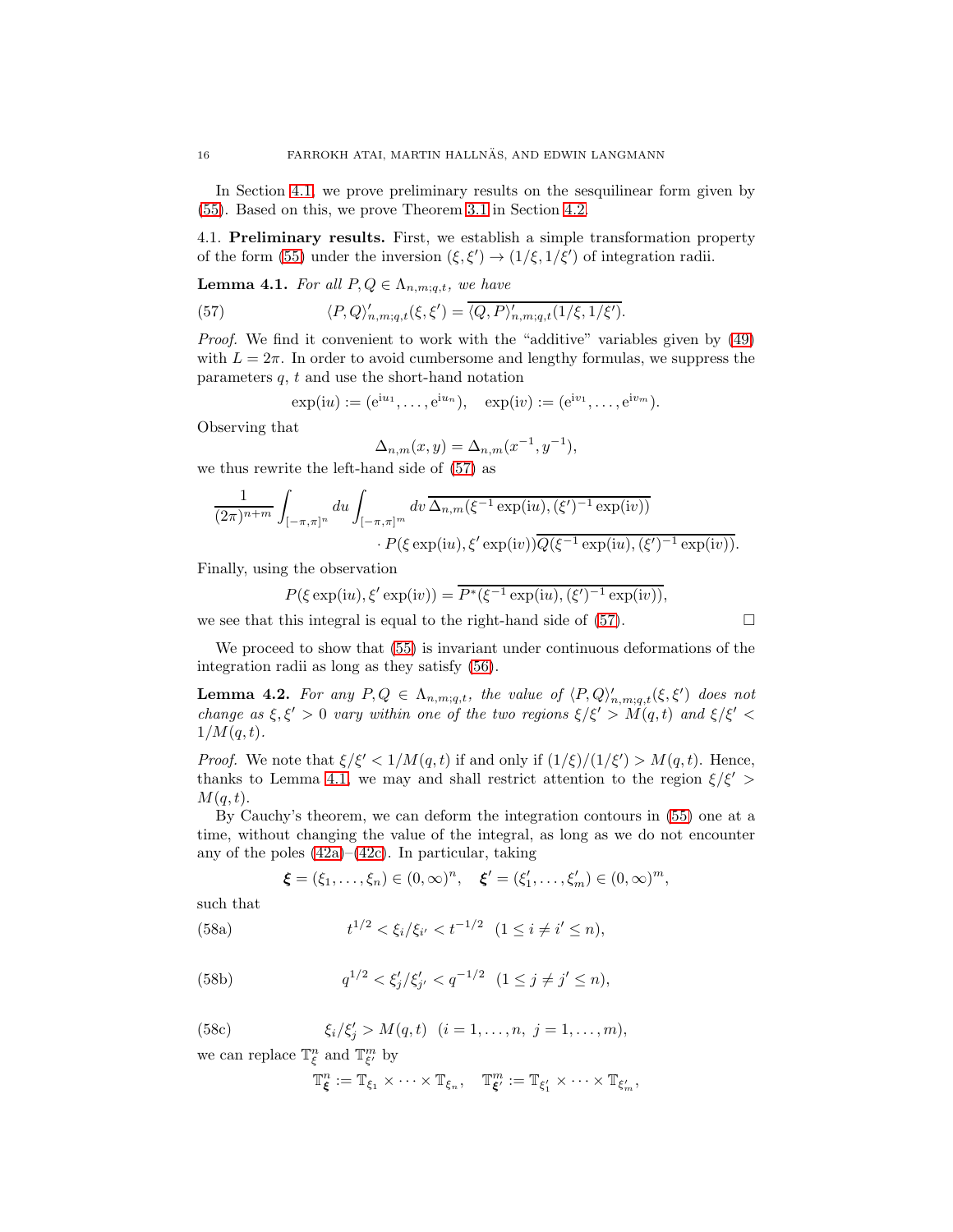respectively, and the resulting integral

$$
\int_{\mathbb{T}^n_{\xi}} d\omega_n(x) \int_{\mathbb{T}^m_{\xi'}} d\omega_m(y) \, \Delta_{n,m}(x,y;q,t) P(x,y) \overline{Q}(x^{-1},y^{-1})
$$

is independent of  $\xi \in (0,\infty)^n$  and  $\xi' \in (0,\infty)^m$  provided the inequalities [\(58a\)](#page-15-4)– [\(58c\)](#page-15-5) are satisfied. Indeed, these inequalities clearly define an open and (pathwise) connected subset of  $(0, \infty)^n \times (0, \infty)^m$ , so that, regardless of the initial integration radii, any admissible radii  $\xi$  and  $\xi'$  can be reached in a finite number of steps, where each step consist of a deformation of a single radius. Since  $(58a)$ – $(58c)$  are satisfied whenever  $\xi_1 = \cdots = \xi_n = \xi$  and  $\xi'_1 = \cdots = \xi'_m = \xi'$  with  $\xi/\xi' > M(q, t)$ , the lemma follows.  $\Box$ 

We note that this result leaves open the possibility that the sesquilinear form [\(55\)](#page-14-1) takes different values in the two regions  $\xi/\xi' > M(q,t)$  and  $\xi/\xi' < 1/M(q,t)$ — this possibility is only ruled out by arguments given in Section [4.2.](#page-17-0)

To conclude, we show that the deformed Macdonald operator  $\mathcal{M}_{n,m;q,t}$  (as defined by  $(1)-(2)$  $(1)-(2)$ ) is self-adjoint.

<span id="page-16-3"></span>**Lemma 4.3.** For all  $P, Q \in \Lambda_{n,m;q,t}$ , we have

(59) 
$$
\langle \mathcal{M}_{n,m;q,t} P, Q \rangle'_{n,m;q,t} (\xi, \xi') = \langle P, \mathcal{M}_{n,m;q,t} Q \rangle'_{n,m;q,t} (\xi, \xi')
$$

provided  $\xi, \xi' > 0$  satisfy [\(56\)](#page-14-2).

<span id="page-16-0"></span>*Proof.* We observe that the terms in  $\mathcal{M}_{n,m;q,t}$  [\(1\)](#page-1-1)–[\(2\)](#page-2-0) not involving shift operators add up to a real constant, which clearly is self-adjoint:

(60) 
$$
\frac{t^{1-n}}{1-q} \sum_{i=1}^{n} A_i(x, y; q, t) + \frac{q^{m-1}}{1-t^{-1}} B_j(x, y; q, t) = \frac{1-t^{-n}q^m}{(1-t^{-1})(1-q)};
$$

for the convenience of the reader, we include an elementary proof of this identity in Appendix [C.3.](#page-24-1)

Since  $\mathcal{M}_{n,m;q,t}$  leaves  $\Lambda_{n,m;q,t}$  invariant [\[SV09a,](#page-28-0) Proposition 5.3], Lemma [4.2](#page-15-1) ensures that no generality is lost when replacing [\(56\)](#page-14-2) with

<span id="page-16-2"></span>(61) 
$$
\xi/\xi' < (qt)^{1/2}
$$
 or  $\xi/\xi' > (qt)^{-1/2}$ .

Under this stronger condition on the integration radii  $\xi$  and  $\xi'$ , we proceed to show that all terms  $A_i(x, y; q, t)T_{q,x_i}$  and  $B_j(x, y; q, t)T_{t^{-1},y_j}$ , for  $i = 1, \ldots, n$  and  $j = 1, \ldots, m$ , in  $\mathcal{M}_{n,m;q,t}$  are separately self-adjoint. In what follows, we do not indicate the dependence on  $q$  and  $t$ , to simplify notation.

<span id="page-16-4"></span>Fixing  $i = 1, \ldots, n$ , we introduce the function

(62) 
$$
W_i(x,y) := \prod_{i' \neq i}^n \frac{(x_i/x_{i'}; q)_{\infty}}{(tx_i/x_{i'}; q)_{\infty}} \cdot \prod_{j=1}^m \frac{1}{1 - q^{-1/2}t^{1/2}x_i/y_j},
$$

so that  $W_i(x, y)W_i^*(x, y)$  amounts to all x<sub>i</sub>-dependent factors in  $\Delta_{n,m}(x, y)$ , and note that self-adjointness of  $A_i(x, y)T_{q,x_i}$  follows once we show that

<span id="page-16-1"></span>(63) 
$$
\oint_{|x_i|=\xi} \frac{dx_i}{2\pi i x_i} W_i(x, y) W_i^*(x, y) Q^*(x, y) A_i(x, y) T_{q, x_i} P(x, y)
$$

$$
= \oint_{|x_i|=\xi} \frac{dx_i}{2\pi i x_i} W_i(x, y) W_i^*(x, y) P(x, y) (A_i(x, y) T_{q, x_i} Q)^*(x, y).
$$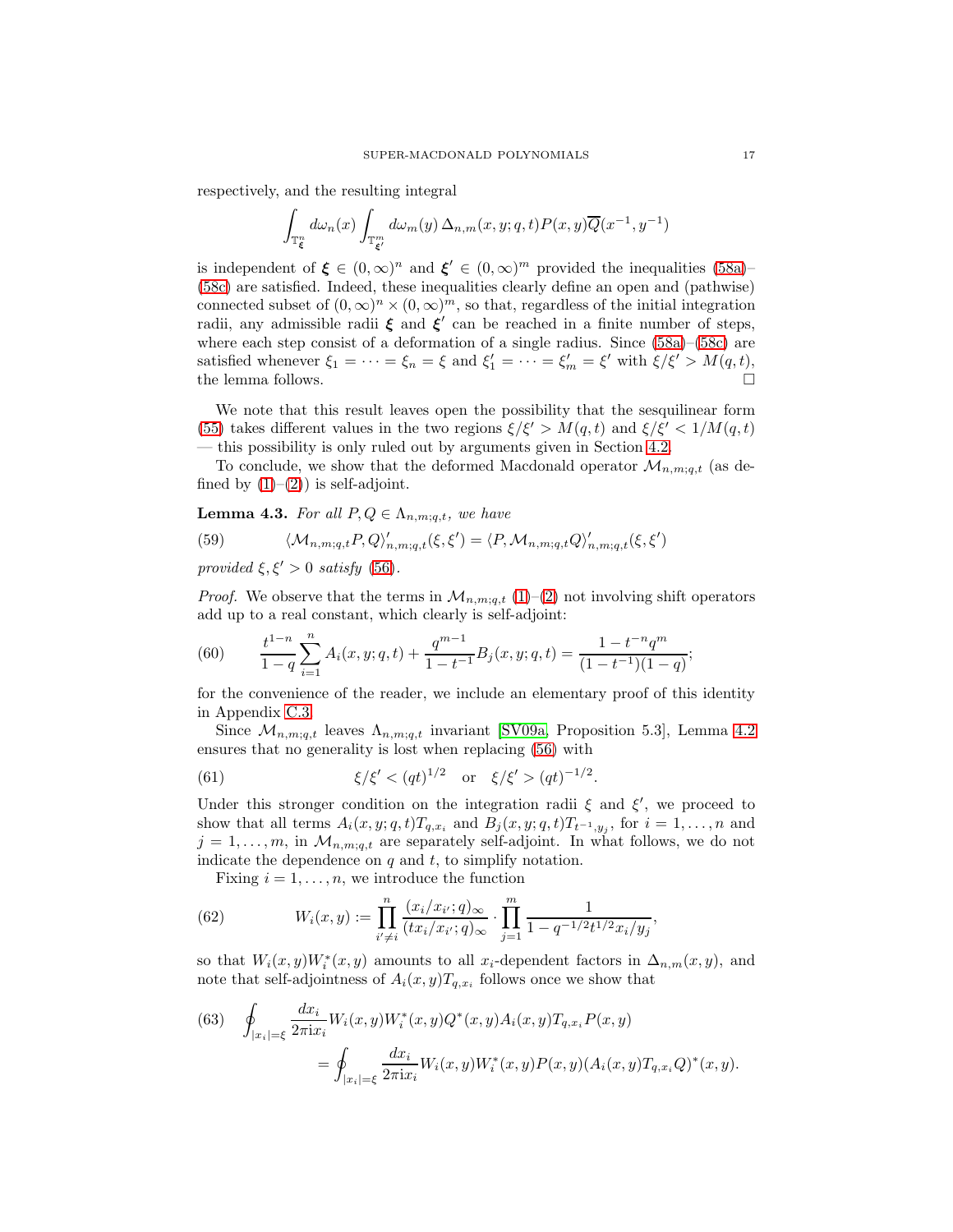To this end, we observe that

$$
\frac{T_{q,x_i}W_i(x,y)}{W_i(x,y)} = \prod_{i' \neq i}^{n} \frac{1 - tx_i/x_{i'}}{1 - x_i/x_{i'}} \cdot \prod_{j=1}^{m} \frac{(1 - q^{-1/2}t^{1/2}x_i/y_j)}{(1 - q^{1/2}t^{1/2}x_i/y_j)} = q^{-m}A_i(x,y),
$$

and using this, we can write [\(63\)](#page-16-1) as follows,

$$
\begin{aligned} \oint_{|x_i|=\xi} \frac{dx_i}{2\pi {\rm i} x_i} W_i^*(x,y) Q^*(x,y) (T_{q,x_i} W_i P)(x,y) \\ = \oint_{|x_i|=\xi} \frac{dx_i}{2\pi {\rm i} x_i} W_i(x,y) P(x,y) (T_{q,x_i} W_i Q)^*(x,y). \end{aligned}
$$

We now change variables  $x_i \rightarrow qx_i$  in the latter integral to obtain

<span id="page-17-1"></span>(64) 
$$
\oint_{|x_i|=\xi/q} \frac{dx_i}{2\pi ix_i} (T_{q,x_i} W_i P)(x, y) W_i^*(x, y) Q^*(x, y)
$$

$$
= \oint_{|x_i|=\xi} \frac{dx_i}{2\pi ix_i} (T_{q,x_i} W_i P)(x, y) W_i^*(x, y) Q^*(x, y),
$$

where the equality holds true due to Cauchy's theorem, since the integrand, which is the same in both integrals, is an analytic function of  $x_i$  in the region  $\xi \le |x_i| \le \xi/q$ when

<span id="page-17-3"></span>(65) 
$$
|x_{i'}| = \xi \quad (i'=1,\ldots,i-1,i+1,\ldots,n), \quad |y_j| = \xi' \quad (j=1,\ldots,m)
$$

and [\(61\)](#page-16-2) is satisfied. A proof of this analyticity property of the integrand can be found in Appendix [C.4.](#page-25-0) We have thus established [\(63\)](#page-16-1) and, as previously noted, self-adjointness of  $A_i(x, y)T_{q,x_i}$  immediately follows.

A proof of self-adjointness of the terms  $B_j(x, y)T_{t^{-1},y_j}$ , under the condition [\(61\)](#page-16-2), can be obtained in a similar manner, and the details are therefore omitted.<sup>[5](#page-17-2)</sup>  $\Box$ 

<span id="page-17-0"></span>4.2. Proof of Theorem [3.1.](#page-10-0) Making use of results from Section [4.1,](#page-15-0) we prove the two parts of the theorem in reverse order.

4.2.1. Part  $(b)$ . Using  $(36)$  and Lemma [4.3,](#page-16-3) we deduce

$$
\left(d_\lambda(q,t)-d_\mu(q,t)\right)\langle SP_\lambda,SP_\mu\rangle'_{n,m;q,t}(\xi,\xi')=0.
$$

Assuming that  $\lambda \neq \mu$ , we see from [\(15\)](#page-5-2) that

$$
p_{\lambda\mu}(q,t) := t^{\max(\ell(\lambda),\ell(\mu))-1} \big( d_\lambda(q,t) - d_\mu(q,t) \big)
$$

is a non-zero polynomial function in q and t for  $0 < q, t < 1$ . Introducing its zero set

$$
Z_{\lambda\mu} := \{ (q, t) \in (0, 1)^2 \mid p_{\lambda\mu}(q, t) = 0 \},
$$

we can thus conclude that  $\langle SP_\lambda, SP_\mu \rangle'_{n,m;q,t}(\xi, \xi')$  must vanish for all  $(q, t) \in (0, 1)^2 \setminus \mathbb{R}$  $Z_{\lambda\mu}$ . Since the Hermitian form  $\langle \cdot, \cdot \rangle'_{n,m;q,t}(\xi, \xi')$  depends continuously on  $(q, t)$ and  $(0,1)^2 \setminus Z_{\lambda\mu}$  is a dense (open) subset of  $(0,1)^2$ , it clearly follows that the orthogonality relations [\(46\)](#page-11-3) hold true for all  $(q, t) \in (0, 1)^2$ .

We proceed to compute the norms  $N_{n,m}(\lambda;q,t) := \langle SP_\lambda, SP_\lambda \rangle'_{n,m;q,t}(\xi, \xi')$ . Due to Lemma [4.2,](#page-15-1) we can do this by fixing  $\xi' = 1$  (say) and taking the limit  $\xi \to \infty$ .

<span id="page-17-2"></span><sup>&</sup>lt;sup>5</sup>The argument proving the self-adjointness of  $B_j(x, y)T_{t^{-1}, y_j}$  can be obtained from the one for  $A_i(x, y)T_{q,x_i}$  by swapping  $(n, x, q, \xi) \leftrightarrow (m, y, t^{-1}, \xi').$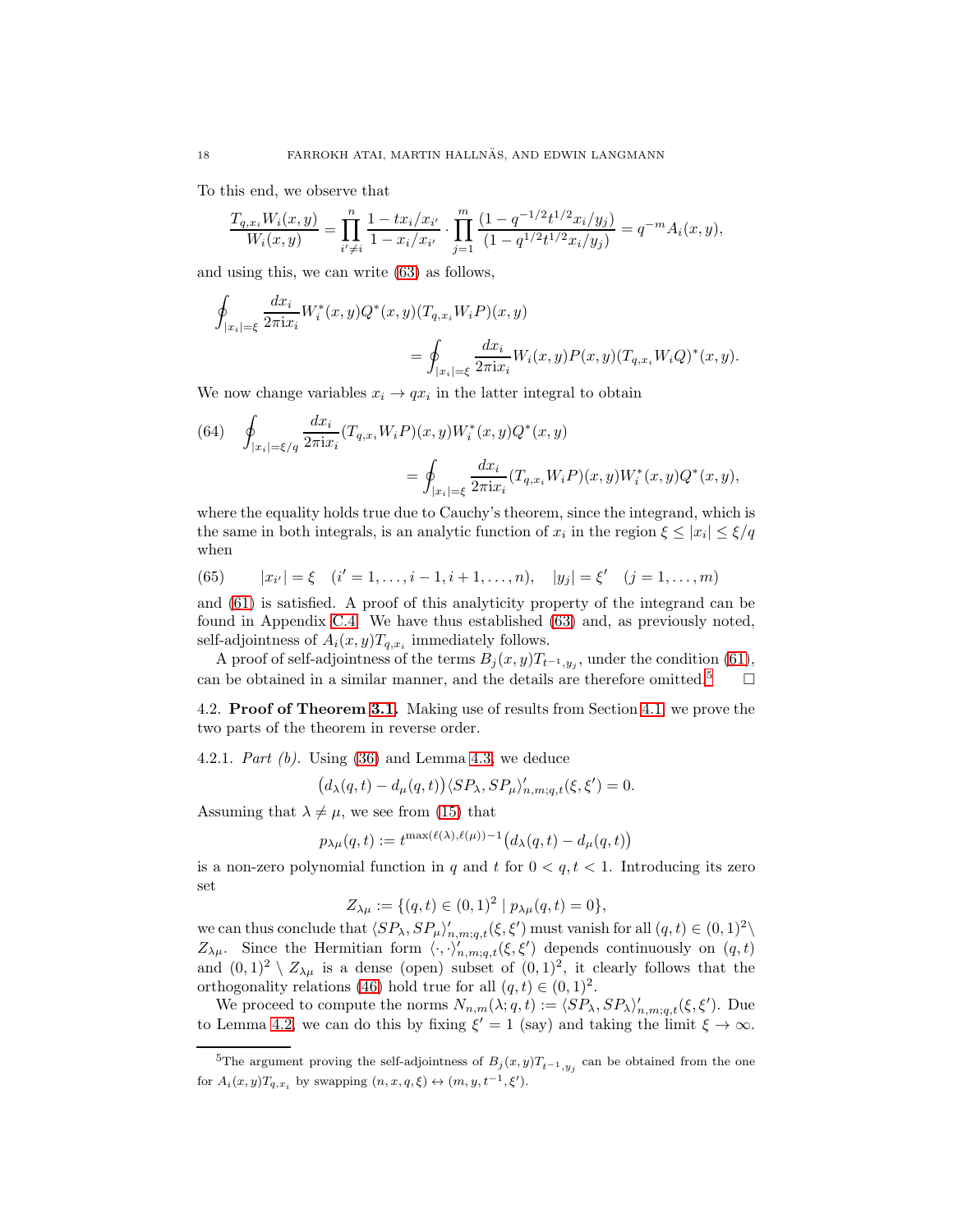To this end, we note that the asymptotic behaviour of the weight function in [\(7\)](#page-3-1) for  $x \in \mathbb{T}_{\xi}^{n}$  and  $y \in \mathbb{T}^{m}$  as  $\xi \to \infty$  is given by

(66)  
\n
$$
\Delta_{n,m}(x,y;q,t) = \frac{\Delta_n(x;q,t)\Delta_m(y;t,q)}{\prod_{i=1}^n \prod_{j=1}^m (-q^{-1/2}t^{1/2}x_i/y_j)}(1+O(1/\xi))
$$
\n
$$
= (-q^{-1/2}t^{1/2})^{-nm}e_n^m(x^{-1})e_m^n(y)\Delta_n(x;q,t)\Delta_m(y;t,q)(1+O(1/\xi))
$$

where

<span id="page-18-2"></span><span id="page-18-0"></span>
$$
e_n^m(x^{-1}) := (x_1 \cdots x_n)^{-m}, \quad e_m^n(y) := (y_1 \cdots y_m)^n.
$$

Introducing the notation

(67) 
$$
\mu_{\min} := (\langle \lambda'_1 - n \rangle, \dots, \langle \lambda'_m - n \rangle), \quad \mu_{\max} := (\lambda'_1, \dots, \lambda'_m),
$$

where  $\langle k \rangle := \max(0, k)$ , we use Lemma [2.2](#page-8-0) and [\(23\)](#page-6-7) to deduce that, for  $x \in \mathbb{T}_{\xi}^{n}$  and  $y \in \mathbb{T}^m$ ,

<span id="page-18-1"></span>(68) 
$$
SP_{\lambda}(x, y; q, t)SP_{\lambda}(x^{-1}, y^{-1}; q, t)
$$
  
=  $(-q^{-1/2}t^{1/2})^{|\mu_{\min}|+|\mu_{\max}|}P_{\lambda/\mu'_{\min}}(x; q, t)P_{\lambda/\mu'_{\max}}(x^{-1}; t, q)$   

$$
\cdot Q_{\mu_{\min}}(y; t, q)Q_{\mu_{\max}}(y^{-1}; t, q) + O(\xi^{|\mu_{\max}|-|\mu_{\min}|-1})
$$

as  $\xi \to \infty$ . From [\(66\)](#page-18-0)–[\(68\)](#page-18-1) we readily obtain,

$$
N_{n,m}(\lambda;q,t) = (-q^{-1/2}t^{1/2})^{|\mu_{\min}|+|\mu_{\max}|-mn} \cdot \xi^{|\mu_{\max}|-|\mu_{\min}|-nm}
$$

$$
\cdot \langle P_{\lambda/\mu'_{\min}}, e_n^m P_{\lambda/\mu'_{\max}} \rangle'_{n;q,t} \langle e_m^n Q_{\mu_{\min}}, Q_{\mu_{\max}} \rangle'_{m;t,q}
$$

$$
+ O(\xi^{|\mu_{\max}| - |\mu_{\min}| - nm - 1}) \quad (\xi \to \infty)
$$

using [\(23\)](#page-6-7), with  $\langle \cdot, \cdot \rangle_{n;q,t}$  in [\(25\)](#page-7-1) (the factor  $\xi^{|\mu_{\text{max}}|-|\mu_{\text{min}}|-nm}$  is due to the change of variables  $x \to x/\xi$  transforming  $\mathbb{T}^n_{\xi} \to \mathbb{T}^n_1 = \mathbb{T}^n$ ). Since  $|\mu_{\max}| - |\mu_{\min}| \le nm$ with equality if and only if  $(m^n) \subseteq \lambda$ , the validity of [\(47\)](#page-11-1) immediately follows.

In the remaining cases  $(m^n) \subseteq \lambda$ ,

(69) 
$$
\mu_{\max} = \mu_{\min} + (n^m), \quad \mu_{\min} = s(\lambda)
$$

(cf.  $(45)$  and  $(67)$ ), and therefore

<span id="page-18-4"></span><span id="page-18-3"></span>
$$
(-q^{-1/2}t^{1/2})^{|\mu_{\min}|+|\mu_{\max}|-mn}\cdot\xi^{|\mu_{\max}|-|\mu_{\min}|-nm}=(t/q)^{|s(\lambda)|}
$$

independent of  $\xi$ . Thus, by taking the limit  $\xi \to \infty$ , we obtain

$$
(70) \qquad N_{n,m}(\lambda;q,t) = (t/q)^{|s(\lambda)|} \langle P_{\lambda/\mu'_{\min}}, e_n^m P_{\lambda/\mu'_{\max}} \rangle'_{n;q,t} \langle e_m^n Q_{\mu_{\min}}, Q_{\mu_{\max}} \rangle'_{m;t,q}
$$

with  $\mu_{\text{max}}$  and  $\mu_{\text{min}}$  in [\(69\)](#page-18-3).

We are left to compute the scalar products in [\(70\)](#page-18-4). We start with the second one:

$$
\langle e_m^n Q_{\mu_{\min}}, Q_{\mu_{\max}} \rangle'_{m;t,q} = \langle e_m^n Q_{s(\lambda)}, Q_{s(\lambda)+(n^m)} \rangle'_{m;t,q}
$$
  
=  $b_{s(\lambda)}(t,q)b_{s(\lambda)+(n^m)}(t,q) \langle P_{s(\lambda)+(n^m)}, P_{s(\lambda)+(n^m)} \rangle'_{m;t,q}$   
=  $b_{s(\lambda)}(t,q)b_{s(\lambda)+(n^m)}(t,q)N_m(s(\lambda);t,q)$ 

by [\(17\)](#page-6-8), [\(26\)](#page-7-8) and [\(28\)](#page-7-9), using

$$
N_n(\lambda + (k^n); q, t) = N_n(\lambda; q, t) \quad (k \in \mathbb{Z}_{\ge 1});
$$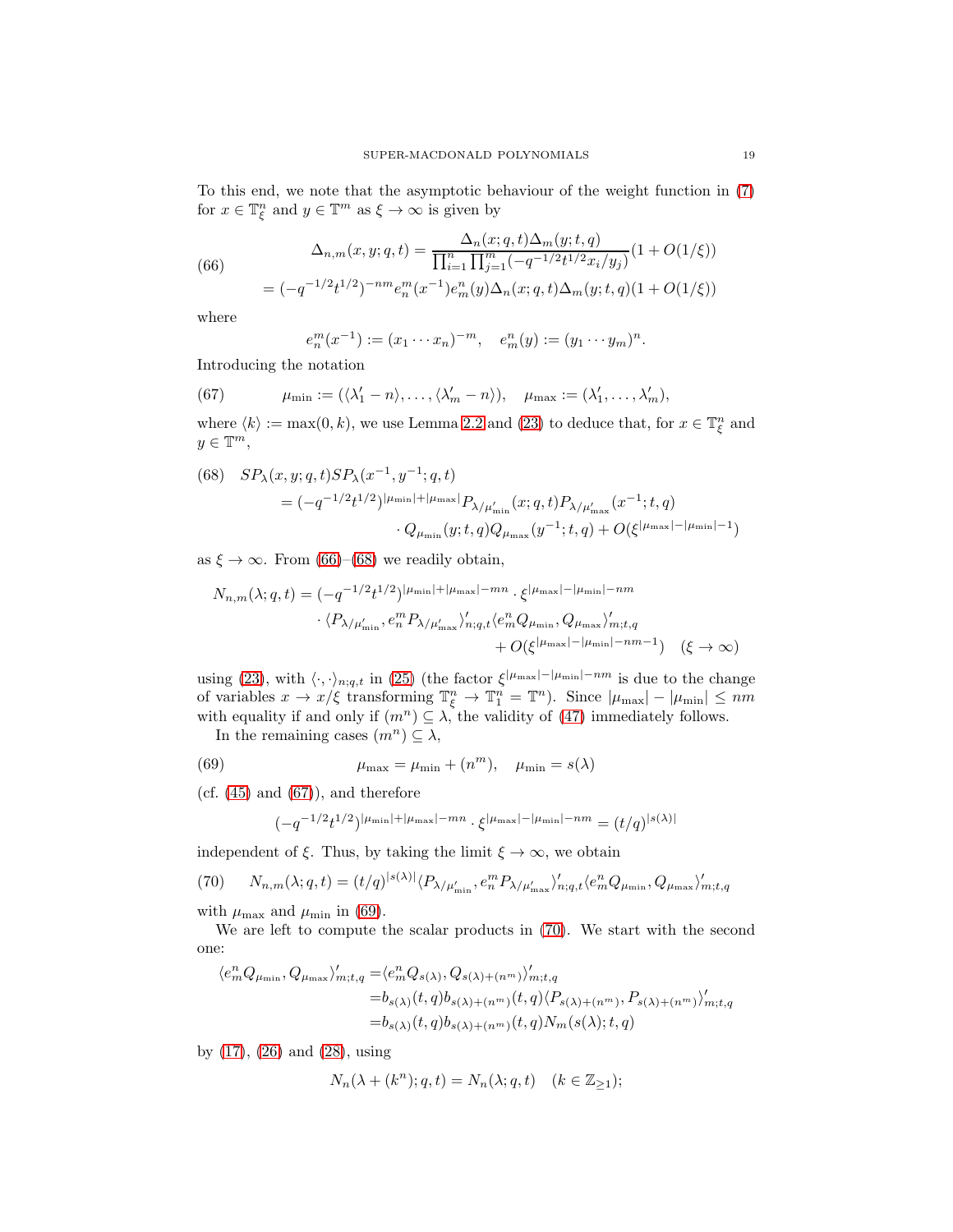cf.  $(27)$ . The first product can be computed in a similar manner, using  $(22)$ ,

$$
\langle P_{\lambda/\mu'_{\min}}, e_n^m P_{\lambda/\mu'_{\max}} \rangle'_{n;q,t} = \sum_{\nu_1, \nu_2} f_{\mu_{\min}, \nu'_1}^{\lambda'}(t, q) f_{\mu_{\max}, \nu'_2}^{\lambda'}(t, q) \langle P_{\nu_1}, P_{\nu_2 + (m^n)} \rangle'_{n;q,t}
$$
  

$$
= \sum_{\nu} f_{\mu_{\min}, (\nu + (n^m))'}^{\lambda'}(t, q) f_{\mu_{\max}, \nu'}^{\lambda'}(t, q) N_n(\nu + (m^n); q, t)
$$
  

$$
= \sum_{\nu} f_{s(\lambda), (\nu + (m^n))'}^{\lambda'}(t, q) f_{s(\lambda) + (n^m), \nu'}^{\lambda'}(t, q) N_n(\nu; q, t).
$$

By Lemma [2.1,](#page-6-0)  $f_{s(\lambda),(\nu+(m^n))}^{\lambda'}$  and  $f_{s(\lambda)+(n^m),\nu'}^{\lambda'}$  are non-zero only if

(71) 
$$
s(\lambda)' \cup (\nu + (m^n)) \leq \lambda
$$

<span id="page-19-1"></span>and

(72) 
$$
\lambda \le (s(\lambda) + (n^m))' + \nu = (s(\lambda)' \cup (m^n)) + \nu,
$$

respectively. The largest  $\nu$  (in the sense of dominance ordering) satisfying [\(71\)](#page-19-0) is  $\nu = e(\lambda)$  and, for this partition and only this,

<span id="page-19-0"></span>
$$
s(\lambda)' \cup (\nu + (m^n)) = \lambda \quad \text{for } \nu = e(\lambda).
$$

Similarly, the smallest  $\nu$  satisfying [\(72\)](#page-19-1) is  $\nu = e(\lambda)$  and, in this case and only then,

 $(s(\lambda)'\cup(m^n))+\nu=\lambda \text{ for } \nu=e(\lambda).$ 

Thus, the *v*-sum in the last expression for  $\langle P_{\lambda/\mu'_{\rm min}}, e_n^m P_{\lambda/\mu'_{\rm max}} \rangle'_{n;q,t}$  above has only a single non-zero term, namely  $\nu = e(\lambda)$ , and therefore

$$
\langle P_{\lambda/\mu'_{\min}}, e_n^m P_{\lambda/\mu_{\max}} \rangle'_{n;q,t} = f_{s(\lambda),(e(\lambda)+(m^n))'}^{\lambda'}(t,q) f_{s(\lambda)+(n^m),e(\lambda)'}^{\lambda'}(t,q) N_n(e(\lambda);q,t).
$$
  
From Lemma 2.1 we get

From Lemma [2.1](#page-6-0) we get

$$
f_{s(\lambda),(e(\lambda)+(m^n))'}^{\lambda'}(q,t)=1, \quad f_{s(\lambda)+(n^m),e(\lambda)'}^{\lambda'}(t,q)=\frac{b_{s(\lambda)'\cup(m^n)}(q,t)b_{e(\lambda)}(q,t)}{b_{\lambda}(q,t)}.
$$

By inserting these results in [\(70\)](#page-18-4) we obtain

$$
\begin{split} N_{n,m}(\lambda;q,t) = (t/q)^{|s(\lambda)|} \frac{b_{s(\lambda)'\cup (m^n)}(q,t)b_{e(\lambda)}(q,t)}{b_{\lambda}(q,t)} N_n(e(\lambda);q,t)\\ \cdot b_{s(\lambda)}(t,q)b_{s(\lambda)+(n^m)}(t,q)N_m(s(\lambda);t,q), \end{split}
$$

and since

$$
b_{s(\lambda)'\cup(m^n)}(q,t) = b_{(s(\lambda)+(m^n))'}(q,t) = \frac{1}{b_{s(\lambda)+(m^n)}(t,q)}
$$

by [\(18\)](#page-6-6), we arrive at the result in [\(48\)](#page-11-2).

4.2.2. Part (a). Since  $\Lambda_{n,m;q,t}$  is spanned by the super-Macdonald polynomials  $SP_{\lambda}((x_1,\ldots,x_n),(y_1,\ldots,y_m);q,t),\lambda\in H_{n,m},$  and  $(47)-(48)$  $(47)-(48)$  clearly imply that the (quadratic) norms  $N_{n,m}(\lambda;q,t)$  are real, it follows from Part (b) that our sesquilinear form  $\langle \cdot, \cdot \rangle'_{n,m;q,t}(\xi, \xi')$  [\(55\)](#page-14-1) is Hermitian, i.e.

$$
\langle P, Q \rangle'_{n,m;q,t}(\xi, \xi') = \overline{\langle Q, P \rangle'_{n,m;q,t}(\xi, \xi')}, \quad (P, Q \in \Lambda_{n,m;q,t}).
$$

By invoking Lemma [4.1,](#page-15-3) we can thus infer

$$
\langle P, Q \rangle'_{n,m;q,t}(\xi, \xi') = \overline{\langle Q, P \rangle'_{n,m;q,t}(1/\xi, 1/\xi')} = \langle P, Q \rangle'_{n,m;q,t}(1/\xi, 1/\xi').
$$

$$
\Box
$$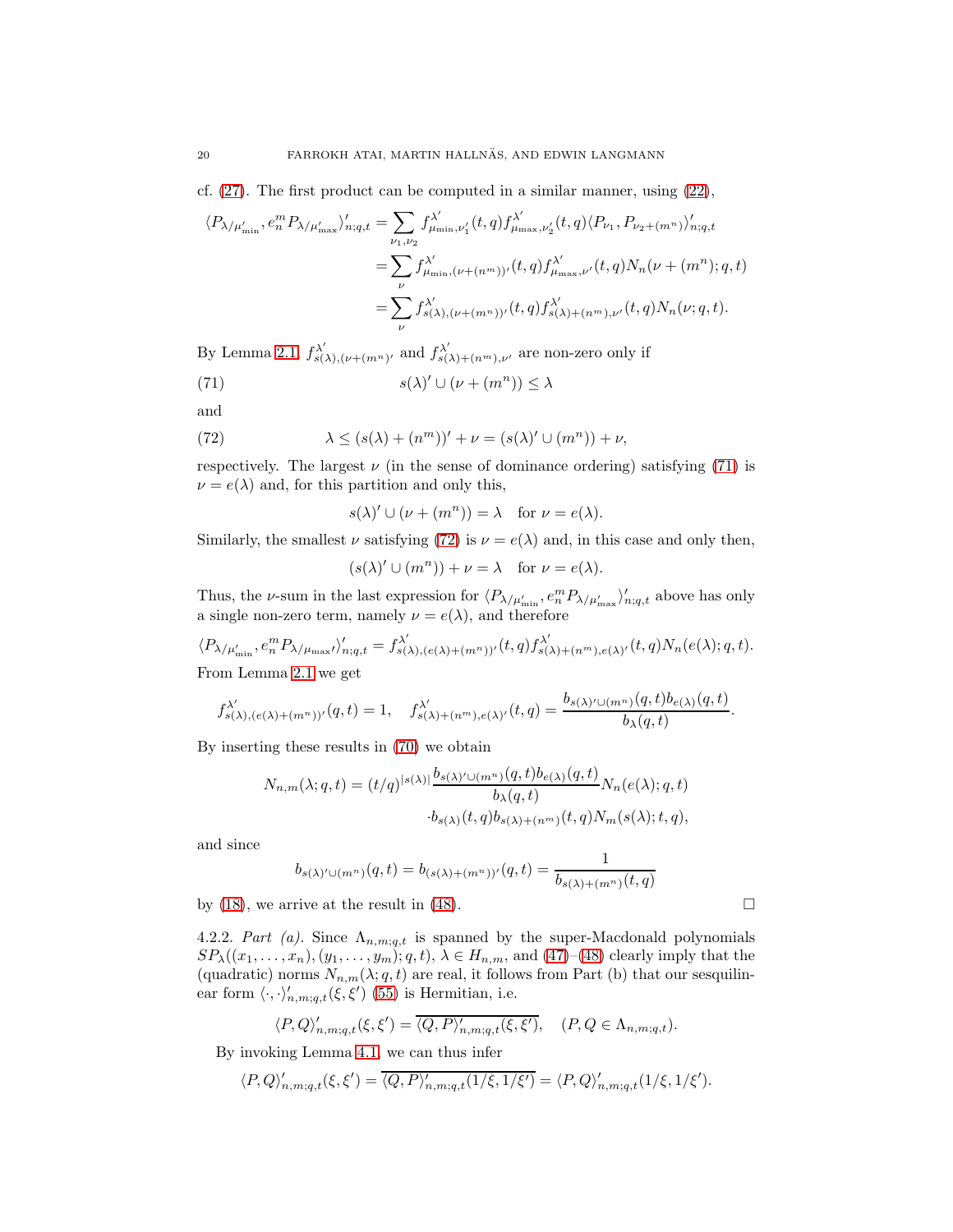Due to the fact that  $\xi/\xi' < 1/M(q,t)$  if and only if  $(1/\xi)/(1/\xi') > M(q,t)$ , Lemma [4.2](#page-15-1) implies that  $\langle \cdot, \cdot \rangle'_{n,m;q,t}(\xi, \xi')$  is independent of  $\xi, \xi'$  as long as [\(56\)](#page-14-2) (or equivalently [\(43\)](#page-10-1)) is satisfied. This concludes the proof of Part (a) and hence the theorem.

# 5. Conclusions and outlook

<span id="page-20-0"></span>We introduced a Hermitian product  $\langle \cdot, \cdot \rangle'_{n,m;q,t}$ , given by [\(6\)](#page-3-0), on the algebra  $\Lambda_{n,m;q,t}$ , in which the super-Macdonald polynomials constitute an orthogonal basis (cf. [\[SV09a,](#page-28-0) Theorem 5.6] and Theorem [3.1\)](#page-10-0), and we proved, in particular, that this product endows the factor space  $V_{n,m;q,t} = \Lambda_{n,m;q,t}/K_{n,m;q,t}$ , where  $K_{n,m;q,t}$ denotes the kernel of  $\langle \cdot, \cdot \rangle'_{n,m;q,t}$ , with a Hilbert space structure. Furthermore, we argued that these results provides the means for a quantum mechanical interpretation of the model defined by the deformed Macdonald operators  $\mathcal{M}_{n,m;a,t}$  and  $\mathcal{M}_{n,m;q^{-1},t^{-1}}$ , cf. [\(1\)](#page-1-1)–[\(2\)](#page-2-0). This model describes two kinds of particles, and we proposed that they represent particles and anti-particles in an underlying relativistic quantum field theory, which is the same theory that inspired the Ruijsenaars models [\[RS86,](#page-28-4) [Rui01\]](#page-28-5).

As mentioned in the introduction, from the quantum field theory point of view, it would be interesting to generalise our results to the elliptic case. The elliptic generalisation of the deformed Macdonald-Ruijsenaars operator is known from [\[AHL14\]](#page-27-7). Specifically, rewriting the additive difference operator in Eq. (70) in multiplicative form, we obtain

$$
M_{n,m;p,q,t}=\frac{t^{1-n}q^m}{\theta(q;p)}\sum_{i=1}^n A_i(x,y;p,q,t)T_{q,x_i}+\frac{t^{-n}q^{m-1}}{\theta(t^{-1};p)}\sum_{j=1}^m B_j(x,y;p,q,t)T_{t^{-1},y_j}
$$

with the elliptic deformation parameter, p, in the range  $0 \leq p < 1$  and coefficients

$$
A_i(x, y; p, q, t) = \prod_{i' \neq i}^{n} \frac{\theta(tx_i/x_{i'}; p)}{\theta(x_i/x_{i'}; p)} \cdot \prod_{j=1}^{m} \frac{\theta(t^{1/2}x_i/q^{1/2}y_j; p)}{\theta(t^{1/2}q^{1/2}x_i/y_j; p)},
$$
  
\n
$$
B_j(x, y; p, q, t) = \prod_{j' \neq j}^{m} \frac{\theta(q^{-1}y_j/y_{j'}; p)}{\theta(y_j/y_{j'}; p)} \cdot \prod_{i=1}^{n} \frac{\theta(q^{-1/2}t^{1/2}y_j/x_i; p)}{\theta(q^{-1/2}y_j/t^{1/2}x_i; p)},
$$

where  $\theta(z; p) := (z; p)_{\infty}(p/z; p)_{\infty}$ . We note that  $M_{n,m;p,q,t}$  reduces, up to an additive constant, to the deformed Macdonald–Ruijsenaars operator  $M_{n,m;a,t}$  from [\(54\)](#page-13-1) in the trigonometric limit  $p \to 0$ . Moreover, the results in [\[AHL14\]](#page-27-7) suggest that a natural elliptic generalisation of our Hermitian product is as in [\(6\)](#page-3-0) but with the weight function

$$
\Delta_{n,m}(x, y; p, q, t) = \frac{\Delta_n(x; p, q, t)\Delta_m(y; p, t, q)}{\prod_{i=1}^n \prod_{j=1}^m \theta(q^{-1/2}t^{1/2}x_i/y_j; p)\theta(q^{-1/2}t^{1/2}y_j/x_i; p)},
$$

$$
\Delta_n(x; p, q, t) = \prod_{1 \le i \ne j \le n} \frac{\Gamma(tx_i/x_j; p, q)}{\Gamma(x_i/x_j; p, q)},
$$

where  $\Gamma(z; p, q) := \prod_{k=0}^{\infty} (p^{k+1}q/z; q)_{\infty}/(p^k z; q)_{\infty}$  is the elliptic Gamma function; note that, in the limiting case  $(n, m) = (n, 0)$ , this reduces to the operator and weight function of the elliptic Ruijsenaars model (see e.g. [\[Has97,](#page-28-10) Section 5]). However, at this point, very little is known about the eigenfunctions of the deformed elliptic Macdonald-Ruijsenaars operator  $M_{n,m;p,q,t}$ . In fact, even in the ordinary  $m = 0$  case, the understanding of these eigenfunctions is still not complete; see,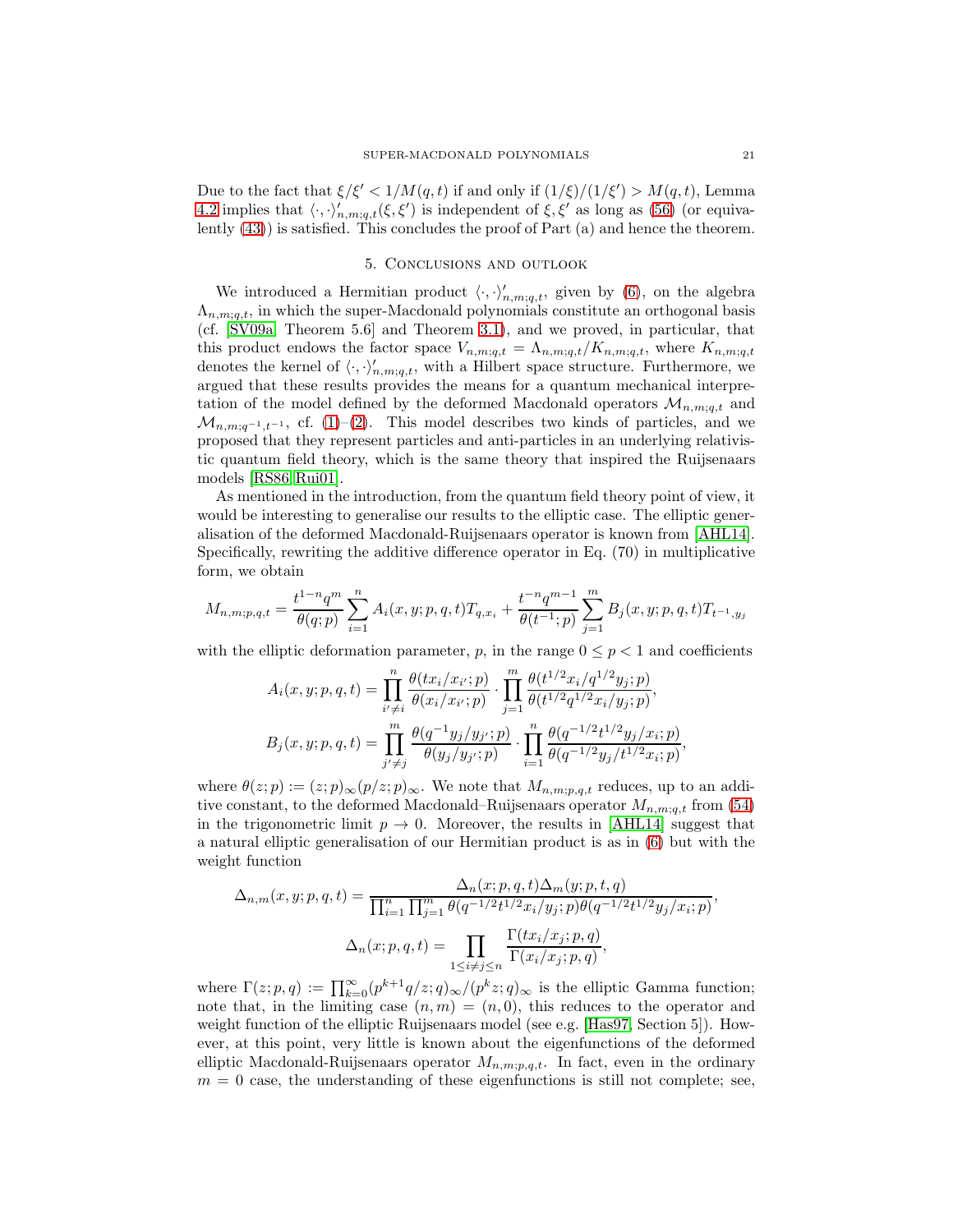however,  $[\text{Shi19}, \text{LNS20}]$  for recent progress in this direction. Our results provide further motivation for any attempt at developing a theory of eigenfunctions at the deformed elliptic level, and generalising the results in [\[Shi19,](#page-28-13) [LNS20\]](#page-28-14) to the deformed case could be an interesting starting point.

In the non-relativistic limit  $q \to 1$ , the trigonometric Ruijsenaars model reduces to the trigonometric Calogero-Sutherland model and, in this case, a quantum field theory formulation is known, which naturally includes the deformed models [\[AL17\]](#page-27-2). Moreover, parts of this construction were extended recently to the elliptic case [\[BLL20,](#page-27-3) Section III.A]. Our results in this paper suggest that these quantum field theory results can be generalised to the Ruijsenaars case. A natural starting point would be a well-established quantum field theory description of the trigonometric Ruijsenaars model [\[SKA92\]](#page-28-15), which allows for an elliptic generalisation [\[FHH09\]](#page-28-16).

It is interesting to note that, while the deformed elliptic Calogero-Sutherland (eCS) system first appeared more than 10 years ago in a systematic search for kernel functions for eCS-type systems [\[Lan10\]](#page-28-17), this very model recently appeared in the context of super-symmetric gauge theories [\[Nek17,](#page-28-18) [CKL20\]](#page-28-19). In our abovementioned paper [\[AHL14\]](#page-27-7), we obtained the deformed elliptic Ruijsenaars model by generalising the former results to the relativistic case; it would be interesting to also establish relativistic generalisations of the latter results.

Finally, we note that the result in Eqs.  $(46)$ – $(48)$  remains true even for complex q and t such that  $0 < |q| < 1$  and  $0 < |t| < 1$ , provided that the definition of  $Q^*(x, y)$  in [\(44\)](#page-10-2) is changed to

(73) 
$$
Q^*(x, y) = Q(x^{-1}, y^{-1})
$$

(i.e. no complex conjugation). However, then  $\langle \cdot, \cdot \rangle'_{n,m;q,t}$  is not sesquilinear and (in general) not positive (semi)definite, and thus no longer provides  $V_{n,m;q,t}$  with a Hilbert space structure.

### Appendix A. Conventions used by Sergeev and Veselov

<span id="page-21-0"></span>Here we explain the relation between the conventions for the super-Macdonald polynomials used in this paper, and the ones used by Sergeev and Veselov (SV) [\[SV09a\]](#page-28-0). As will be made clear, it is easy to translate from one convention to the other. Moreover, both conventions have their advantages and disadvantages. More specificially, the advantages of our conventions are that the super-Macdonald polynomials are manifestly invariant under  $(q,t) \rightarrow (q^{-1}, t^{-1})$ , and that Hilbert space adjungation agrees with what one would naively expect; cf. [\(37\)](#page-8-6) vs. [\(76\)](#page-22-1) and [\(41\)](#page-9-4) vs. [\(78\)](#page-22-2). The advantage of the SV-conventions is that factors  $t^{\pm 1/2}$  and  $q^{\pm 1/2}$ are avoided, and that some formulas look somewhat more symmetric; cf. [\(2\)](#page-2-0) vs. [\(80\)](#page-22-3), [\(30\)](#page-7-7) vs. [\(81\)](#page-22-4), and [\(39\)](#page-8-7) vs. [\(82\)](#page-22-5).

<span id="page-21-1"></span>The deformed power sums used in [\[SV09a\]](#page-28-0) are

(74) 
$$
p_r^{(\text{SV})}(x, y; q, t) = \sum_{i=1}^n x_i^r + \frac{1 - q^r}{1 - t^{-r}} \sum_{j=1}^m y_j^r \quad (r \in \mathbb{Z}_{\ge 1});
$$

note that our  $t^{-1}$  corresponds to t in [\[SV09a\]](#page-28-0). The algebra endomorphism  $\varphi_{n,m}^{(\rm SV)}$ defining the super-Macdonald polynomials is defined exactly as in  $(32)$ – $(34)$  but with the deformed power sums in [\(74\)](#page-21-1). Clearly, the deformed power sums in [\(74\)](#page-21-1) are obtained from ours in [\(31\)](#page-7-5) by the transformations  $(x, y) \rightarrow (x, q^{1/2}t^{1/2}y)$ , and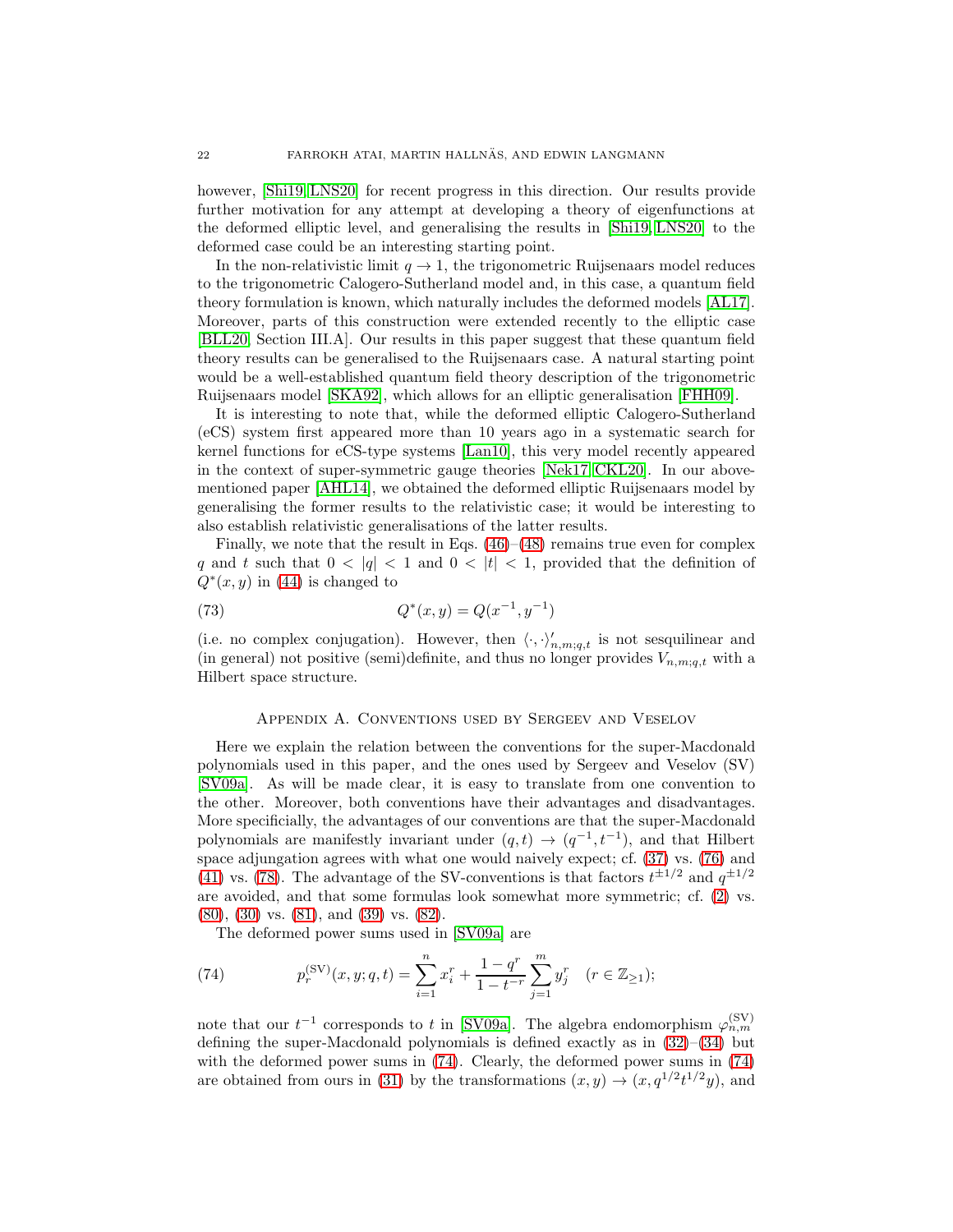this implies

(75) 
$$
SP_{\lambda}^{(\text{SV})}(x, y; q, t) = SP_{\lambda}(x; q^{1/2}t^{1/2}y; q, t).
$$

We recall that the coefficents  $c_{\lambda\mu}(q,t)$  in [\(33\)](#page-8-2) are invariant under the transformation  $(q,t) \rightarrow (q^{-1}, t^{-1})$ ; see [\(16\)](#page-6-2). However, the arguments  $(x, y)$  of  $p_r^{(\text{SV})}(x, y; q, t)$ transform under this transformation to  $(x, q^{-1}t^{-1}y)$ . Thus,

(76) 
$$
SP_{\lambda}^{(\text{SV})}(x, y; q^{-1}, t^{-1}) = SP_{\lambda}^{(\text{SV})}(x; q^{-1}t^{-1}y; q, t).
$$

Our scalar product in the SV-conventions can be written as in [\(44\)](#page-10-2) but with a slightly altered weight function, another definition of conjugation, and different constraints on the radii  $\xi, \xi' > 0$ :

(77) 
$$
\Delta_{n,m}^{(\text{SV})}(x,y;q,t) = \frac{\Delta_n(x;q,t)\Delta_m(y;t,q)}{\prod_{i=1}^n \prod_{j=1}^m (1-q^{-1}x_i/y_j)(1-ty_j/x_i)}
$$

<span id="page-22-2"></span>with  $\Delta_n(x; q, t)$  in [\(5\)](#page-2-3),

(78) 
$$
Q^*(x,y) \equiv \overline{Q(\bar{x}^{-1}, q^{-1}t^{-1}\bar{y}^{-1})},
$$

and

(79) 
$$
\xi/\xi' < \min(q, t) \quad \text{or} \quad \xi/\xi' > \max(q, t).
$$

<span id="page-22-3"></span>For the convenience of the reader, we also give other important formulas in the SV-conventions. First, formulas for the coefficients in [\(2\)](#page-2-0) defining the deformed Macdonald operators in [\(1\)](#page-1-1):

(80)  

$$
A_i^{(\text{SV})}(x, y; q, t) = t^{n-1} \prod_{i' \neq i}^{n} \frac{x_i - t^{-1} x_{i'}}{x_i - x_{i'}} \cdot \prod_{j=1}^{m} \frac{x_i - q y_j}{x_i - y_j},
$$

$$
B_j^{(\text{SV})}(x, y; q, t) = q^{1-m} \prod_{j' \neq j}^{m} \frac{y_j - q y_{j'}}{y_j - y_{j'}} \cdot \prod_{i=1}^{n} \frac{y_j - t^{-1} x_i}{y_j - x_i}
$$

Second, the symmetry conditions in [\(30\)](#page-7-7) that characterise the algebra  $\Lambda_{n,m;q,t}^{(\rm SV)}$ spanned by the super-Macdonald polynomials:

<span id="page-22-5"></span><span id="page-22-4"></span><span id="page-22-1"></span>.

(81) 
$$
(T_{q,x_i} - T_{t^{-1},y_j}) P(x, y) = 0
$$
 at  $x_i = y_j$  ( $\forall i, j$ ).

Third, the representation of the super-Jack polynomials in [\(39\)](#page-8-7):

(82) 
$$
SP_{\lambda}^{(\text{SV})}(x, y; q, t) = \sum_{\mu} (-t)^{|\mu|} P_{\lambda/\mu'}(x; q, t) Q_{\mu}(y; t, q).
$$

<span id="page-22-0"></span>Appendix B. Relativistic invariance of deformed Ruijsenaars model

We show that the deformed Ruijsenaars model defined by the operators  $\mathcal{M}_{n,m;q,t}$ and  $\mathcal{M}_{n,m;q-1,t-1}$  in [\(1\)](#page-1-1)–[\(2\)](#page-2-0) is relativistically invariant. We use the operator  $M_{n,m;q,t}$  obtained from  $\mathcal{M}_{n,m;q,t}$  by dropping a constant term; see [\(54\)](#page-13-1) and [\(60\)](#page-16-0).

As explained by Ruijsenaars in his pioneering paper [\[Rui87,](#page-28-3) Eqs. (2.17)–(2.18)], the Ruijsenaars models are relativistically invariant in the sense that certain operators  $\hat{S}_1$  and  $\hat{S}_{-1}$  provide a representation of the Lie algebra of the Poincaré group in 1+1 spacetime dimensions, i.e., they give operators  $\hat{H}$  (Hamiltonian),  $\hat{P}$  (momentum operator) and  $\hat{B}$  (boost operator) satisfying the following commutation relations,

<span id="page-22-6"></span>(83) 
$$
[\hat{H}, \hat{P}] = 0, \quad [\hat{H}, \hat{B}] = i\hat{P}, \quad [\hat{P}, \hat{B}] = i\hat{H},
$$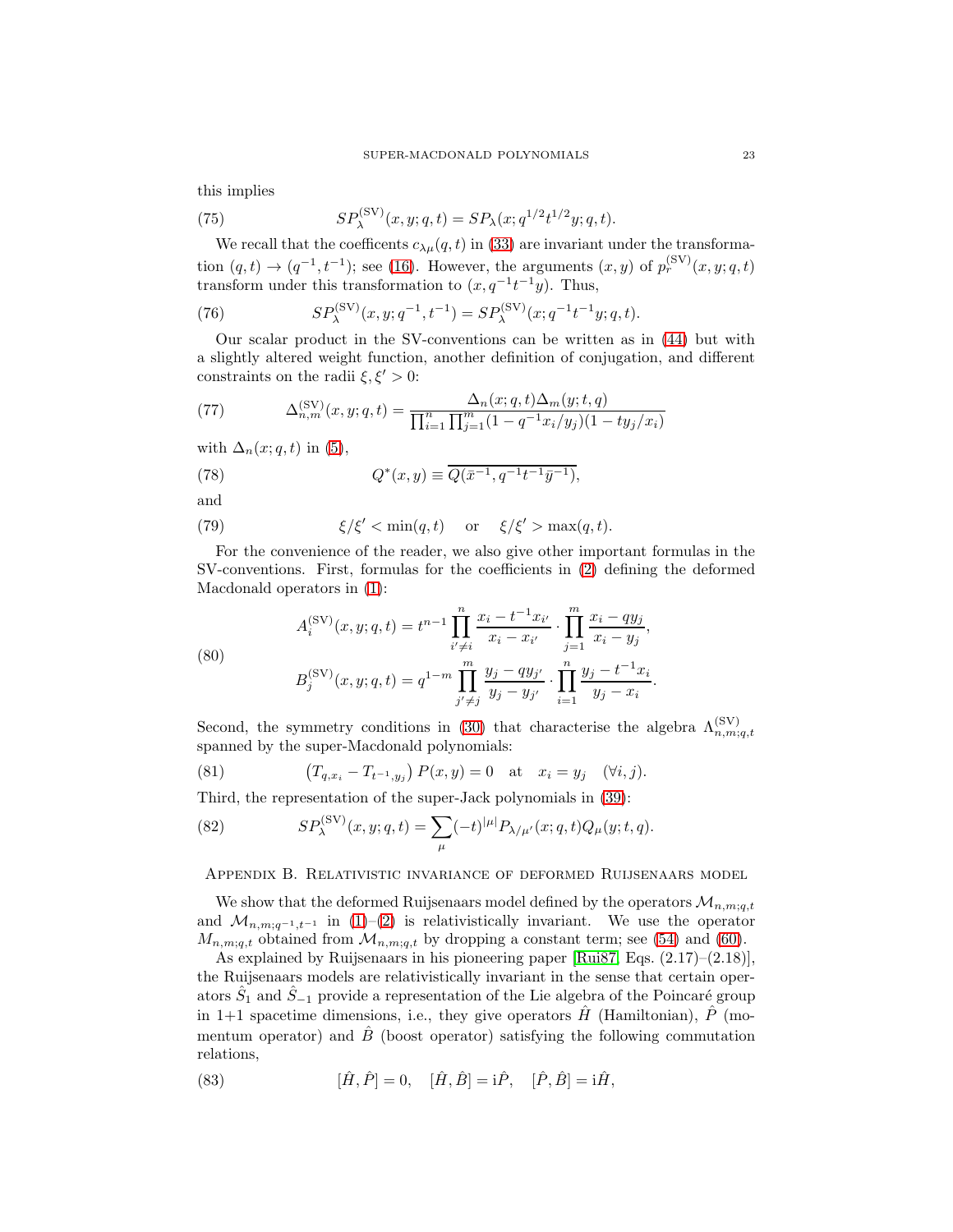(where, for simplicity, we use units such that  $m = c = 1$ ). This argument straightforwardly generalises to the deformed case: The operators

$$
\hat{H} = \Psi_0 \frac{1}{2} (M_{n,m;q,t} + M_{n,m;q-1,t-1}) \frac{1}{\Psi_0},
$$
\n
$$
\hat{P} = \Psi_0 \frac{1}{2} (M_{n,m;q,t} - M_{n,m;q-1,t-1}) \frac{1}{\Psi_0},
$$
\n
$$
\hat{B} = \Psi_0 B \frac{1}{\Psi_0} = B, \quad B := \mathbf{i} \sum_{i=1}^n \frac{\log(x_i)}{\log(q)} - \mathbf{i} \sum_{j=1}^m \frac{\log(y_j)}{\log(t)},
$$

with  $\Psi_0 = \Psi_0(u, v; \beta, \gamma)$  in [\(52\)](#page-12-2), satisfy the commutation relations in [\(83\)](#page-22-6).

To see this, we note that the operators  $M_{n,m;q,t}$  and  $M_{n,m;q-1,t-1}$  commute on the space  $\Lambda_{n,m;q,t}$  generated by the super-Macdonald polynomials.<sup>[6](#page-23-2)</sup> This is equivalent to the first relation in [\(83\)](#page-22-6). (From [\[HLNR21,](#page-28-20) Lemma 3.1] follows that commutativity as operators on  $\Lambda_{n,m;q,t}$  implies commutativity as difference operators.) The second and the third relations in [\(83\)](#page-22-6) are equivalent to

$$
[M_{n,m;q^{\pm 1},t^{\pm 1}},B]=\pm iM_{n,m;q^{\pm 1},t^{\pm 1}},
$$

which is easy to check using the following non-trivial commutation relations following from the definition of the shift operators,

$$
[T_{q^{\pm 1},x_i}, \log(x_i)] = \pm \log(q) T_{q^{\pm},x_i}, \quad [T_{t^{\mp 1},y_j}, \log(y_j)] = \mp \log(t) T_{t^{\mp 1},x_i}.
$$

Appendix C. Proof details

# <span id="page-23-1"></span><span id="page-23-0"></span>C.1. Proof of Lemma [2.1.](#page-6-0)

Remark C.1. We adapt a proof in the Jack polynomial case [\[Sta89,](#page-28-21) 4.1 Proposition].

The monomial functions in [\(9\)](#page-5-3) satisfy

 $m_{\mu}m_{\nu} = m_{\mu+\nu} +$ lower order terms

for all partitions  $\mu, \nu$ , with "lower order terms" standing for a linear combination of  $m_{\lambda}$  with  $\lambda < \mu + \nu$ . This and the definition of Macdonald functions  $P_{\lambda}$  (triangular structure) imply

<span id="page-23-4"></span><span id="page-23-3"></span> $P_{\mu}P_{\nu} = P_{\mu+\nu} +$  lower order terms.

On the other hand, by definition [\[Mac95,](#page-28-2) Eq. (7.1')],

(84) 
$$
P_{\mu}(x;q,t)P_{\nu}(x;q,t) = \sum_{\lambda} f^{\lambda}_{\mu\nu}(q,t)P_{\lambda}(x;q,t).
$$

Thus, by comparison,

(85) 
$$
f^{\lambda}_{\mu\nu}(q,t) \equiv 0 \quad \text{unless} \quad \lambda \le \mu + \nu, \quad f^{\mu+\nu}_{\mu\nu}(q,t) = 1.
$$

Substituting  $(\lambda, \mu, \nu, q, t) \to (\lambda', \mu', \nu', t, q)$ , and using that  $f_{\mu\nu}^{\lambda}$  is non-zero only if  $|\mu| + |\nu| = |\lambda|$ , the latter is equivalent to

$$
f_{\mu'\nu'}^{\lambda'}(t,q) \equiv 0 \quad \text{unless} \quad \mu \cup \nu \le \lambda, \quad f_{\mu'\nu'}^{(\mu \cup \nu)'}(t,q) = 1
$$

<span id="page-23-2"></span> ${}^{6}$ This is implied by [\(37\)](#page-8-6) and the fact that the super-Macdonald polynomials are eigenfunctions of the operators  $M_{n,m;q,t}$ .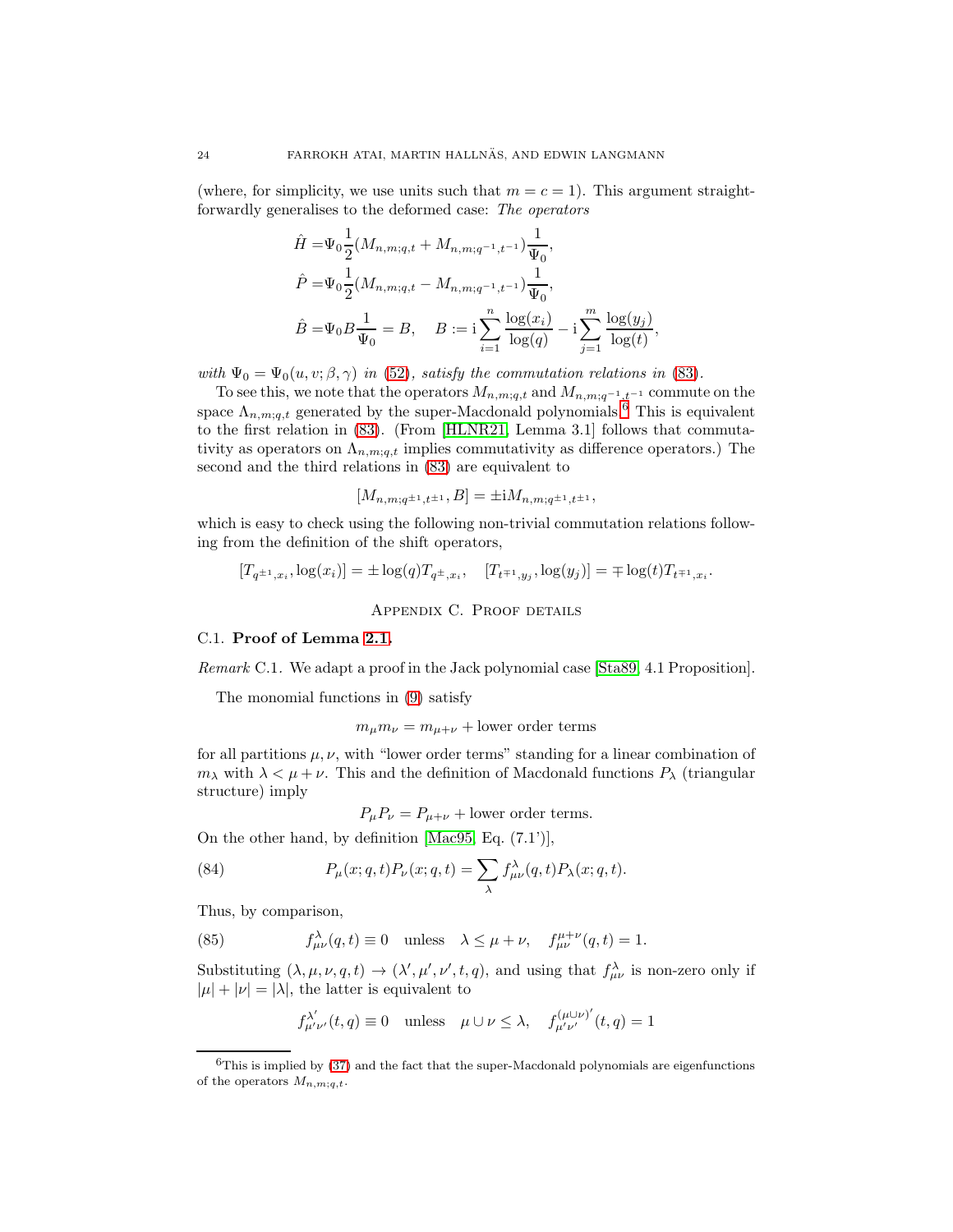(since  $\lambda' \leq \mu'$  is equivalent to  $\mu \leq \lambda$  provided  $|\mu| = |\lambda|$ , and  $\mu' + \nu' = (\mu \cup \nu)'$ [\[Mac95\]](#page-28-2)). This proves the first half of the result. The second half is obtained from [\(85\)](#page-23-3) using the formula

$$
f^{\lambda'}_{\mu'\nu'}(t,q) = \frac{b_\mu(q,t)b_\nu(q,t)}{b_\lambda(q,t)} f^\lambda_{\mu\nu}(q,t)
$$

following from [\(84\)](#page-23-4) by applying  $\omega_{q,t}$  in [\(19\)](#page-6-9), renaming  $(\lambda, \mu, \nu, q, t) \rightarrow (\lambda', \mu', \nu', t, q)$ , and using [\(17\)](#page-6-8) and [\(20\)](#page-6-4).

<span id="page-24-0"></span>C.2. Detail in the proof of Lemma [2.2.](#page-8-0) For the convenience of the reader, we provide a self-contained proof of the fact that  $P_{\lambda/\mu'}((x_1,\ldots,x_n);q,t)\equiv 0$  if  $\lambda'_j - \mu_j > n$  for some  $j \ge 1$ ; cf. (7.15) in [\[Mac95,](#page-28-2) Section VI].

By definition,

$$
P_{\lambda/\mu'}((x_1,\ldots,x_n);q,t) = \sum_{\nu} f_{\mu\nu'}^{\lambda'}(t,q) P_{\nu}((x_1,\ldots,x_n);q,t)
$$

where the sum on the right-hand side is only over partitions  $\nu$  of length less or equal to n (since  $P_{\nu}((x_1,\ldots,x_n);q,t)\equiv 0$  otherwise), i.e., all partitions  $\nu$  contributing to this sum satisfy

(86) 
$$
\nu'_j \leq \nu'_1 = \ell(\nu) \leq n
$$

for all  $j = 1, 2, \ldots$ 

By Lemma [2.1,](#page-6-0) the coefficients  $f_{\mu\nu}^{\lambda'}(t,q)$  are non-zero only if  $\mu'\cup\nu\leq\lambda$ , equivalent to  $\lambda' \leq \mu + \nu'$ , i.e.,

$$
\lambda'_j - \mu_j \le \nu'_j
$$

<span id="page-24-1"></span>for all  $j = 1, 2, \ldots$  This implies the result.

C.3. Proof of [\(60\)](#page-16-0). We consider the complex function

$$
f(z) := \prod_{i=1}^{n} \frac{z - t^{-1/2}x_i}{z - t^{1/2}x_i} \cdot \prod_{j=1}^{m} \frac{z - q^{1/2}y_j}{z - q^{-1/2}y_j},
$$

assuming fixed generic values for  $x_i$  and  $y_j$  (so that all poles of  $f(z)$  are of order 1), and compute

$$
\lim_{\xi \to \infty} \oint_{|z| = \xi} \frac{dz}{2\pi i z} f(z)
$$

in two ways: first, using that  $f(z) = 1 + O(1/z)$  as  $|z| \to \infty$ , which gives 1; second, invoking the residue theorem (for sufficiently large  $\xi$ ), which gives the sum of all residues. This yields the identity

$$
1 = \sum_{i=1}^{n} \lim_{z \to t^{1/2} x_i} (z - t^{1/2} x_i) \frac{f(z)}{z} + \sum_{j=1}^{m} \lim_{z \to q^{-1/2} y_j} (z - q^{-1/2} y_j) \frac{f(z)}{z} + \lim_{z \to 0} f(z)
$$
  

$$
= \sum_{i=1}^{n} (1 - t^{-1}) t^{1-n} \prod_{i' \neq i}^{n} \frac{tx_i - x_{i'}}{x_i - x_{i'}} \prod_{j=1}^{m} \frac{t^{1/2} x_i - q^{1/2} y_j}{t^{1/2} x_i - q^{-1/2} y_j}
$$
  

$$
+ \sum_{j=1}^{m} (1 - q) q^{m-1} \prod_{i=1}^{n} \frac{q^{-1/2} y_j - t^{-1/2} x_i}{q^{-1/2} y_j - t^{1/2} x_i} \prod_{j' \neq j}^{m} \frac{q^{-1} y_j - y_{j'}}{y_j - y_{j'}} + t^{-n} q^m
$$

which clearly is equivalent to the identity [\(60\)](#page-16-0).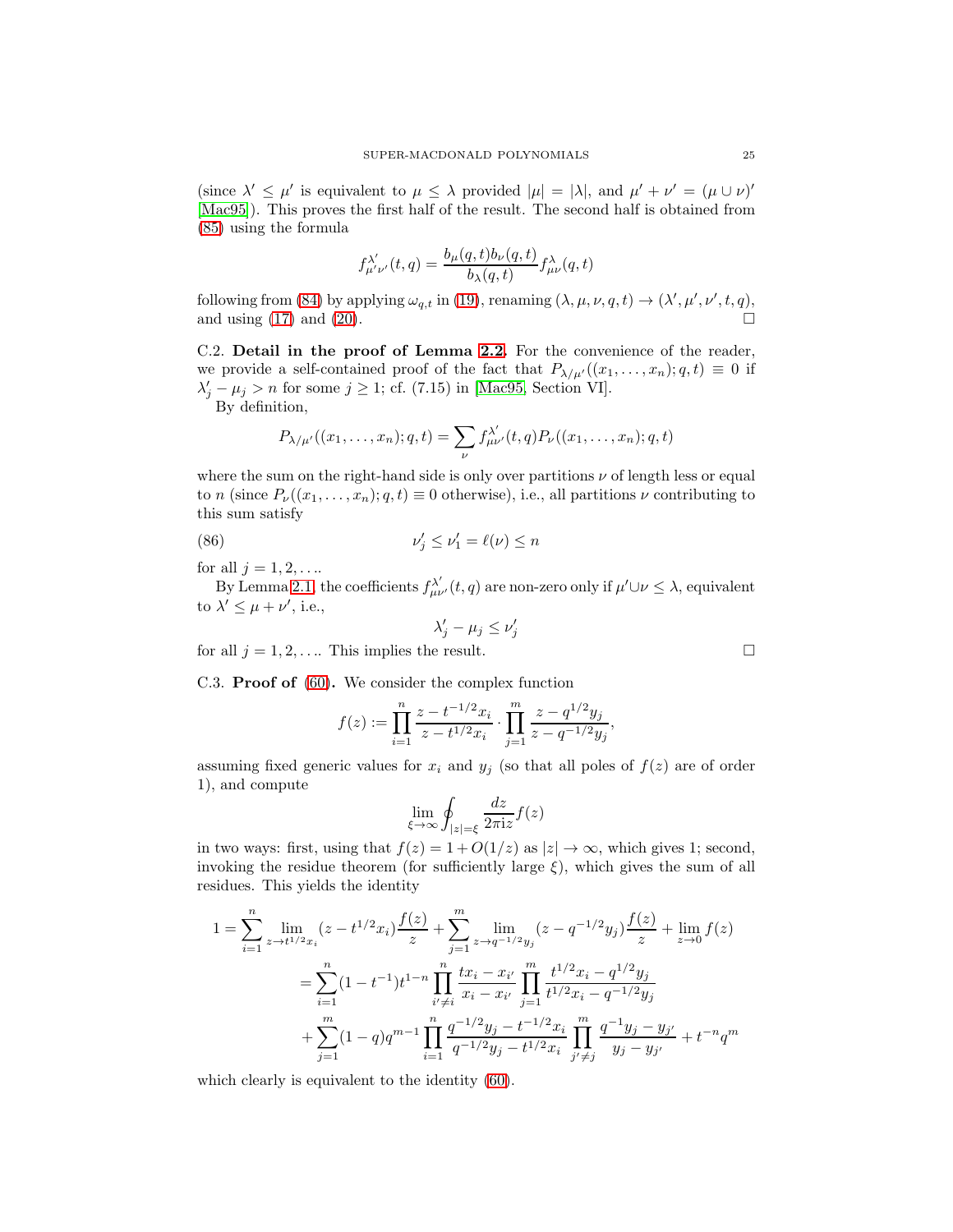While we assumed generic  $x_i$  and  $y_j$  in this argument, it is clear by continuity that the result holds true for arbitrary complex  $x_i$  and  $y_j$ .

<span id="page-25-0"></span>C.4. **Proof of** [\(64\)](#page-17-1). We give a detailed proof of the identity in [\(64\)](#page-17-1) assuming [\(61\)](#page-16-2) and [\(65\)](#page-17-3). We recall that  $i \in \{1, \ldots, n\}$  is fixed.

As explained in the main text, we only need to show that the common integrand of the two integrals in  $(64)$  is an analytic function of the complex variable  $x_i$  in the region  $\xi \leq |x_i| \leq \xi/q$ , provided the other variables are fixed as in [\(65\)](#page-17-3) and [\(61\)](#page-16-2) holds true. Since  $P(x^{-1}, y^{-1})T_{q,x_i}\overline{Q}(x, y)$  is an analytic function of  $(x, y)$  in  $(\mathbb{C}^*)^n \times (\mathbb{C}^*)^m$ , we only need to investigate the function  $W_i^*(x, y)T_{q,x_i}W_i(x, y)$ , which is equal to

$$
\prod_{i'\neq i}^n\frac{(x_{i'}/x_i;q)_\infty}{(tx_{i'}/x_i;q)_\infty}\frac{(qx_i/x_{i'};q)_\infty}{(tqx_i/x_{i'};q)_\infty}\cdot \prod_{j=1}^m\frac{1}{(1-q^{-1/2}t^{1/2}y_j/x_i)}\frac{1}{(1-q^{1/2}t^{1/2}x_i/y_j)},
$$

cf. [\(62\)](#page-16-4). We verify that no poles of the four types of factors in the latter expression are located in the pertinent  $x_i$ -region that we parametrise as follows:  $|x_i| = \frac{\xi a}{q}$ with  $q \leq a \leq 1$ .

The poles of the first type of factors are only encountered when  $|q^k t x_{i'} / x_i|$  =  $q^k t q/a = 1$  for  $k \in \mathbb{Z}_{\geq 0}$ , i.e.,  $a = q^{k+1} t < q$ ; there are no such poles for  $q \leq$  $a \leq 1$ . The poles of the second type of factors are all located in the subsets  $|q^k t q x_i/x_{i'}| = q^k t a = 1$  for  $k \in \mathbb{Z}_{\geq 0}$ , i.e.,  $a = 1/q^k t > 1$ ; and again there are no such poles for  $q \leq a \leq 1$ . The poles of the third type of factors only occur for  $|q^{-1/2}t^{1/2}y_j/x_i|=q^{1/2}t^{1/2}\xi'/\xi a=1$ , i.e., for  $\xi/\xi'=q^{1/2}t^{1/2}/a$ ; if  $q\leq a\leq 1$ , these poles occur for  $q^{1/2}t^{1/2} \leq \xi/\xi' \leq q^{-1/2}t^{1/2}$ , and there are no such poles if [\(61\)](#page-16-2) holds true. Finally, the fourth type only have poles in the subsets  $|q^{1/2}t^{1/2}x_i/y_j|$  =  $q^{-1/2}t^{1/2}a\xi/\xi' = 1$ , i.e., for  $\xi/\xi' = q^{1/2}t^{-1/2}/a$ ; if  $q \le a \le 1$ , these poles occur for  $q^{1/2}t^{-1/2} \leq \xi/\xi' \leq q^{-1/2}t^{-1/2}$ , and again there are no such poles if [\(61\)](#page-16-2) holds true.

# APPENDIX D. THE CASE  $n = m = 1$

<span id="page-25-1"></span>In this appendix, we consider the special case  $n = m = 1$ , where we can verify by simple direct computations, that the sesquilinear form of Definition [3.1](#page-10-3) is independent of the integration radii  $\xi, \xi' > 0$  as long as  $\xi/\xi' > M(q, t) := \max_{\delta = \pm 1} (q^{\frac{\delta}{2}} t^{-\frac{\delta}{2}})$ or  $\xi/\xi' < \min_{\delta=\pm 1} \left( q^{\frac{\delta}{2}} t^{-\frac{\delta}{2}} \right) = 1/M(q, t).$ 

In this case, the conditions [\(29\)](#page-7-6)–[\(30\)](#page-7-7) on elements in  $\Lambda_{1,1;q,t}$ ,  $P = P(x, y)$  with  $(x, y) \in \mathbb{C} \times \mathbb{C}$ , reduce to the symmetry condition [\(30\)](#page-7-7) for  $i = j = 1$ , i.e.,

<span id="page-25-2"></span>
$$
(T_{q,x} - T_{t^{-1},y})P(x,y) = P(qx,y) - P(x,t^{-1}y) = 0
$$
 at  $q^{1/2}x = t^{-1/2}y;$ 

this can be written as

(87) 
$$
P(q^{1/2}x, t^{1/2}x) - P(q^{-1/2}x, t^{-1/2}x) = 0
$$

(we inserted  $y = q^{1/2}t^{1/2}x$  and renamed  $q^{1/2}x \to x$ ). Moreover, the right-hand side of [\(44\)](#page-10-2) is of the form

$$
I(\xi, \xi') := \oint_{|x| = \xi} \frac{dx}{2\pi i x} \oint_{|y| = \xi'} \frac{dy}{2\pi i y} \frac{f(x, y)}{(1 - q^{-1/2} t^{1/2} x/y)(1 - q^{-1/2} t^{1/2} y/x)},
$$

where  $\xi, \xi' > 0$  satisfy [\(43\)](#page-10-1) and  $f = PQ^*$  has the symmetry property [\(87\)](#page-25-2). Clearly, by Cauchy's integral theorem,  $I(\xi, \xi')$  is unchanged by continuous deformations of the integration contours as long as the singularities of the integrand are avoided;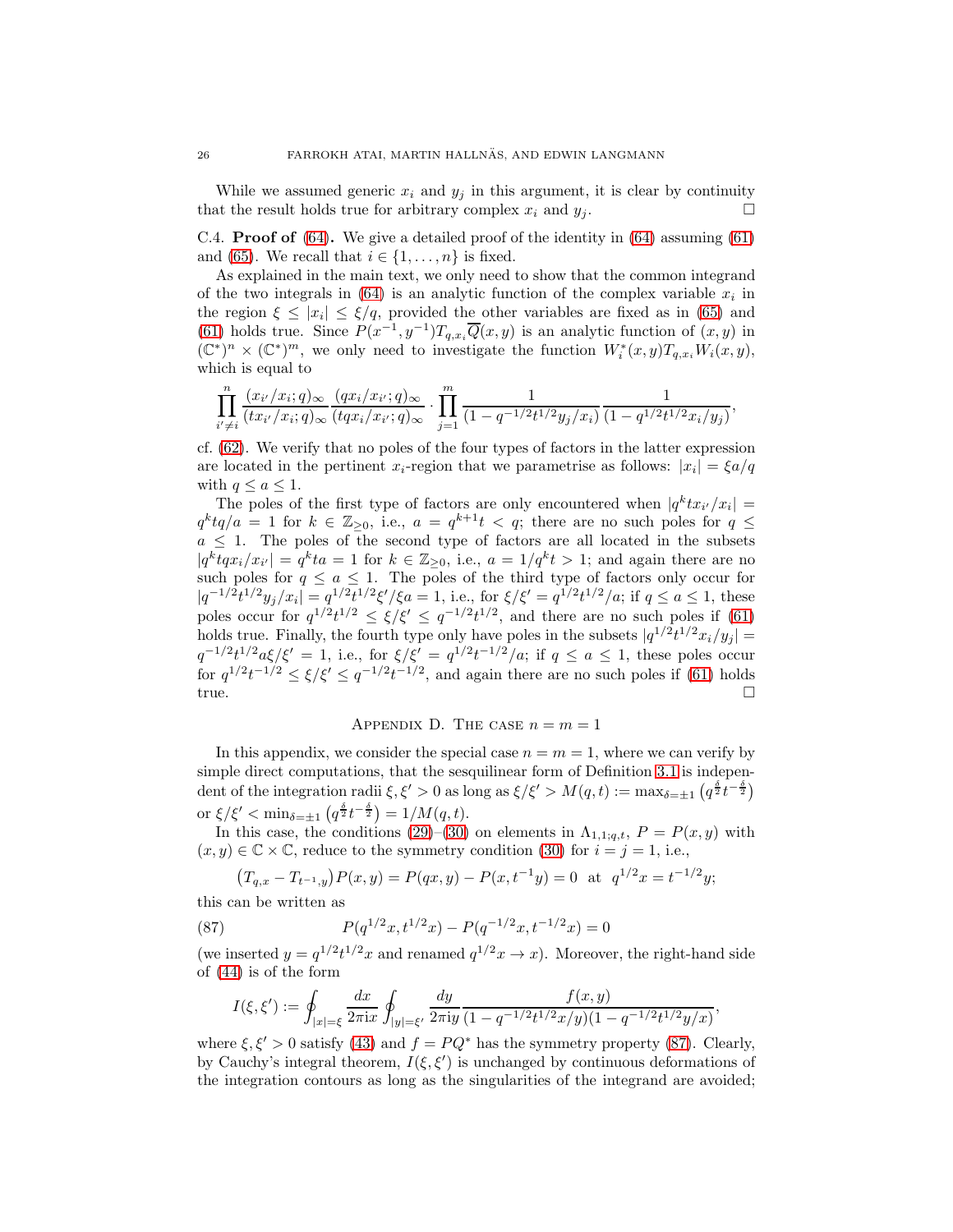this is the case if [\(43\)](#page-10-1) holds. Clearly, it suffices to show that  $I(\xi, \xi') = I(\xi', \xi)$ . For simplicity, we restrict attention to  $t > q$ , so that  $M(q,t) = q^{-1/2}t^{1/2}$  and  $1/M(q,t) = q^{1/2}t^{-1/2}.$ 

<span id="page-26-0"></span>Deforming the y-contour to  $|y| = \xi$ , we pick up a residue at the simple pole  $y = q^{\frac{1}{2}}t^{-\frac{1}{2}}x$ , and thus obtain

(88) 
$$
I(\xi, \xi') = I(\xi, \xi) + \frac{q}{q-t} \oint_{|x|=\xi} \frac{dx}{2\pi ix} f(x, q^{1/2}t^{-1/2}x).
$$

Now deforming the x-contour in  $I(\xi, \xi)$  to  $|x| = \xi'$ , picking up a residue at  $x =$  $q^{\frac{1}{2}}t^{-\frac{1}{2}}y$ , we find that

$$
I(\xi, \xi') - I(\xi', \xi) = \frac{q}{q - t} \oint_{|x| = \xi} \frac{dx}{2\pi ix} \left( f(q^{-1/2}x, t^{-1/2}x) - f(q^{1/2}x, t^{1/2}x) \right)
$$

(where we have applied the scaling  $x \to q^{-1/2}x$  to the former residue integral and  $x \to t^{1/2}x$  to the latter, which, by Cauchy's theorem, does not alter their values). Since  $f$  satisfies  $(87)$ , the integral in the right-hand side is zero, which proves the claim. This highlights the importance of the symmetry condition [\(30\)](#page-7-7).

It is interesting to note that if we were to deform the integration radii  $\xi, \xi' > 0$ from the region  $\xi/\xi' > M(q,t)$  or  $\xi/\xi' < 1/M(q,t)$  into the excluded region  $1/M(q,t) < \xi/\xi' < M(q,t)$ , then our sesquilinear form  $\langle P,Q \rangle'_{1,1;q,t}$  would be changed by the addition of a residue term such as the integral in [\(88\)](#page-26-0). By considering specific examples, is readily seen that this spoils orthogonality of the super-Macdonald polynomials as well as non-negativity.

As we now sketch, the former conclusion can also be reached by demonstrating, through direct and straightforward computations, that the operator  $\mathcal{M}_{1,1;q,t}$ , or equivalently,

$$
M_{1,1;q,t} = \frac{1}{1-q} A(x,y;q,t) T_{q,x} + \frac{1}{1-t^{-1}} B(x,y;q,t) T_{t^{-1},y},
$$

with coefficients

$$
A(x, y; q, t) = \frac{t^{1/2}x - q^{1/2}y}{t^{1/2}x - q^{-1/2}y}, \quad B(x, y; q, t) = \frac{q^{-1/2}y - t^{-1/2}x}{q^{-1/2}y - t^{1/2}x},
$$

is not self-adjoint when  $\xi, \xi' > 0$  are chosen in the excluded region, cf. Lemma [4.3.](#page-16-3)

For simplicity, we restrict attention to  $\xi = \xi' = 1$  and  $q < t$ , but similar arguments apply for  $q > t$  and other values of  $\xi, \xi' > 0$  such that  $1/M(q, t) < \xi/\xi' <$  $M(q,t)$ . To start with, we consider

$$
\begin{split} \oint_{|x|=1}\frac{dx}{2\pi\mathrm{i} x}\oint_{|y|=1}\frac{dy}{2\pi\mathrm{i} y}\Delta_{1,1}(x,y;q,t)Q^*(x,y)A(x,y;q,t)T_{q,x}P(x,y)\\ =\oint_{|x|=1}\frac{dx}{2\pi\mathrm{i} x}\oint_{|y|=1}\frac{dy}{2\pi\mathrm{i} y}\frac{Q^*(x,y)A(x,y;q,t)T_{q,x}P(x,y)}{(1-q^{-1/2}t^{1/2}x/y)(1-q^{-1/2}t^{1/2}y/x)}. \end{split}
$$

By shifting  $x \to q^{-1}x$ , the action of  $T_{q,x}$  is transferred onto the polynomial Q and we obtain

$$
\oint_{|x|=q} \frac{dx}{2\pi {\rm i} x} \oint_{|y|=1} \frac{dy}{2\pi {\rm i} y} \frac{P(x,y) (T_{q,x}Q)^*(x,y) A(q^{-1}x,y;q,t)}{(1-q^{-3/2}t^{1/2}x/y)(1-q^{1/2}t^{1/2}y/x)},
$$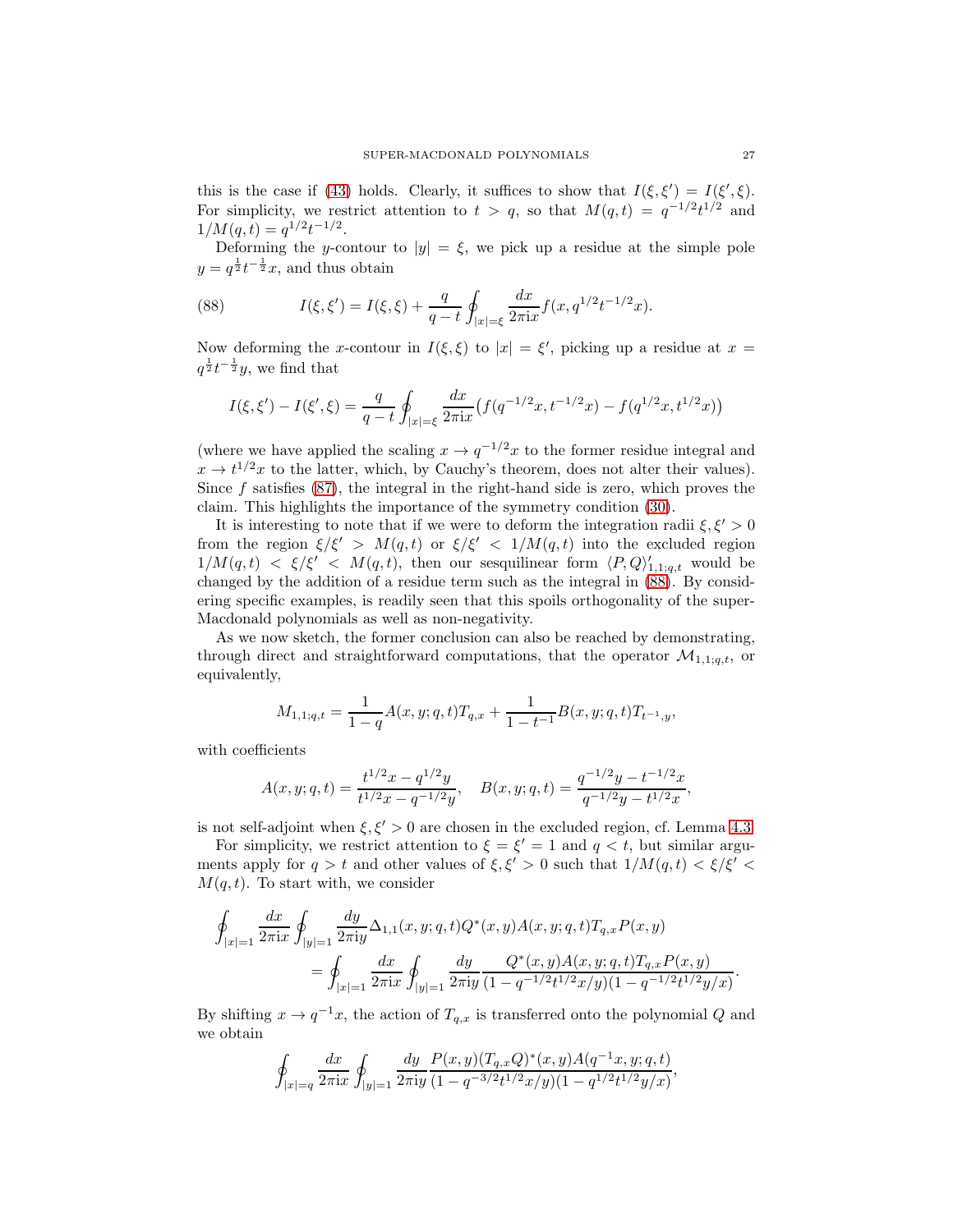where

$$
\frac{A(q^{-1}x,y;q,t)}{(1-q^{-3/2}t^{1/2}x/y)(1-q^{1/2}t^{1/2}y/x)}=\Delta_{1,1}(x,y;q,t)A^*(x,y;q,t).
$$

Deforming the x-contour back to  $|x| = 1$ , we pick up residues at and only at the simple poles  $x = q^{1/2}t^{-1/2}y$  and  $x = q^{1/2}t^{1/2}y$ , which yield the contribution

$$
\label{eq:4.14} \begin{split} \frac{q}{1-t}\oint_{|y|=1}\frac{dy}{2\pi\mathrm{i} y}\Bigl(P(q^{1/2}t^{1/2}y,y)Q^*(q^{-1/2}t^{1/2}y,y)\\ &\qquad\qquad -P(q^{1/2}t^{-1/2}y,y)Q^*(q^{-1/2}t^{-1/2}y,y)\Bigr). \end{split}
$$

Rewriting the integral involving  $B(x, y; q, t)T_{t^{-1}, y}$  in a similar manner produces no further residue terms (under our parameter constraints). The upshot is that

$$
\oint_{|x|=1} \frac{dx}{2\pi ix} \oint_{|y|=1} \frac{dy}{2\pi iy} \Delta_{1,1}(x,y;q,t) Q^*(x,y) M_{1,1;q,t} P(x,y)
$$
\n
$$
- \oint_{|x|=1} \frac{dx}{2\pi ix} \oint_{|y|=1} \frac{dy}{2\pi iy} \Delta_{1,1}(x,y;q,t) P(x,y) (M_{1,1;q,t} Q)^*(x,y)
$$
\n
$$
= \frac{q}{(1-q)(1-t)} \oint_{|y|=1} \frac{dy}{2\pi iy} \Big( P(q^{1/2}t^{1/2}y,y) Q^*(q^{-1/2}t^{1/2}y,y) - P(q^{1/2}t^{-1/2}y,y) Q^*(q^{-1/2}t^{-1/2}y,y) \Big),
$$

where, in general, the right-hand side is non-zero.

### <span id="page-27-0"></span>Acknowledgments

We would like to thank O.A. Chalykh, M. Noumi, A.N. Sergeev, J. Shiraishi, and A.P. Veselov for helpful discussions. The work of F.A. was partially carried out as a JSPS International Research Fellow and has been supported by the Japan Society for the Promotion of Science (Grant Nos. P17768 and 17F17768). M.H. acknowledges financial support from the Swedish Research Council (Reg. nr. 2018-04291). E.L. acknowledges support from the Swedish Research Council (Reg. nr. 2016- 05167), and by the Stiftelse Olle Engkvist Byggmästare (Contract 184-0573).

#### <span id="page-27-1"></span>**REFERENCES**

- <span id="page-27-7"></span>[AHL14] F. Atai, M. Hallnäs and E. Langmann, Source Identities and Kernel Functions for Deformed (Quantum) Ruijsenaars Models, Lett. Math. Phys. 104 (2014) 811–835.
- <span id="page-27-6"></span>[AHL19] F. Atai, M. Hallnäs and E. Langmann, Orthogonality of super-Jack polynomials and a Hilbert space interpretation of deformed Calogero-Moser-Sutherland operators, Bull. Lond. Math. Soc. 51 (2019), 353–370.
- <span id="page-27-2"></span>[AL17] F. Atai and E. Langmann, Deformed Calogero-Sutherland model and fractional quantum Hall effect, J. Math. Phys. 58 (2017), 011902, 27pp.
- <span id="page-27-3"></span>[BLL20] B.K. Berntson, E. Langmann and J. Lenells, Nonchiral intermediate long-wave equation and inter-edge effects in narrow quantum Hall systems, Phys. Rev. B 102 (2020) 155308, 14pp.
- <span id="page-27-4"></span>[Cha97] O. Chalykh, Duality of the generalized Calogero and Ruijsenaars problems, Russian Math. Surveys 52 (1997), 1289–1291.
- <span id="page-27-5"></span>[Cha00] O. Chalykh, Bispectrality for the quantum Ruijsenaars model and its integrable deformation, J. Math. Phys. 41 (2000), 5139–5167.
- [CE13] O. Chalykh and P. Etingof, Orthogonality relations and Cherednik identities for multivariable Baker-Akhiezer functions, Adv. Math. 238 (2013), 246–289.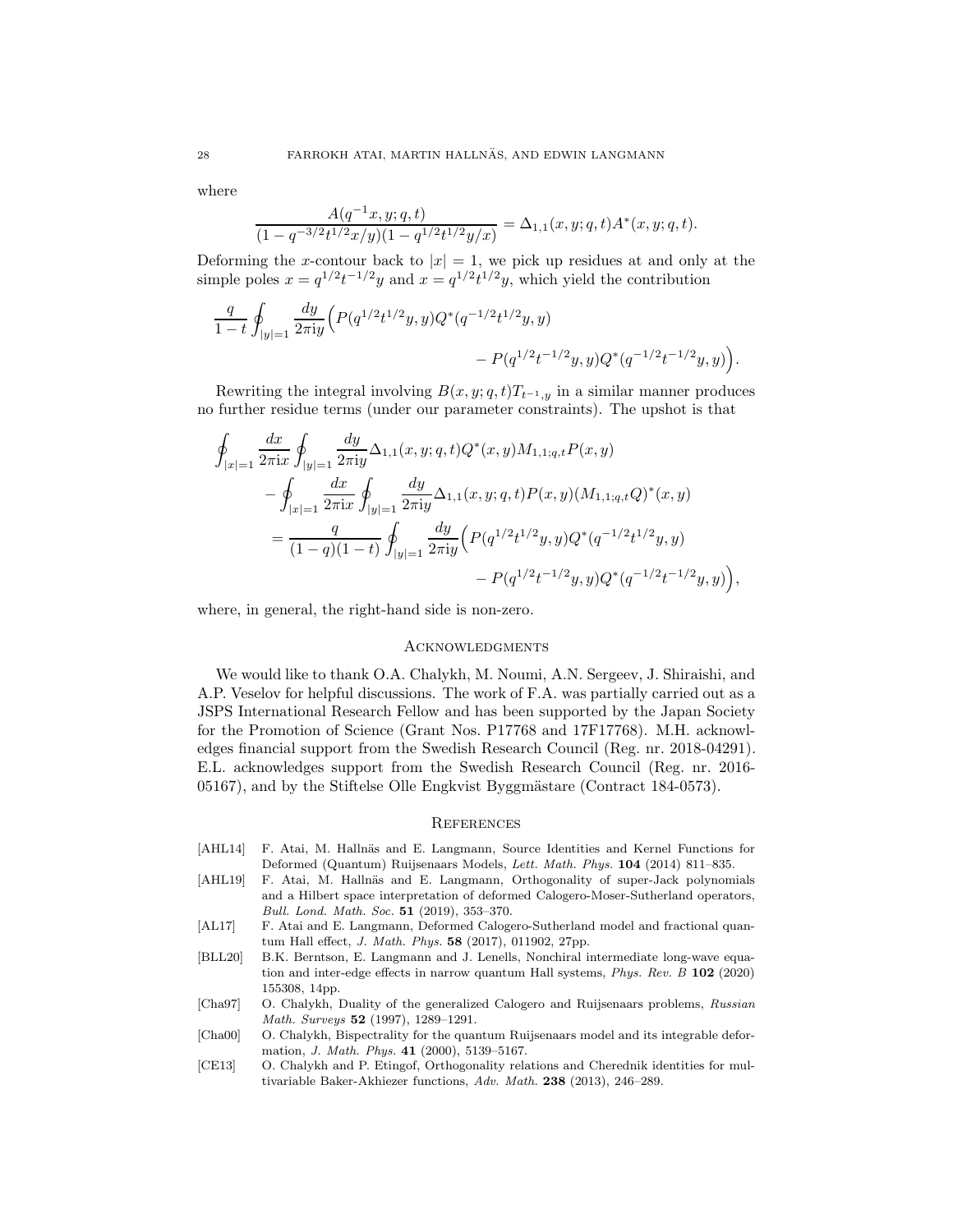- <span id="page-28-19"></span>[CKL20] H.-Y. Chen, T. Kimura and N. Lee, Quantum elliptic Calogero-Moser systems from gauge origami, J. High Energy Phys. 2020, 108, 40 pp.
- <span id="page-28-9"></span>[vDie95] J.F. van Diejen, Commuting difference operators with polynomial eigenfunctions, Compositio Math. 95 (1995), 183–233.
- <span id="page-28-6"></span>[Fei05] M. Feigin, Bispectrality for deformed Calogero-Moser-Sutherland systems, J. Nonlinear Math. Phys.  $12$  (2005), 95-136.
- <span id="page-28-16"></span>[FHH09] B. Feigin, K. Hashizume, A. Hoshino, J. Shiraishi and S. Yanagida, A commutative algebra on degenerate  $\mathbb{CP}^1$  and Macdonald polynomials, J. Math. Phys. 50 (2009), 095215, 42pp.
- <span id="page-28-8"></span>[FS14] M. Feigin and A. Silantyev, Generalized Macdonald-Ruijsenaars systems, Adv. Math. 250 (2014), 144–192.
- <span id="page-28-20"></span>[HLNR21] M. Hallnäs, E. Langmann, M. Noumi and H. Rosengren, From Kajihara's transformation formula to deformed Macdonald–Ruijsenaars and Noumi–Sano operators, in preparation.
- <span id="page-28-12"></span>[HR14] M. Hallnäs and S. N. M. Ruijsenaars, Joint eigenfunctions for the relativistic Calogero-Moser Hamiltonians of hyperbolic type. I. First steps, Int. Math. Res. Not. 2014, no. 16, 4400–4456.
- <span id="page-28-10"></span>[Has97] K. Hasegawa, Ruijsenaars' commuting difference operators as commuting transfer matrices, Commun. Math. Phys. 187, (1997) 289–325.
- <span id="page-28-17"></span>[Lan10] E. Langmann, Source identity and kernel functions for elliptic Calogero–Sutherland type systems, Lett. Math. Phys. 94 (2010), 63–75.
- <span id="page-28-14"></span>[LNS20] E. Langmann, M. Noumi and J. Shiraishi, Construction of eigenfunctions for the elliptic Ruijsenaars difference operators, [arXiv:2012.05664](http://arxiv.org/abs/2012.05664) [math-ph].
- <span id="page-28-2"></span>[Mac95] I.G. Macdonald, Symmetric functions and Hall polynomials, second edition, Oxford University Press, New York, 1995.
- <span id="page-28-18"></span>[Nek17] N. Nekrasov, BPS/CFT correspondence V: BPZ and KZ equations from qq-characters, [arXiv:1711.11582,](http://arxiv.org/abs/1711.11582) 2017.
- <span id="page-28-3"></span>[Rui87] S.N.M Ruijsenaars, Complete integrability of relativistic Calogero-Moser systems and elliptic function identities, Commun. Math. Phys. 110 (1987), 191–213.
- <span id="page-28-11"></span>[Rui97] S.N.M Ruijsenaars, First order analytic difference equations and integrable quantum systems, J. Math. Phys. 38 (1997), 1069–1146.
- <span id="page-28-5"></span>[Rui01] S.N.M Ruijsenaars, Sine-Gordon solitons vs. relativistic Calogero-Moser particles, in: Proceedings of the Kiev NATO Advanced Study Institute "Integrable structures of exactly solvable two-dimensional models of quantum field theory", NATO Science Series Vol. 35, (S. Pakuliak, G. von Gehlen, Eds.), pp. 273–292, Kluwer, Dordrecht, 2001.
- <span id="page-28-4"></span>[RS86] S.N.M Ruijsenaars and H. Schneider, A new class of integrable systems and its relation to solitons, Ann. of Phys. 170 (1986), 370–405.
- <span id="page-28-13"></span>[Shi19] J. Shiraishi, Affine Screening Operators, Affine Laumon Spaces, and Conjectures Concerning Non-Stationary Ruijsenaars Functions, J. of Int. Systems 4 (2019), xyz010.
- <span id="page-28-21"></span>[Sta89] R.P. Stanley, Some combinatorial properties of Jack symmetric functions, Adv. Math. 77 (1989), 76–115.
- <span id="page-28-15"></span>[SKA92] J. Shiraishi, H. Kubo, H. Awata and S. Odake, A quantum deformation of the Virasoro algebra and the Macdonald symmetric functions, Lett. Math. Phys. 38 (1996), 33–51.
- <span id="page-28-1"></span>[SV04] A.N. Sergeev and A.P. Veselov, Deformed quantum Calogero-Moser problems and Lie superalgebras, Commun. Math. Phys. 245 (2004), 249–278.
- <span id="page-28-0"></span>[SV09a] A.N. Sergeev and A.P. Veselov, Deformed Macdonald-Ruijsenaars operators and super Macdonald polynomials, Commun. Math. Phys. 288 (2009), 653–675.
- <span id="page-28-7"></span>[SV09b] A.N. Sergeev and A.P. Veselov, BC∞ Calogero-Moser operator and super Jacobi polynomials, Adv. Math. 222 (2009), 1687–1726.